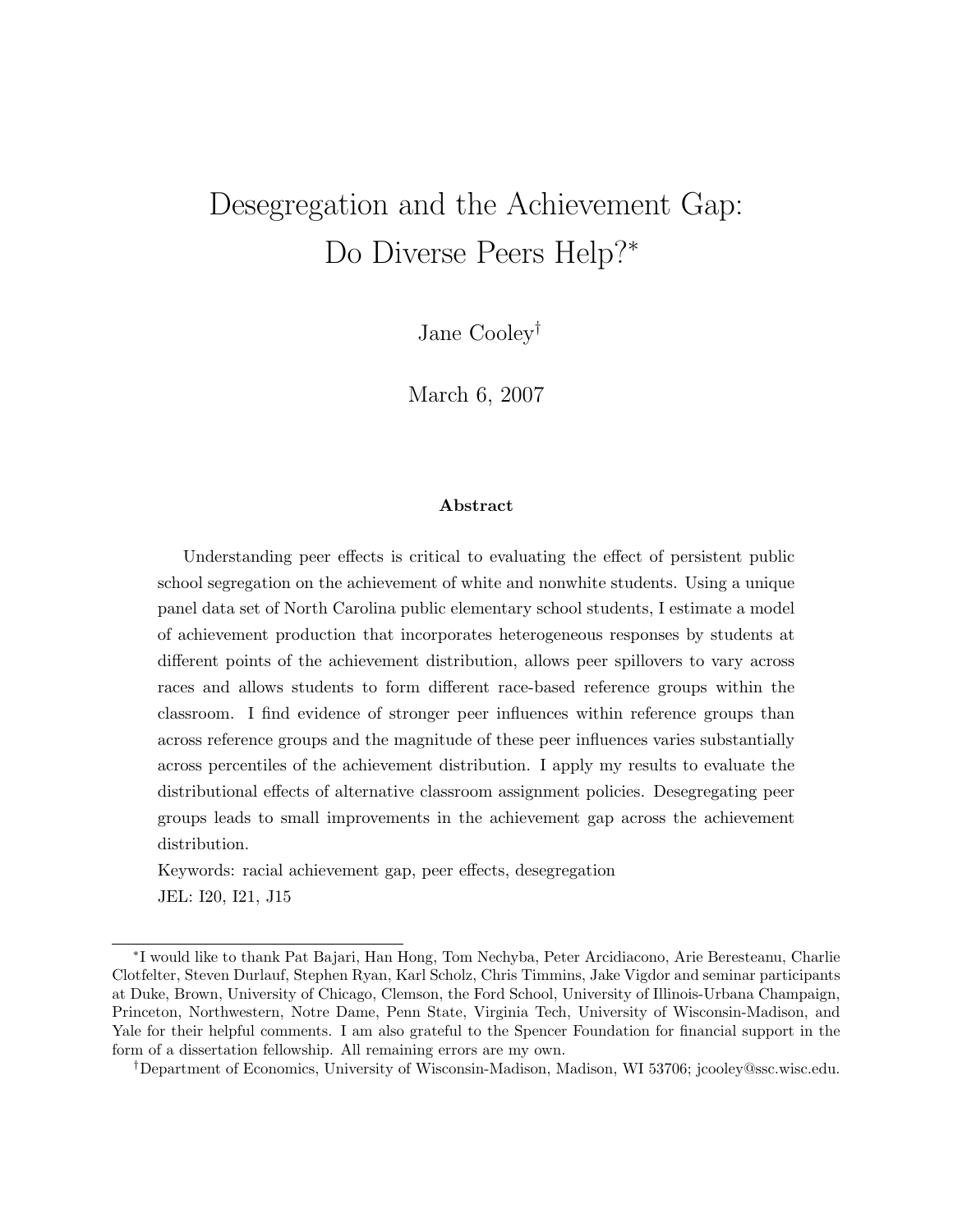## 1 Introduction

Despite decades of reform that helped to equalize educational opportunities across races, a sizable racial achievement gap persists. For instance, the 2000 National Assessment of Educational Progress reports that by the end of grade 4, black and Hispanic students are already two years behind their white peers. Though the determinants of this striking gap remain a puzzle, the persistent segregation of public schools is frequently considered to be a contributing factor. Despite the mixed evidence in the literature,<sup>[1](#page-1-0)</sup> policy makers often advocate desegregation as a means of narrowing the gap.<sup>[2](#page-1-1)</sup> This could occur through several channels, such as the redistribution of resources or the creation of "better" peer groups. Despite notable differences in predominantly white and predominantly nonwhite public schools, the evidence suggests that resource disparities explain little, if any, of the achievement gap.<sup>[3](#page-1-2)</sup> Thus, I focus on the latter channel, isolating the effect of racially diverse classroom peer groups on the achievement of white and nonwhite students.

Creating racially diverse peer groups could help narrow the gap if lower-achieving nonwhite students benefit from being grouped with higher-achieving white peers. However, benefits could be muted if students form different race-based reference groups within the classroom.[4](#page-1-3) Therefore, analyzing the effects of racial diversity requires a deeper understanding of peer effects in the classroom and, in particular, how these peer effects may vary by race and across the percentiles of the achievement distribution. The first challenge, which [Manski](#page-42-0) [\(1993\)](#page-42-0) describes as the reflection problem, lies in separating the effect of peer characteristics from the effect of peer actions and the overall effect of peers from unobserved group effects. The second challenge lies in developing an identification and estimation strategy that is sufficiently flexible to capture heterogeneity in peer spillovers by race and across percentiles of the achievement distribution. I address these challenges in the context of a unique panel data set of standardized achievement scores for North Carolina public elementary school

<span id="page-1-0"></span><sup>1</sup>For instance, see [Card and Rothstein](#page-40-0) [\(2005\)](#page-40-0), [Cook and Evans](#page-41-0) [\(2000\)](#page-41-0), [Guryan](#page-41-1) [\(2004\)](#page-41-1), [Hanushek et al.](#page-41-2) [\(2004\)](#page-41-2), [Hoxby and Weingarth](#page-42-1) [\(2005\)](#page-42-1) and [Rivkin](#page-43-0) [\(2000\)](#page-43-0).

<span id="page-1-1"></span><sup>2</sup>For example, in North Carolina, a state praised for its successful reform efforts, two of the ten "critical reforms" aimed explicitly at narrowing the gap involve a restructuring of school/classroom assignment policies. They strongly encourage districts (1) to eliminate ability grouping (tracking) in elementary schools, a policy that would effectively decrease within-school segregation, and (2) to desegregate schools. (Report of the North Carolina Division of School Improvement.)

<span id="page-1-3"></span><span id="page-1-2"></span><sup>3</sup>For instance, see [Jencks and Phillips](#page-42-2) [\(1998\)](#page-42-2) for an overview.

<sup>4</sup>For instance, see [Simmons](#page-43-1) [\(1999\)](#page-43-1) and [Fryer and Torelli](#page-41-3) [\(2005\)](#page-41-3) for existing anecdotal and empirical evidence.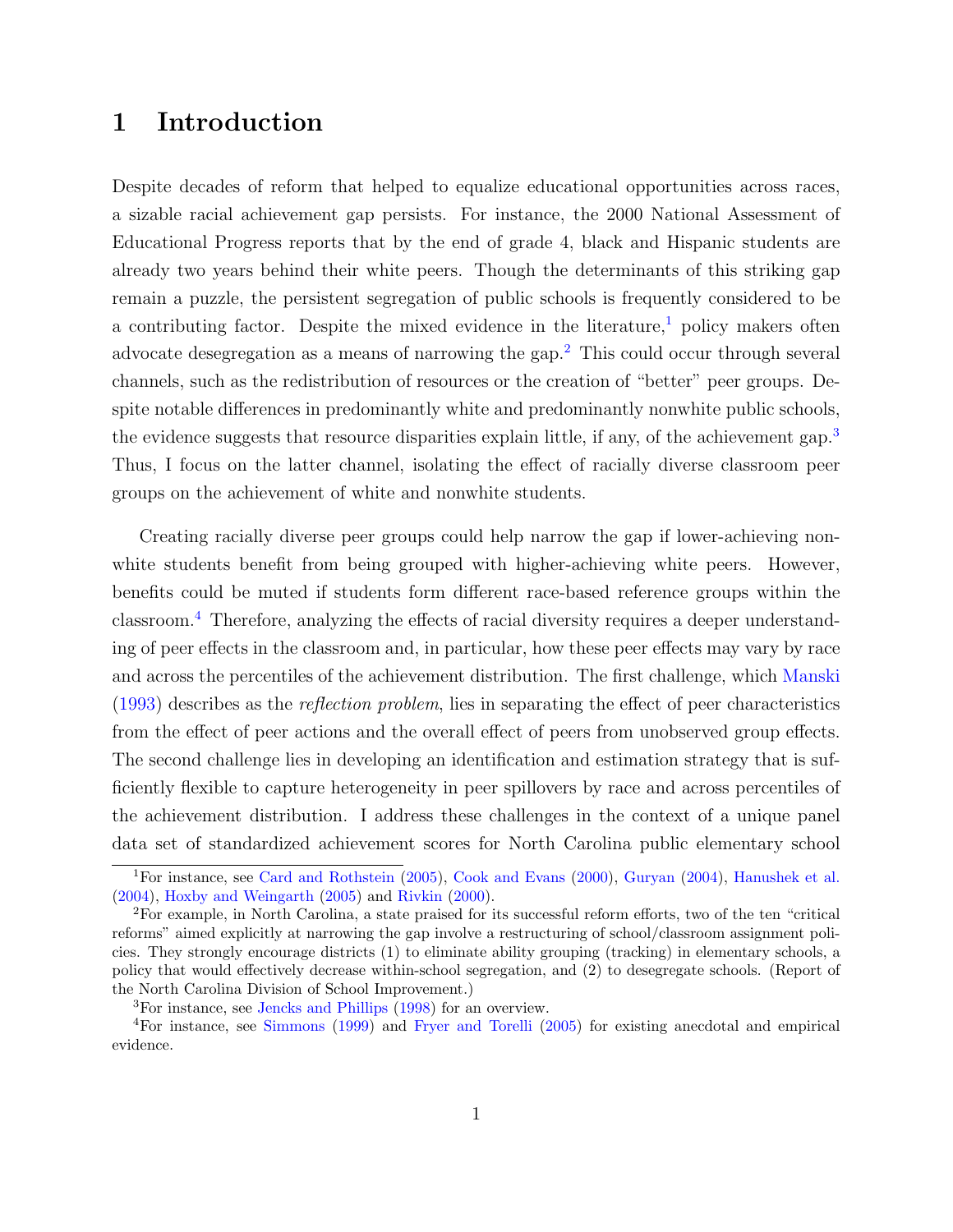students in which peer groups are identified at the classroom level.

I begin by writing down a model of student achievement. The first order conditions from this model show that a student's own achievement is a function of the achievement of his peers and exogenous characteristics of the student, his peers and the classroom. This effectively generates what has traditionally been referred to as an "achievement production function" with peer spillovers and reinterprets it as being an achievement best response function.<sup>[5](#page-2-0)</sup> Placed in the context of optimizing behavior, identification then relies on finding an exogenous shifter that affects peer achievement through students' choices of "effort" that are independent of a student's own achievement.

I argue that the introduction of *student accountability* policies, which require that students perform above a certain level in order to be automatically promoted to the next grade, provide such an exogenous shift. Student accountability acts as a utility shifter by imposing an additional cost on low performance, thus shifting the effort of those who perceive themselves to be in danger of failing under the new policy. Intuitively, peer spillovers are then identified by contrasting classrooms with varying compositions of low-performers in grades with and without student accountability policies. Put differently, I compare classrooms with different portions of students that are held accountable to classrooms of similar composition where students are not held accountable. After controlling for arguably the most important source of unobserved group effects, teacher quality, through teacher fixed effects, the central identifying assumption is then that the percentage of students held accountable is independent of the remaining unobserved group effect. I take considerable care to describe the conditions under which this assumption holds.

Extending the identification strategy to allow peer effects to vary by race is relatively straightforward since the percentage of peers of a given race that are held accountable varies across classrooms. However, a remaining concern is heterogeneity in responses to peers based on individual characteristics that are unobserved to the econometrician, such as ability. To illustrate, suppose low-achieving students respond relatively more to increases in peer achievement than high-achieving students. Abstracting from race-specific peer effects for the moment, this would suggest that a linear-in-means model would understate the effect of desegregating peer groups since nonwhite students are more heavily concentrated in the lower tails of the achievement distribution. In fact, by assuming a common treatment effect,

<span id="page-2-0"></span><sup>5</sup>See [Hanushek et al.](#page-41-4) [\(2003\)](#page-41-4) for a detailed discussion of educational achievement production functions with peer effects.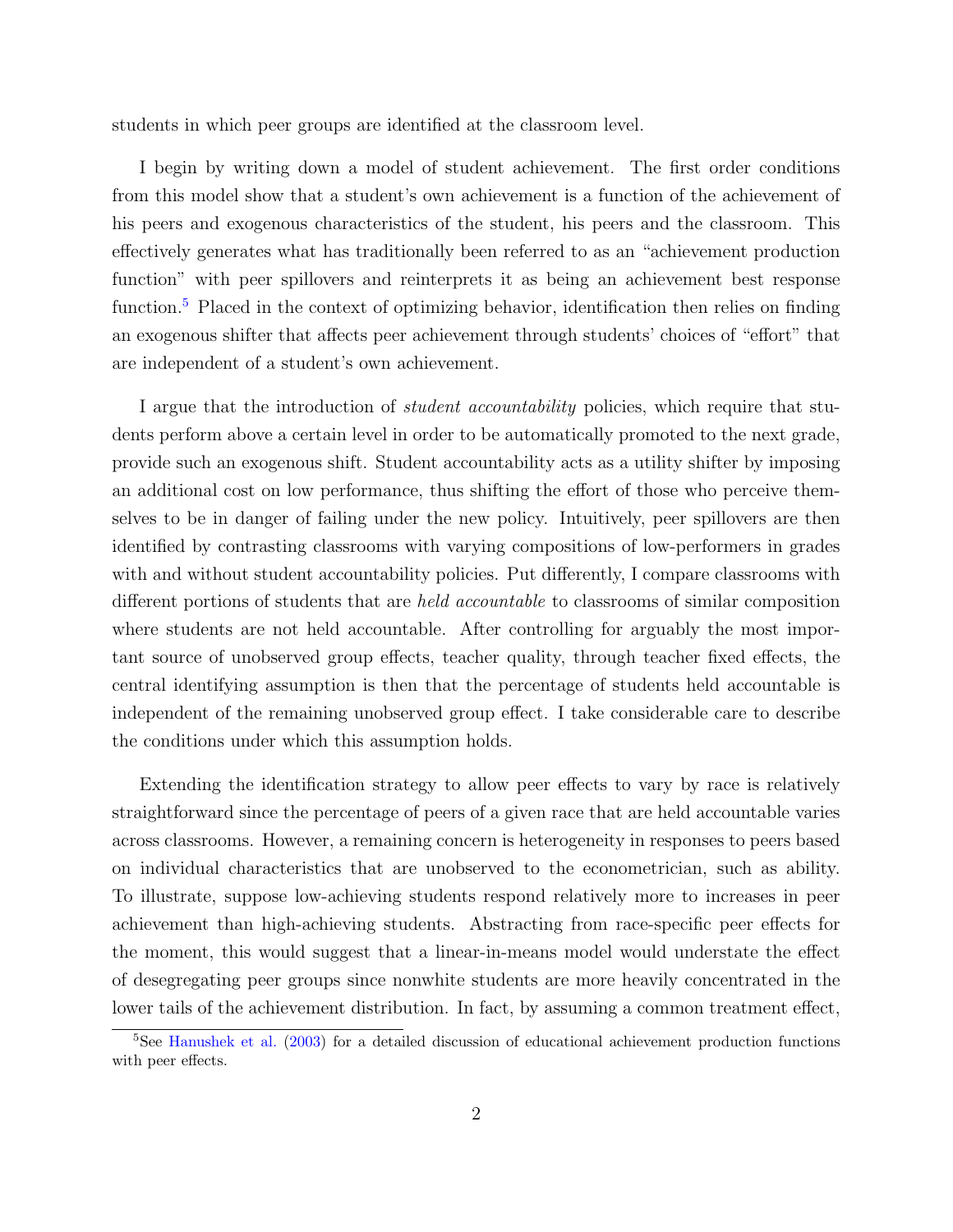the linear-in-means model predicts that no matter how students are assigned to peer groups average achievement remains the same. Thus, capturing heterogeneity in responses to peers across the percentiles of the achievement distribution provides a much richer picture of the equity and efficiency tradeoffs associated with alternative grouping strategy. [6](#page-3-0)

The complication introduced by allowing peer spillovers to vary by the percentiles of the achievement distribution is nontrivial since I need to allow the best response function to be nonseparable in the residual. Nonseparability presents challenges at each stage, particularly in specifying an informational structure for the model that is both reasonable and yields a tractable estimator.<sup>[7](#page-3-1)</sup> I make use of the techniques developed in the recent litera-ture on endogenous quantile instrumental variable models.<sup>[8](#page-3-2)</sup> In particular, to capture the distributional effect of peers I make assumptions so that [Imbens and Newey](#page-42-3) [\(2003\)](#page-42-3)'s control function approach to estimating quantile treatment effects can be applied to a simultaneousmove game of incomplete information. The quantile approach also provides new insight on academic tracking, isolating the distributional effect of peers from resource effects that are often confounded in tracking studies.<sup>[9](#page-3-3)</sup>

A central finding of this paper is that peer spillovers are stronger within race than across races and vary considerably across the percentiles of the achievement distribution. I find diminishing marginal returns to white peer achievement for whites and weakly increasing marginal returns to nonwhite peer achievement for nonwhites. Endogenous effects appear to be much larger than exogenous effects. This is not surprising given that endogenous effects include a social multiplier, whereby increasing the achievement for a given student has positive spillovers for the achievement of his peers, which in turn feeds back to his own achievement.

I apply the estimates of peer spillovers to assess the effect of desegregating peer group on the achievement of different student types, particularly developing implications for the

<span id="page-3-0"></span><sup>&</sup>lt;sup>6</sup>The importance of functional form assumptions for determining optimal classroom assignment in the presence of peer effects is also highlighted in a theoretical study by [Arnott and Rowse](#page-40-1) [\(1987\)](#page-40-1).

<span id="page-3-1"></span><sup>7</sup>On the other side, it is worth pointing out that only a very narrow set of assumptions yield a linear-inmeans best response function that is additively separable in the residual.

<span id="page-3-2"></span><sup>&</sup>lt;sup>8</sup>See [Abadie et al.](#page-40-2) [\(2002\)](#page-40-2), [Chernozhukov and Hansen](#page-40-3) [\(2005\)](#page-40-3), [Chesher](#page-41-5) [\(2003\)](#page-41-5), Honoré and Hu [\(2004\)](#page-41-6), [Imbens and Newey](#page-42-3) [\(2003\)](#page-42-3), and [Ma and Koenker](#page-42-4) [\(2004\)](#page-42-4).

<span id="page-3-3"></span><sup>&</sup>lt;sup>9</sup>In a synthesis of the vast literature on ability tracking, [Slavin](#page-43-2) [\(1990\)](#page-43-2) concludes that tracking is generally ineffective for raising the achievement of both high- and low-ability students. [Figlio and Page](#page-41-7) [\(2002\)](#page-41-7) find that after correcting for selection into schools, there is no evidence that low-ability students are harmed by being grouped together.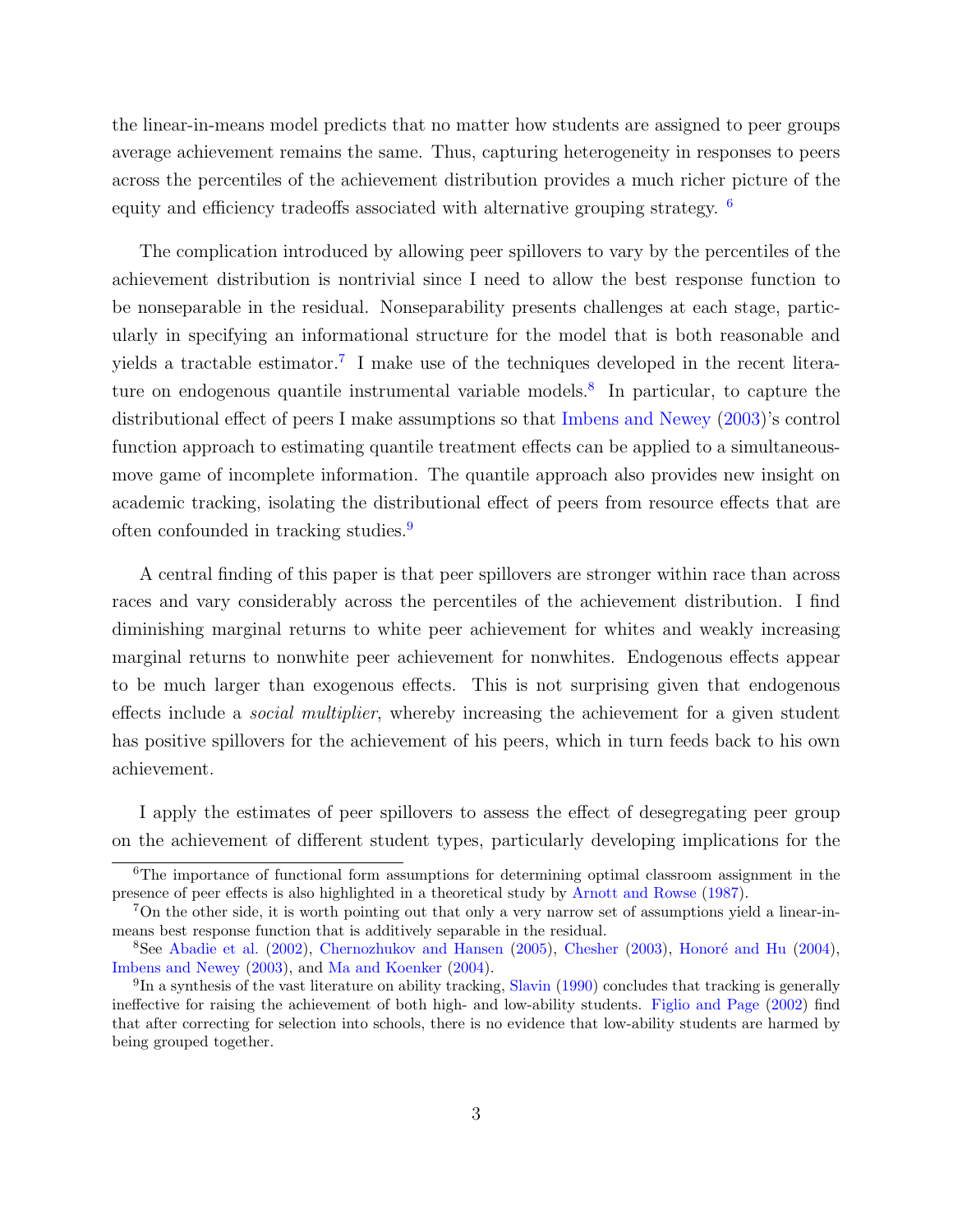achievement gap. First, I consider implications of merging a predominantly white highachieving school district (Chapel Hill) with a neighboring lower-achieving racially diverse district (Durham). Desegregating peer groups across the two districts leads to small improvements in the achievement gap across the percentiles of the achievement distribution, with slightly larger gains at the middle percentiles. Then, I quantify the achievement premium associated with "better" peer groups in a context where general equilibrium sorting effects are unlikely to be important, i.e., for the case of moving a student from Durham to Chapel Hill.

### 2 Data

I use administrative data for North Carolina public school students from the academic years 1994-95 to 2002-03.[10](#page-4-0) Beginning in Spring 1995, students in grades 3 to 8 were administered standardized exams in reading and math. I focus on reading test scores.<sup>[11](#page-4-1)</sup> The range of test scores varies considerably across grades and years, as does the cutoff for Achievement Level III, the level designated as passing the exam. To make scores in a given grade comparable across years, I take the deviation of the raw scores from the cutoff value for passing and normalize them to have mean 0 and standard deviation 1 for each grade over the whole period. Suppose  $y_{igt}$  denotes the raw test score for student i in grade g at time t, and  $y_{qt}^{(3)}$ gt denotes the cutoff for Achievement Level III. The standardized score,  $Y_{igt}$ , is constructed as follows:

$$
Y_{igt} = \frac{(y_{igt} - y_{gt}^{(3)}) - \frac{1}{N} \frac{1}{T} \sum_{i} \sum_{t} (y_{igt} - y_{gt}^{(3)})}{SD_g(y_{igt} - y_{gt}^{(3)})},
$$

where  $SD_g(y_{igt} - y_{gt}^{(3)})$  denotes the standard deviation for a given grade over all years.

I define nonwhite students to be black or Hispanic; all other students are white. A unique feature of these data is that each student record is linked to a teacher identification number. This permits the identification of classroom peer groups for grades where student instruction

<span id="page-4-0"></span><sup>10</sup>I would like to thank the North Carolina Education Research Data Center (http://www.pubpol.duke.edu/centers/child/nceddatacenter.html) for providing the data. The individual level student test data are confidential, but some of the aggregate data and enrollment data are publicly available at the North Carolina Public Schools web site, http://www.ncpublicschools.org/reportstats.html.

<span id="page-4-1"></span> $11$ As discussed in Section [4.3,](#page-20-0) I have data on free reading time, which offers a means of controlling for heterogeneity in reading ability that is unobserved to the econometrician. Since no equivalent measure exists in the data to proxy for math ability, reading test scores are a natural focus.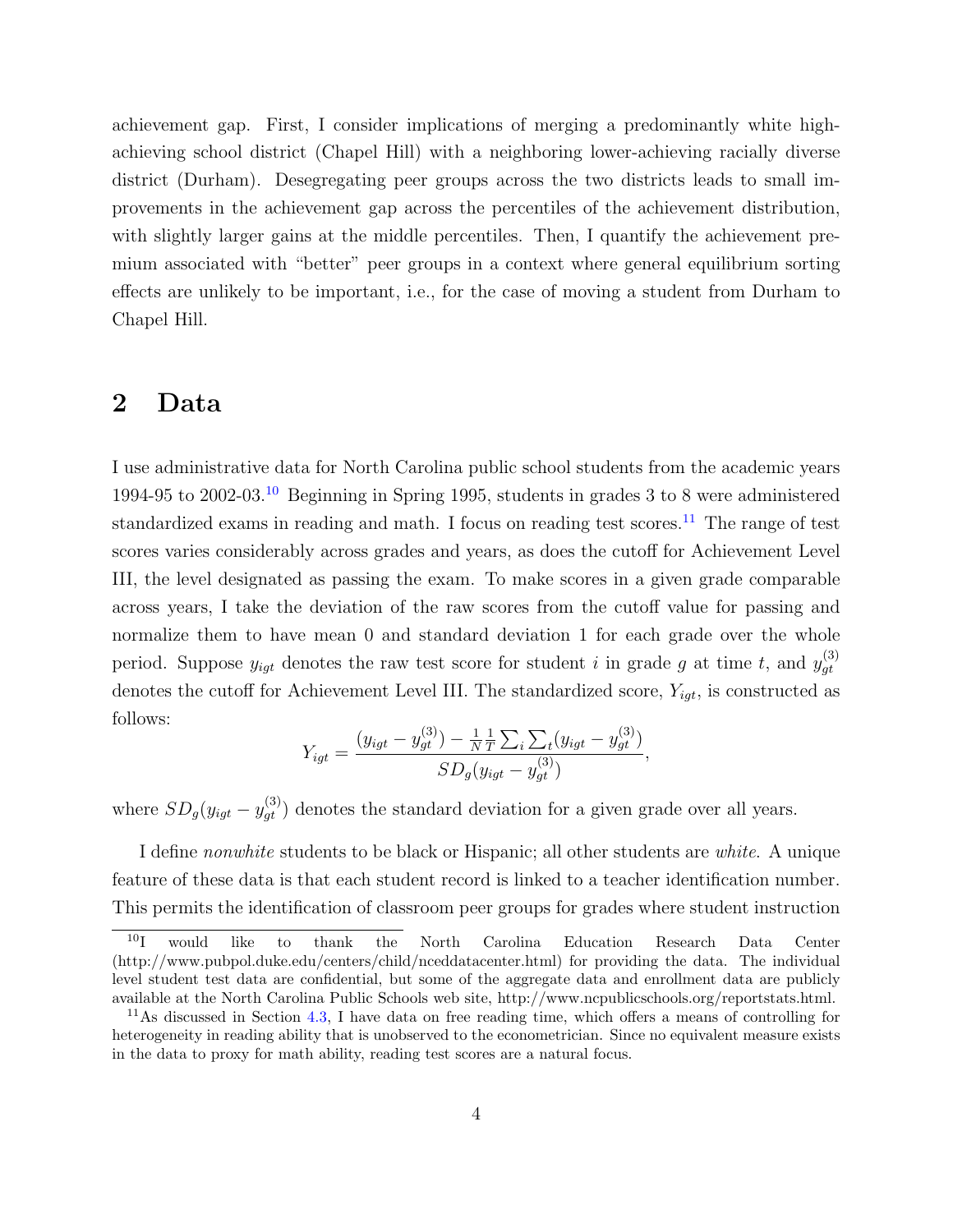takes place primarily within self-contained classrooms. Beginning in middle school, it is frequently the case that students have different teachers (and potentially different peers) for each subject. I focus on elementary students in grades 3 through 5, where the teacher ID can reliably identify the classroom peer group.[12](#page-5-0) Peer variables are then constructed at the classroom level, where the peer average for an individual student  $i$  is for all the students in  $i$ 's classroom other than  $i$ .

Another useful feature of this data set is that it tracks students over time as long as they remain within the North Carolina public school system. Each student record is further linked to a grade within an identifiable school in an identifiable district. Included in the data are background characteristics, such as race, sex, parent's education, $^{13}$  $^{13}$  $^{13}$  and whether the student receives a free or reduced-price lunch, $^{14}$  $^{14}$  $^{14}$  along with some information about student leisure time allocation, such as time spent reading for fun and hours spent watching television.<sup>[15](#page-5-3)</sup> However, since leisure time allocation is not collected prior to the 1998-99 school year, earlier years are dropped from the sample. Even after these restrictions, the sample remains very large with just under 1 million student-year observations. Table [1](#page-46-0) provides summary statistics on the achievement, background characteristics and peer groups for students in the restricted sample.

Table [2](#page-47-0) reveals that there are notable disparities in the background characteristics and achievement of white and nonwhite students in the sample. On average, whites have higher achievement than nonwhites, .36 compared to -.30. They also have better-educated parents

<span id="page-5-0"></span><sup>&</sup>lt;sup>12</sup>I drop the bottom and top percentile of class sizes. Because classes are not to exceed 25 students, the top percentile of class sizes (30 or more) are likely to have additional teachers. The bottom percentile (smaller than 9) may be small groups of students taking makeup exams or special education classes. However, the results are robust to including the top and bottom percentile.

<span id="page-5-1"></span><sup>&</sup>lt;sup>13</sup>Data on parental education are collected differently across schools. In some cases, particularly in elementary school, the teacher provides a best guess of the parental education of the students. I assume that parental education is fixed over the period a student is in grades 3 to 8. To correct for potential measurement errors in reporting, I use data from grades 6 to 8, when available, under the assumption that middle schoolers are better able to report parental education. Otherwise, I take the most frequently reported value to be the parental education for a given student. I divide parental education into three categories: (1) those who did not obtain a high school degree, (2) those with at least a high school degree, but not a four-year degree (this includes those who received two-year degrees or obtained some post-secondary vocational training) and (3) those with at least a four-year degree (this includes those with graduate and professional degrees).

<span id="page-5-2"></span><sup>&</sup>lt;sup>14</sup>This is a very noisy measure of income and highly correlated with parental education and race. For these reasons, I do not use it in the regression analysis.

<span id="page-5-3"></span><sup>&</sup>lt;sup>15</sup>Students are asked how many hours of television they watch in a given day and how much time they spend reading for fun, which can serve as rough indicators of leisure choices. I take the midpoint of the range of hours indicated as the response to multiple choice questions, and use this to approximate the hours spent doing each of these activities.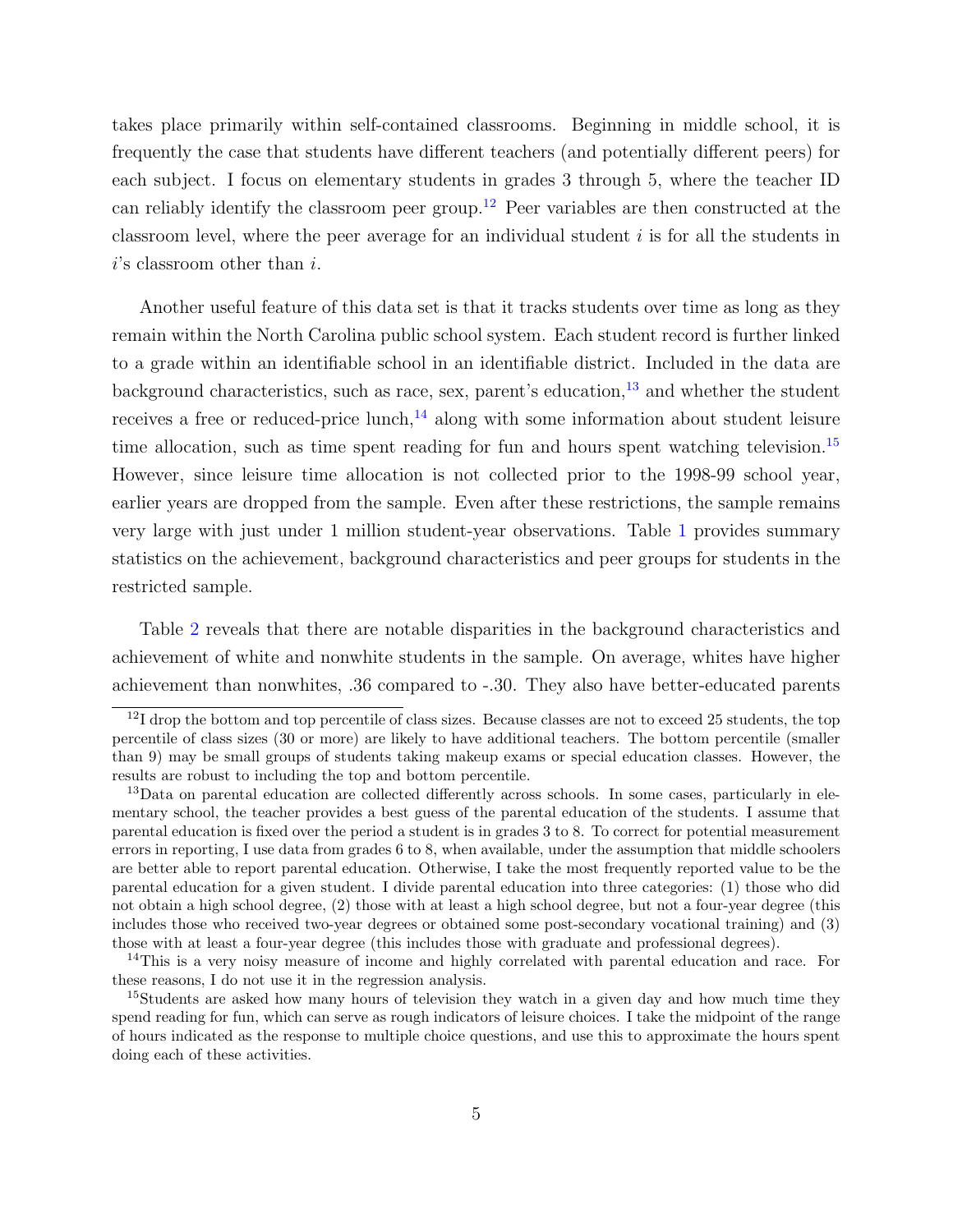and are less likely to receive free/reduced-price lunches than nonwhites. Furthermore, whites allocate more time to reading for fun and less time to watching television than nonwhites. While disparities in background characteristics may explain some of the gap in achievement between whites and nonwhites, another potentially important factor is their classroom peers. As an indication of the extent of classroom segregation, only 24% of the peers of whites are nonwhite, compared to 52% for nonwhites. Furthermore, by all traditional measures, whites are in much "better" peer groups than nonwhites. On average, the classroom peers of whites have better-educated parents, are less likely to receive a free/reduced-price lunch and have higher achievement.

### <span id="page-6-0"></span>3 Model

The literature on peer spillovers in education production posits many different sources of peer influence but ultimately focuses on a reduced-form setting in which a student's achievement is assumed to be a function of peer achievement and peer characteristics along with the typical individual, teacher and resource inputs. In what follows, I describe a particular model of peer spillovers that encompasses many of these channels and use it to motivate a new approach to identification. I recast students as optimizing agents whose decisions are influenced by their peers and these decisions, in turn, determine achievement in a given peer group. I describe informational assumptions such that the first order conditions from this model yield a reduced-form achievement best response function that is a more general form of the familiar achievement production with peer spillovers that has traditionally been estimated in the literature.

Section [3.1](#page-7-0) describes the education technology and the preferences of students. Students are assumed to play a simultaneous-move game of symmetric information. Section [3.2](#page-9-0) defines and describes the equilibrium to the game and the resulting equilibrium achievement production function, i.e., the achievement realized under utility-maximizing effort.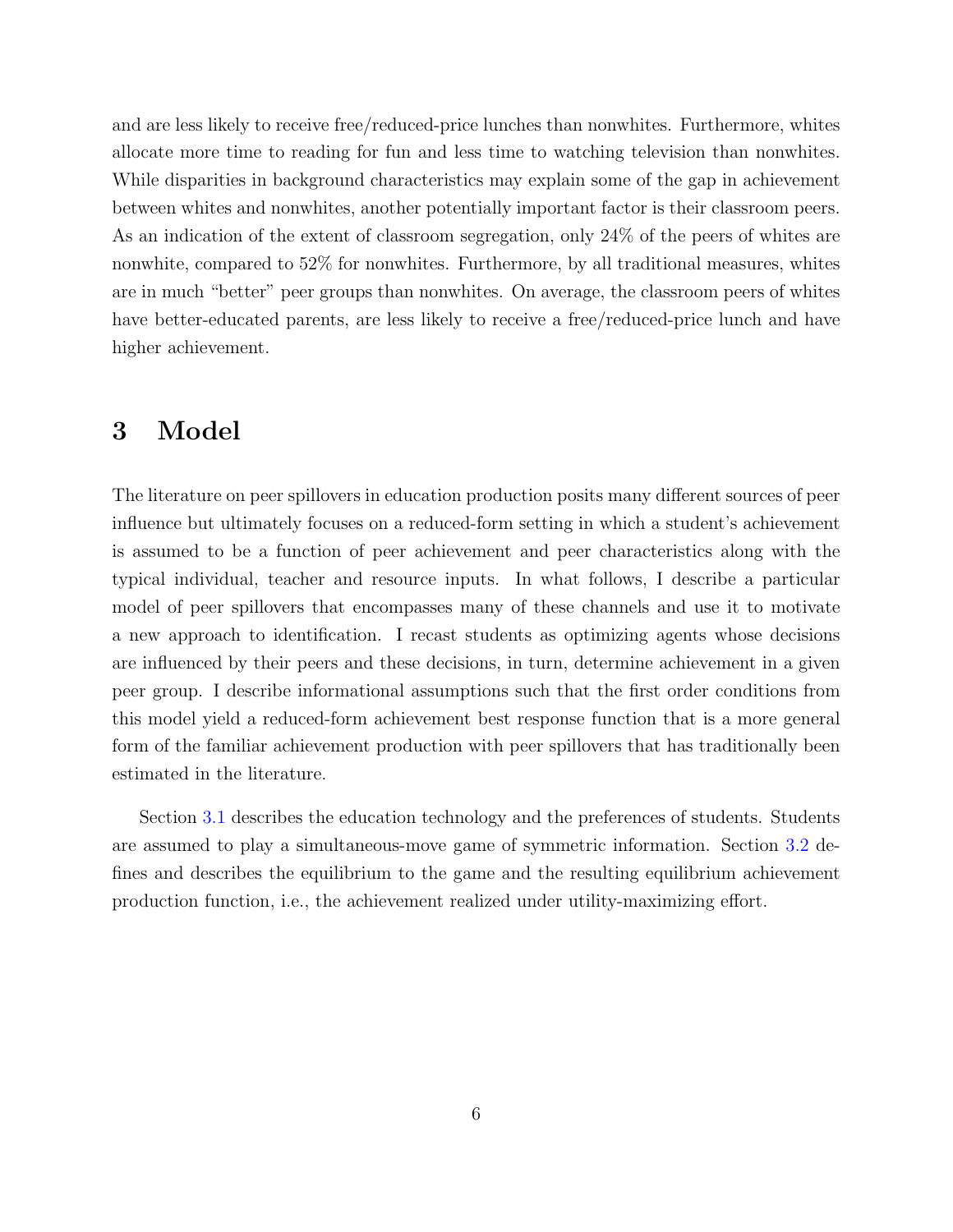#### <span id="page-7-0"></span>3.1 Primitives

Define a peer group to be a classroom of students in a particular time period.<sup>[16](#page-7-1)</sup> Let  $i =$ 1, ..., N index students in a given peer group. Achievement  $Y_i \in \mathbb{R}$  is the standardized reading test score. The achievement production function is

<span id="page-7-3"></span>
$$
Y_i = g(e_i, e_{-i}; S_i, \theta_i).
$$
\n(3.1)

The choice variable of a student i is *effort*, which is chosen on the compact set  $e_i \in [\underline{e}, \overline{e}]$ . It encompasses a variety of classroom behavior choices, such as how hard to work on classroom assignments, cooperativeness and attention during lectures. The achievement of  $i$  is determined both by his effort and the effort of his peers,  $e_{-i} = (e_1, ..., e_{i-1}, e_{i+1}, ...e_N)$ . Furthermore, *i*'s achievement depends on state variables  $S_i$ , which may include individual and peer characteristics as well as classroom inputs such as teacher quality.

This production function allows two types of direct peer spillovers. First, as mentioned above, peers may affect directly an individual's achievement through their innate characteristics (or *exogenous effects*), which enter through  $S_i$ . Exogenous effects are the focus of the literature on peer effects in education, which has found evidence of spillovers to peers' race, sex, socioeconomic status or prior achievement, often thought to proxy for ability or other unobservables. Second, peers may affect achievement through their actions or effort (or endogenous effects). For instance, any one student's choice to disrupt class takes productive learning time away from all students in the classroom, resulting in lower achievement for  $all.<sup>17</sup>$  $all.<sup>17</sup>$  $all.<sup>17</sup>$ 

Finally, a student cannot perfectly predict his achievement on an exam, even after choosing his own effort and observing the effort of his peers. For instance, the student may not fully know his own ability. This is particularly likely for elementary schools students, given their limited experience taking standardized exams. Furthermore, ability is relative, and while a fourth grader may have some knowledge of his standing in the classroom, it would be difficult for him to know how his ability compares to that of students in other schools. Also, unpredictable random factors, such as how well he slept the night before, may affect a

<span id="page-7-1"></span><sup>16</sup>Because the focus is on interactions within a particular peer group, I suppress time and classroom subscripts for the moment.

<span id="page-7-2"></span><sup>&</sup>lt;sup>17</sup>[Lazear](#page-42-5) [\(2001\)](#page-42-5) presents such a model where the classroom learning environment is treated as a congestible public good.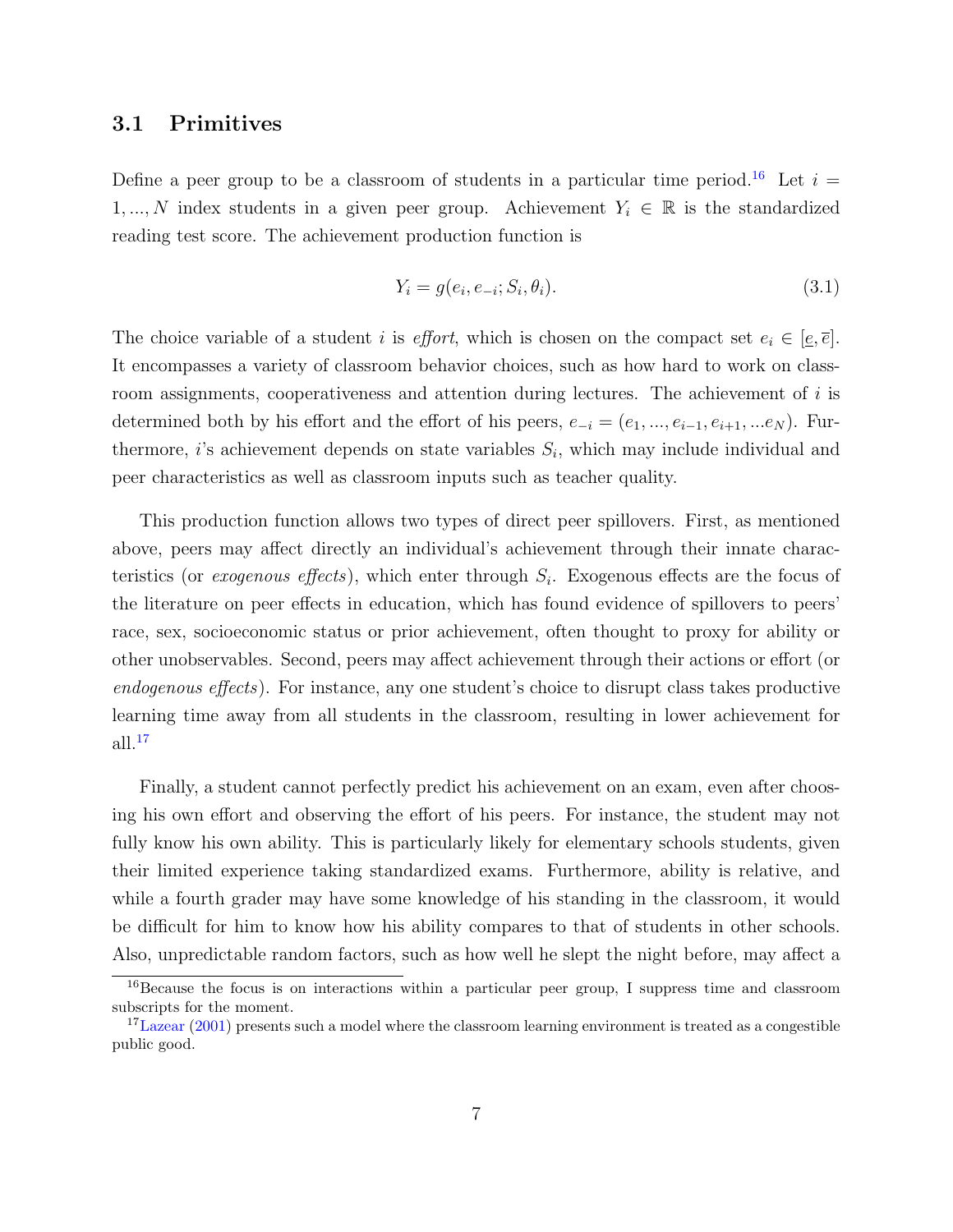student's performance on a given test day. These types of unobservables are captured by  $\theta_i$ , which can be thought of as an ex post random shock to achievement. I allow for correlation in these random shocks. For instance, construction outside the classroom on test day may provide a distraction that negatively affects the performance of all students.

A student's utility is defined

<span id="page-8-3"></span>
$$
U_i = u(Y_i, c_i(e_i, e_{-i}); S_i). \tag{3.2}
$$

Students derive utility from achievement and disutility from effort. Exerting effort is costly; the costs are captured by the term  $c_i(e_i, e_{-i})$  with  $\partial c_i(\cdot)/\partial e_i \geq 0$ . Utility is decreasing in  $c_i(\cdot)$ . Furthermore, preferences for achievement and effort are determined by state variables  $S_i$ . A student with highly educated parents may face higher expectations regarding academic performance and thereby derive greater utility from high achievement relative to an otherwise similar student with less educated parents. Education policymakers or teachers may also play a role in determining preferences for achievement, through policies such as imposing achievement standards for promotion to the next grade level or rewarding high performance.<sup>[18](#page-8-0)</sup>

The utility function (like the production function) permits both exogenous and endogenous peer effects. Peer characteristics may enter through the state variable  $S_i$ . Furthermore, the costs of effort include a "social component," which captures an alternative source of the endogenous peer effect,  $e_{-i}$ . Intuitively, peer pressure imposes psychic costs to deviations from the behavioral norm, leading students to seek to conform to the behavior of peers. For instance, a student may prefer not to exert much effort in order to avoid earning the derogatory title of "nerd." However, being a nerd may entail no psychic costs in a classroom full of nerds.<sup>[19](#page-8-1)</sup> This type of peer spillover has received a great deal of attention in the social interactions literature.[20](#page-8-2)

The vector of state variables  $S = (S_1, ..., S_N)$  is common knowledge to all students in

<span id="page-8-0"></span><sup>&</sup>lt;sup>18</sup>Equivalently, one could think of  $S_i$  as affecting the cost of effort. "Good" teachers make achievement fun in the sense that effort is less costly.

<span id="page-8-1"></span><sup>&</sup>lt;sup>19</sup>See [Bishop et al.](#page-40-4)  $(2003)$  for a discussion of these types of peer spillovers, particularly in the high school setting.

<span id="page-8-2"></span><sup>&</sup>lt;sup>20</sup>See [Brock and Durlauf](#page-40-5) [\(2001](#page-40-5)b), [Graham](#page-41-8) [\(2004\)](#page-43-3), and [Sweeting](#page-43-3) (2004). An alternative model may have the utility from achievement depend on the achievement of peers, i.e, students care more about whether they perform better than others rather than how hard they work relative to others. Ultimately the implications are similar, since this model would suggest that a given student is induced to exert more effort when his peers are exerting more effort in order to maintain his rank in the classroom.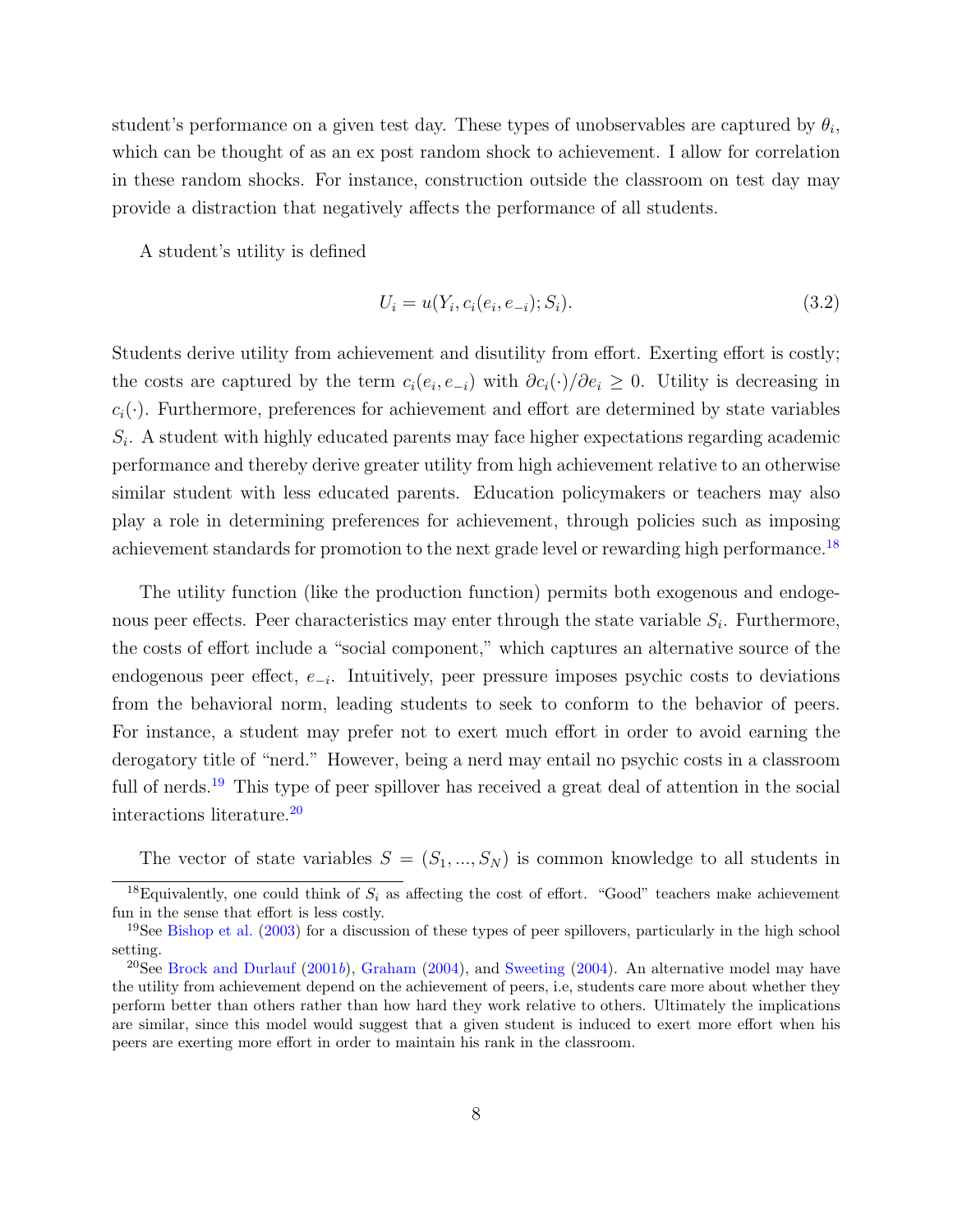the classroom, while  $(\theta_i, \theta_{-i})$  are observed ex post.<sup>[21](#page-9-1)</sup> Students possess a common prior on  $\theta$ ,  $f(\theta_i|S)$ <sup>[22](#page-9-2)</sup> Suppose  $\theta_i$  is defined on the set  $\Theta$ . Then the expected utility for a given level of effort,  $(e_i, e_{-i})$ , is denoted as follows:

$$
\tilde{U}_i(e_i, e_{-i}; S) \equiv \int_{\Theta} U_i(e_i, e_{-i}; S_i, \theta_i) f(\theta_i|S) d\theta_i.
$$

#### <span id="page-9-0"></span>3.2 Equilibrium

A student chooses effort to maximize his expected utility conditional on his information set. Let the superscript "\*" denote a utility-maximizing action. The best response  $e_i^*(e_{-i};S)$  of a student  $i$  to a given vector of peer effort is then:

<span id="page-9-3"></span>
$$
e_i^*(e_{-i}; S) \in \operatorname{argmax}_{e_i} \tilde{U}_i(e_i, e_{-i}; S). \tag{3.3}
$$

A pure strategy Nash equilibrium to the game involves everyone playing their best responses.

<span id="page-9-4"></span>**Definition 3.1** (Equilibrium). The vector  $e^* \equiv (e_1^*, ..., e_N^*)$  is a pure strategy Nash equilibrium if and only if for every i in a given peer group  $e_i^*$  solves  $(3.3)$ .

To show that an equilibrium exists requires imposing additional assumptions on the structure of the model. I begin with an ordinal concept of complementarities introduced by [Milgrom and Shannon](#page-42-6) [\(1994\)](#page-42-6), which they show to be a necessary condition to obtain best responses that are non-decreasing in peer effort and state variables. Let T be a partially ordered set and  $h : A \times T \mapsto \mathbb{R}$ , where  $A \equiv \mathbb{R}$ . Throughout, I assume that  $\leq$  partial orders vectors according to the component-wise order, which is defined as follows:

**Definition 3.2** (Component-wise order). For the vector  $t = (t_1, ..., t_n) \in \mathbb{R}^n$  where  $t_i \in \mathbb{R}$ for  $i = 1...n$ ,  $t' \le t''$  in  $\mathbb{R}^n$  if  $t'_i \le t''_i$  $i'$  in  $\mathbb{R}^1$  for  $i = 1...n$ .

Definition 3.3 (Single Crossing Property). A function h satisfies the single crossing property in  $(a, t)$  if for  $a' > a''$  and  $t' > t''$ ,  $h(a', t'') \geq h(a'', t'')$  implies  $h(a', t') \geq h(a'', t')$ .

<span id="page-9-1"></span><sup>&</sup>lt;sup>21</sup>Alternatively,  $(\theta_i, \theta_{-i})$  may in fact not be observed, but only inferred by the student after a level of achievement is realized.

<span id="page-9-2"></span> $^{22}$ An alternative model is one of private information. I can show that a simple model of private information has similar implications to the symmetric information model described above.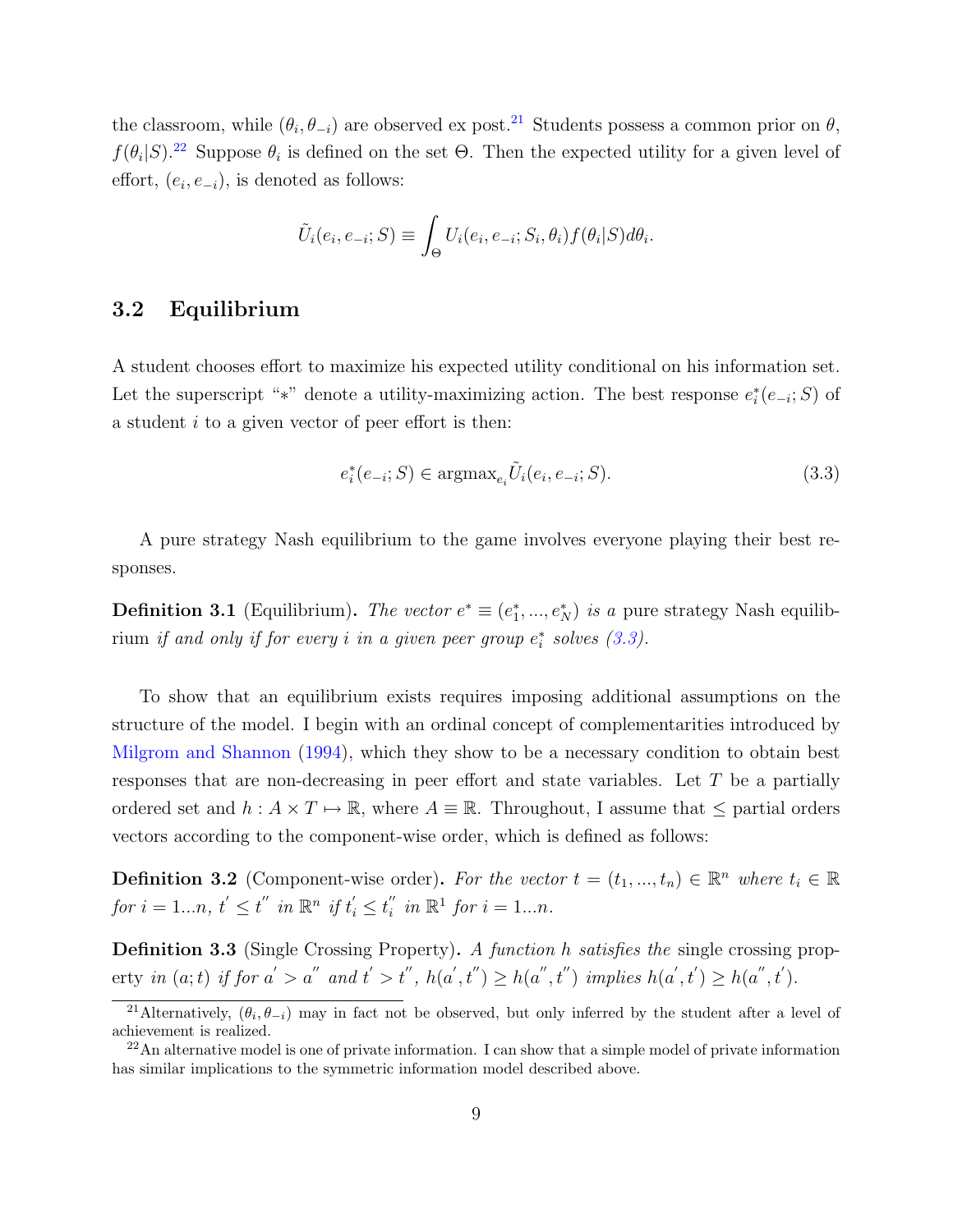<span id="page-10-1"></span>Assumption 3.1 (Single Crossing of Ex Ante Utility). Let  $S_i$  be defined on the set  $\mathbb{S} \subset \mathbb{R}^d$ .  $\tilde{U}(e_i, e_{-i}; S_i)$  satisfies single crossing in (i.)  $(e_i; e_{-i})$  on  $[\underline{e}, \overline{e}]^N$ , and (ii.)  $(e_i, S_i)$  on  $[\underline{e}, \overline{e}] \times \mathbb{S}$ for every i. [23](#page-10-0)

Holding the state variables fixed, single crossing in  $(e_i; e_{-i})$  implies that if an individual prefers to exert a higher level of effort when peers are exerting  $e_{-i}^{''} < e_{-i}^{'}$  $\int_{-i}^{i}$ , then he will still prefer to exert that higher level of effort when peers exert more effort,  $e'$  $\int_{-i}$ . A sufficient condition such that this holds is  $\partial^2 \tilde{U}_i/\partial e_i \partial e_j \geq 0$  for all  $j \neq i$ . Holding peer effort fixed, consider the implications of imposing single crossing in the state variables. Single crossing in  $(e_i; S_i)$  simply assumes that if the higher level of effort is preferred for a given level of state variables,  $S_i = S_i''$  $i'$ , then the higher effort is also preferred for higher values of the state variables,  $S_i = S'_i > S''_i$ . For example, suppose we compare two students, A and B, who are similar in state variables except that A has better-educated parents. If B prefers  $e'$  to  $e''$ where  $e' > e''$ , then A will as well. This would follow if the marginal utility of achievement were higher (or if the marginal cost of effort were lower) for the student with better-educated parents.

Because best responses are monotonically increasing under Assumption [3.1,](#page-10-1) it follows from Milgrom and Shannon (1994, Theorem 4) that an equilibrium to the game exists, which is restated as:

Theorem 3.1 (Existence of Pure-Strategy Nash Equilibrium). Given that Assumption [3.1](#page-10-1) holds, a pure strategy Nash equilibrium, as defined in [3.1,](#page-9-4) exists in non-decreasing strategies.

If effort were observable to the econometrician, the natural object of interest would be the best response to peer effort. Unfortunately, effort is not observable. However, placing the following monotonicity assumption on the achievement production function ensures that the game in effort maps into a game in achievement that is observable to the econometrician.

<span id="page-10-2"></span>**Assumption 3.2** (Monotonicity in effort). Achievement production is strictly monotonic in effort, i.e.,

$$
\frac{\partial g(\cdot)}{\partial e_i} > 0.
$$

<span id="page-10-0"></span><sup>&</sup>lt;sup>23</sup>[Milgrom and Shannon](#page-42-6) [\(1994\)](#page-42-6) show that single crossing may not be preserved under addition. A sufficient condition for this assumption to hold is that the conditional distribution of  $\theta_i$  is log-supermodular (i.e., types are affiliated) and that ex post utility satisfies increasing differences.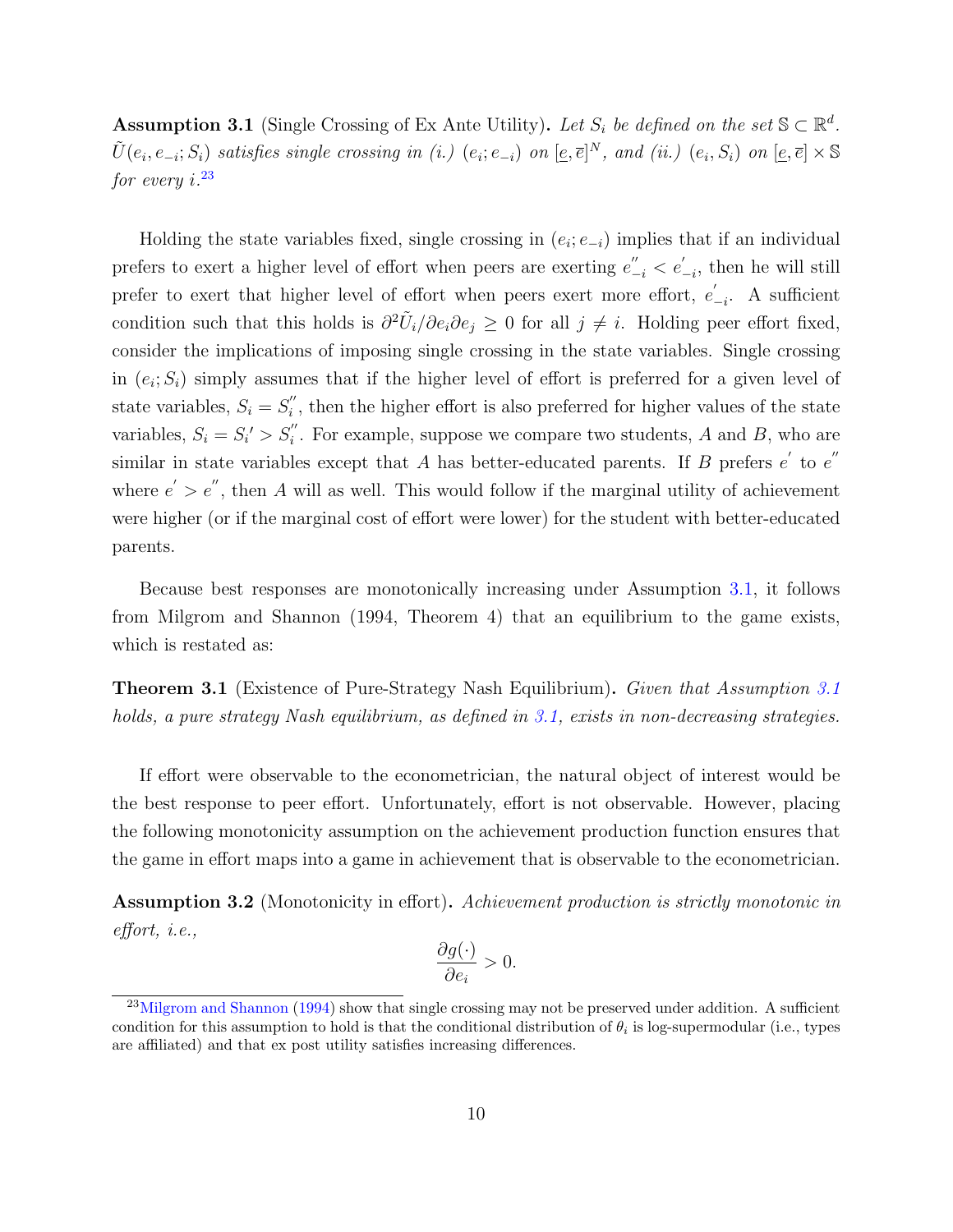**Definition 3.4** (Achievement Equilibrium). Given Assumption [3.2,](#page-10-2) the vector  $(Y_1^*,..., Y_N^*)$ is a pure strategy Nash equilibrium if and only if for every i in a given peer group,  $Y_i^*$  is the achievement realized by exerting the effort  $e_i^*$  that solves  $(3.3)$ .

<span id="page-11-3"></span>**Theorem 3.2** (Existence of Achievement Equilibrium). Under Assumption [3.2,](#page-10-2) the game in effort maps into a game in achievement, which can be represented as

<span id="page-11-0"></span>
$$
Y_i^* = q(\tilde{Y}_{-i}^*, S_i, S_{-i}, \theta_i),
$$
\n(3.4)

where  $\tilde{Y}_i = \int_{\Theta} g(e_i, e_{-i}; S_i, \theta_i) f(\theta_i|S) d\theta_i$ .

See Appendix [A.1](#page-44-0) for proof. Equation [3.4](#page-11-0) is similar in form to the production functions with peer effects estimated in the literature. Observed achievement is a function of peer achievement, an individual's own characteristics and classroom inputs  $(S_i)$ , peer characteristics  $(S_{-i})$  and unobservables  $(\theta_i)$ .

### 4 Identification

A growing body of research treats the difficulties associated with identifying peer effects.<sup>[24](#page-11-1)</sup> The pioneering work of [Manski](#page-42-0) [\(1993\)](#page-42-0) presents two negative identification results for the linear-in-means model. First, the effect of peer characteristics (exogenous peer effects) cannot be separated from the effect of peer behaviors (endogenous peer effects). Second, social effects (exogenous and endogenous) cannot be separated from unobserved group effects, or correlated effects. The literature on peer effects in education simplifies the problem by focusing on exogenous peers effects, while minimizing the importance of endogenous peer effects in the context of achievement production.[25](#page-11-2) In contrast, the model presented in Section [3](#page-6-0) illustrates a potentially important role for contemporaneous spillovers in achievement production.

If the social interactions take a nonlinear form as posited in this paper, [Manski](#page-42-0) [\(1993\)](#page-42-0) first identification problem is alleviated, as illustrated by [Brock and Durlauf](#page-40-6) [\(2001](#page-40-6)a) in the

<span id="page-11-2"></span><span id="page-11-1"></span><sup>&</sup>lt;sup>24</sup>See [Brock and Durlauf](#page-40-5)  $(2001b)$  $(2001b)$  for an overview.

<sup>25</sup>For example, [Hanushek et al.](#page-41-4) [\(2003\)](#page-41-4), [Betts and Zau](#page-40-7) [\(2002\)](#page-40-7), and [Vigdor and Nechyba](#page-43-4) [\(2004\)](#page-43-4) use variation in grade and class peer composition respectively to study the effect of observed peer characteristics—race, income and ability as measured by lagged achievement.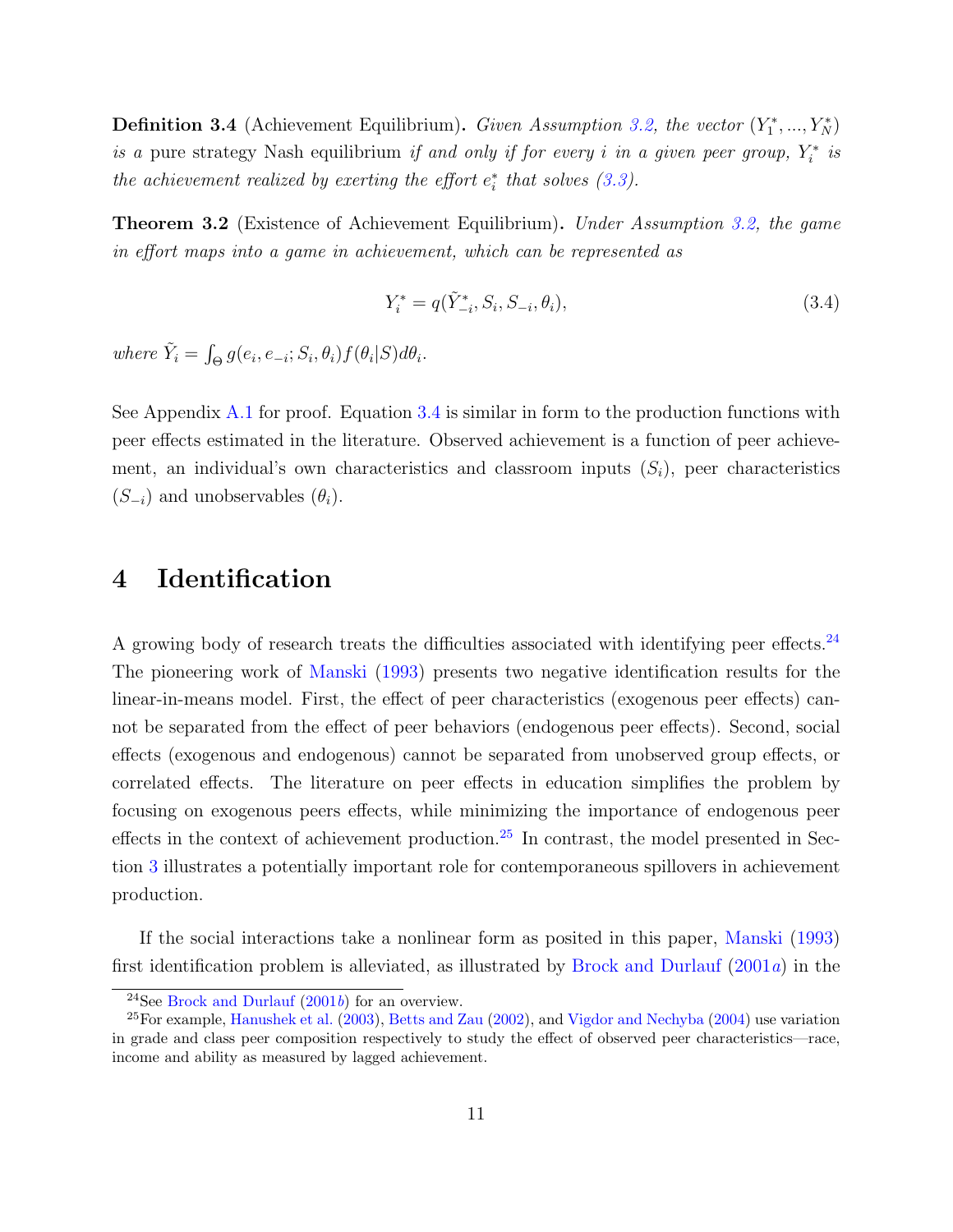discrete choice setting. However, while the discrete choice setting is nonlinear in nature, assuming nonlinearities to obtain identification in the continuous choice setting considered here is less palatable. Furthermore, even when the social effect is nonlinear, the second problem of distinguishing unobserved group effects from social effects remains. Intuitively, the problem is that similarity in outcomes could be a result of coordination on the part of students or unobserved classroom inputs, such as teacher quality, which simultaneously improve everyone's outcomes.[26](#page-12-0)

The reflection problem can be recast as a simultaneity problem. Because individual and peer achievement are simultaneously determined in equilibrium, in the absence of an exclusion restriction that shifts the achievement of the individual independently of his peers, I cannot identify a causal effect of peers. In Section [4.1,](#page-12-1) I describe conditions for the existence of a valid instrument in the context of the equilibrium model of achievement. Assumptions are presented such that the peer effect is identified in a nonlinear setting, though these are also sufficient to guarantee identification in the linear-in-means framework. Furthermore, while the instrument helps alleviate endogeneity of peer achievement due to unobserved group effects, I also include a direct control for teacher quality, one of the most salient unobserved group effects in achievement production, by including teacher fixed effects.

Section [4.2](#page-17-0) provides some background information and presents evidence in support of the particular exclusion restriction used in this paper. Section [4.3](#page-20-0) expands the argument to consider identification when there exists a strategy-relevant individual characteristic that is observed to the student and his peers, but not the econometrician (i.e., unobserved ability). Finally, in Section [4.4,](#page-22-0) I discuss the implications of non-random assignment.

#### <span id="page-12-1"></span>4.1 Simultaneity in Achievement

To discuss identification, it is useful to distinguish between the different components of the state space. Let  $(S_i, S_{-i}) \equiv (X_i, X_{-i}, P_i, K, \mu)$ , where  $X_i$  captures characteristics of i such as race, sex, parental education, and ability, while  $X_{-i}$  captures the characteristics of i's peers (i.e., exogenous effects).  $P_i$  captures an education policy that affects i's utility from

<span id="page-12-0"></span> $26$  [Graham](#page-41-8) [\(2004\)](#page-41-8) presents an innovative solution to this problem of unobservables, exploiting excess variation in random assignment to large and small classrooms to identify the presence of social effects in a linear-in-means setting, relying on an experimental setting where unobserved group effects are plausibly random.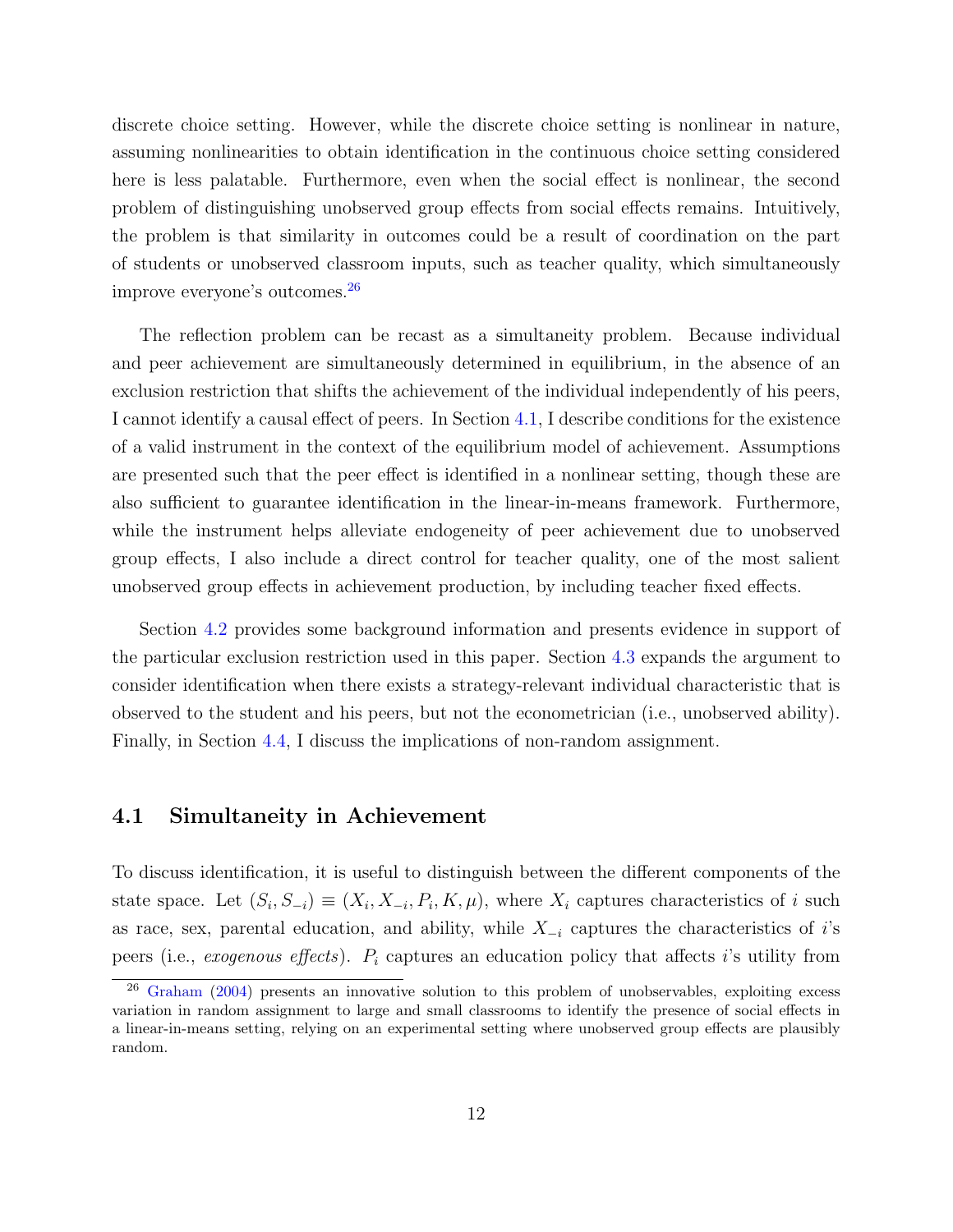achievement. It is discussed in Assumption [4.1](#page-14-0) below. Besides the composition of the peer group, classrooms are differentiated by characteristics  $(K, \mu)$ , which may capture classroom resources, teacher quality, or overall classroom productivity. I assume that while K and  $\mu$ are observed by the students and therefore taken into account when choosing effort,  $\mu$  is unobserved to the econometrician (i.e., a *correlated effect*). Intuitively,  $\mu$  can be thought of as the part of classroom productivity not captured by teacher fixed effects (or teacher quality), which are included in K. Thus,  $\mu$  could describe the degree to which students get along with the teacher or something more random like a flu outbreak that negatively affects the achievement of all students in a classroom.

Let  $\bar{Y}^*_{-i}$  capture expected average peer achievement and similarly,  $\bar{X}_{-i}$ , average peer characteristics. The achievement best-response function is simplified to depend on the expected average peer achievement and average peer characteristics, rather than the entire vector as permitted in  $(3.4)$ ,  $^{27}$  $^{27}$  $^{27}$  i.e.,

<span id="page-13-1"></span>
$$
Y_i^* = q(\bar{Y}_{-i}^*, X_i, \bar{X}_{-i}, P_i, K, \mu, \theta_i).
$$
\n(4.1)

As mentioned previously, an important aspect of this production function is that it is permitted to be nonseparable in the error, which provides a much richer picture of the distributional achievement tradeoffs that can be obscured in the linear context. I assume that  $q(\cdot)$  is strictly increasing in  $\theta_i$ , a property that is satisfied by models that are additively separable in the residual. Since the structural function  $q(\cdot)$  is only identified up to positive monotone transformations when the error is nonseparable, I follow the literature on quantile treatment effects in assuming that  $\theta_i$  is independently and identically distributed  $\mathcal{U}(0, 1)$ . Since  $\theta_i$  is inherently without units, assuming a uniform distribution simply pins down  $\theta$ . In contrast, the additive model normalizes  $\theta_i$  to have the same units as  $Y_i$ . By fixing  $\theta_i = \tau$ , Equation [4.1](#page-13-1) describes the dependence of the  $\tau^{th}$  quantiles of the achievement distribution on average expected peer achievement and covariates. Identification of  $q(\cdot)$  is defined as follows:

**Definition 4.1** (Identification). The structural function  $q(\cdot)$  is identified on the joint support of  $(Y_i^*, \bar{Y}_{-i}^*, X_i, \bar{X}_{-i}, P_i, K)$ , if there exists a unique  $q(\cdot)$  that rationalizes  $F(Y_i^*, \bar{Y}_{-i}^* | X_i, \bar{X}_{-i}, P_i, K)$ , the observed joint distribution of achievement and peer achievement conditional on exogenous state variables.

<span id="page-13-0"></span> $27$ This simplification is not necessary for identification. The argument follows through with some modification when instead the peer effect is coming through a vector of moments of peer achievement.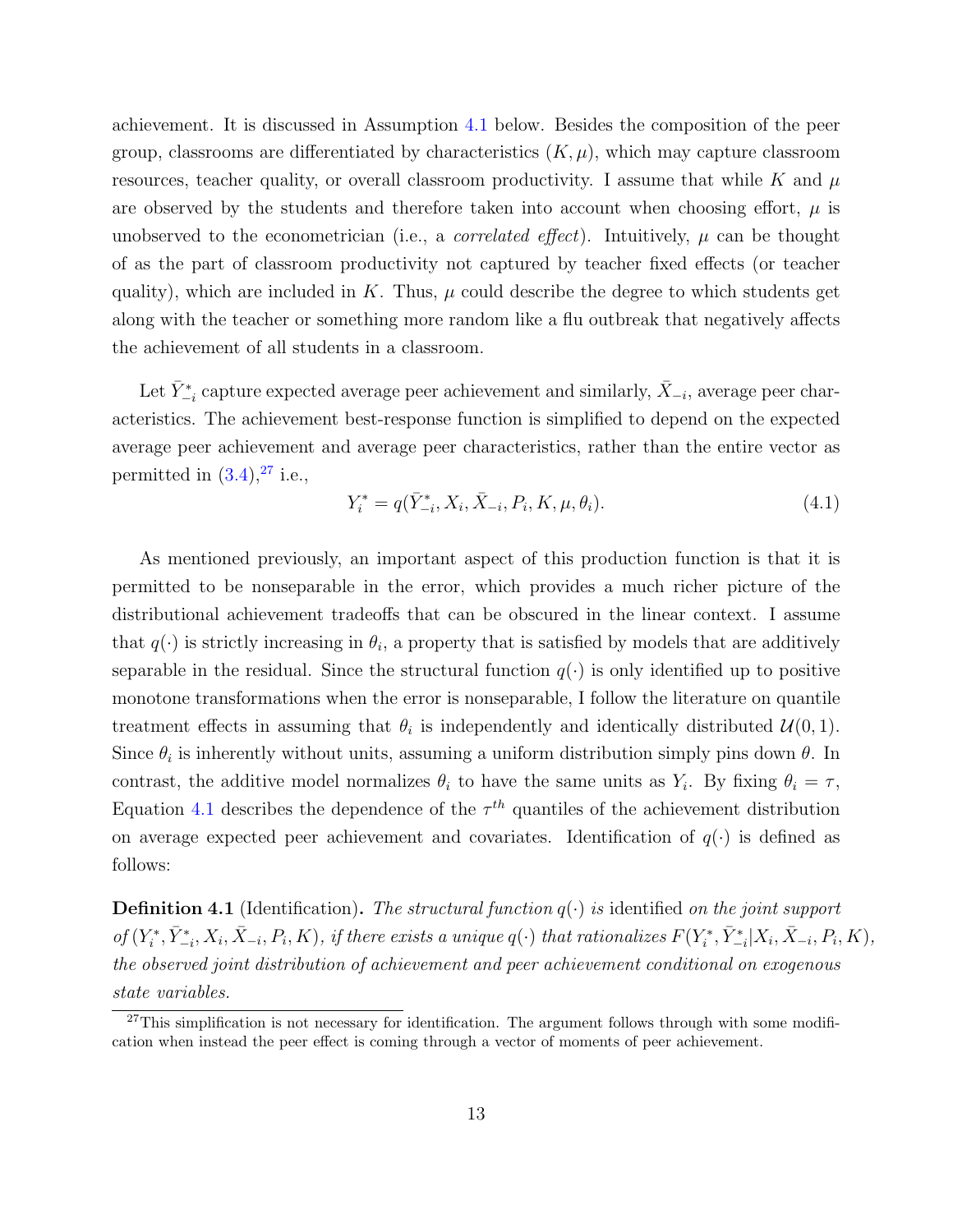The central problem in identifying the structural function [\(4.1\)](#page-13-1) is that  $Y_i^*$  and  $\bar{Y}_{-i}^*$  are simultaneously determined in equilibrium. Furthermore, they are a function of the the state variable  $\mu$ , which is unobserved by the econometrician. The solution that follows relies on the existence of a valid exclusion restriction, which shifts the optimal behavior of peers independently of  $\mu$ . The following assumptions describe the properties of a valid exclusion restriction and the other assumptions needed for identification of peer spillovers in the context of the equilibrium model of classroom achievement production described in Section [3.](#page-6-0)

<span id="page-14-0"></span>**Assumption 4.1** (Utility Shifter). There exists a variable  $P_i$  that affects i's utility from effort  $(3.2)$ , but does not directly affect achievement production  $(3.1)$ .

<span id="page-14-1"></span>Assumption 4.2 (Independence). Conditional on  $(X_i, \bar{X}_{-i}, K, \mu)$ ,  $\theta_i$  is independent of  $(P_i, \bar{P}_{-i})$ .

<span id="page-14-2"></span>Assumption 4.3 (Exclusion Restriction). Conditional on  $(X_i, \bar{X}_{-i}, K)$ ,  $\mu$ ,  $\theta_i$  are jointly independent of  $P_{-i}$ .

<span id="page-14-3"></span>Assumption 4.4 (Monotonicity of Peer Achievement). With probability one,  $h(X_i, \bar{X}_{-i}, P_i, \bar{P}_{-i}, K, \mu)$  is strictly monotonic in  $\mu$ .

<span id="page-14-4"></span>Assumption 4.5 (Independence of Residuals). Conditional on  $(X_i, \bar{X}_{-i}, K)$ ,  $\theta_i$  is independent of  $\mu$ .

Assumptions [4.1](#page-14-0) and [4.2](#page-14-1) ensure that there is no direct effect of  $P_j$  on the equilibrium achievement of *i* for any peer  $j \neq i$ , i.e., Equation [\(4.1\)](#page-13-1) includes  $P_i$  but not  $P_j$ . To ensure this,  $P_i$  cannot enter i's achievement production directly (Assumption [4.1\)](#page-14-0) because of the direct spillovers from effort in achievement production. Intuitively, if  $P_j$  had a direct effect on achievement production for student  $j$ , it would affect the achievement of his classmate  $i \neq j$  because expected peer achievement net of other inputs serves as a proxy for direct spillovers from unobserved peer effort in achievement production.

I argue that such a utility shifter exists in North Carolina's accountability policies, which require that students perform above a certain level on standardized End of Grade (EOG) exams (Achievement Level III) in order to be automatically promoted to the next grade. To be a valid exclusion restriction, the policy must not affect teacher incentives (because then  $P_i$  would affect is achievement directly). This assumption seems reasonable in the present context. Under the School Based Management and Accountability Program of 1996, bonuses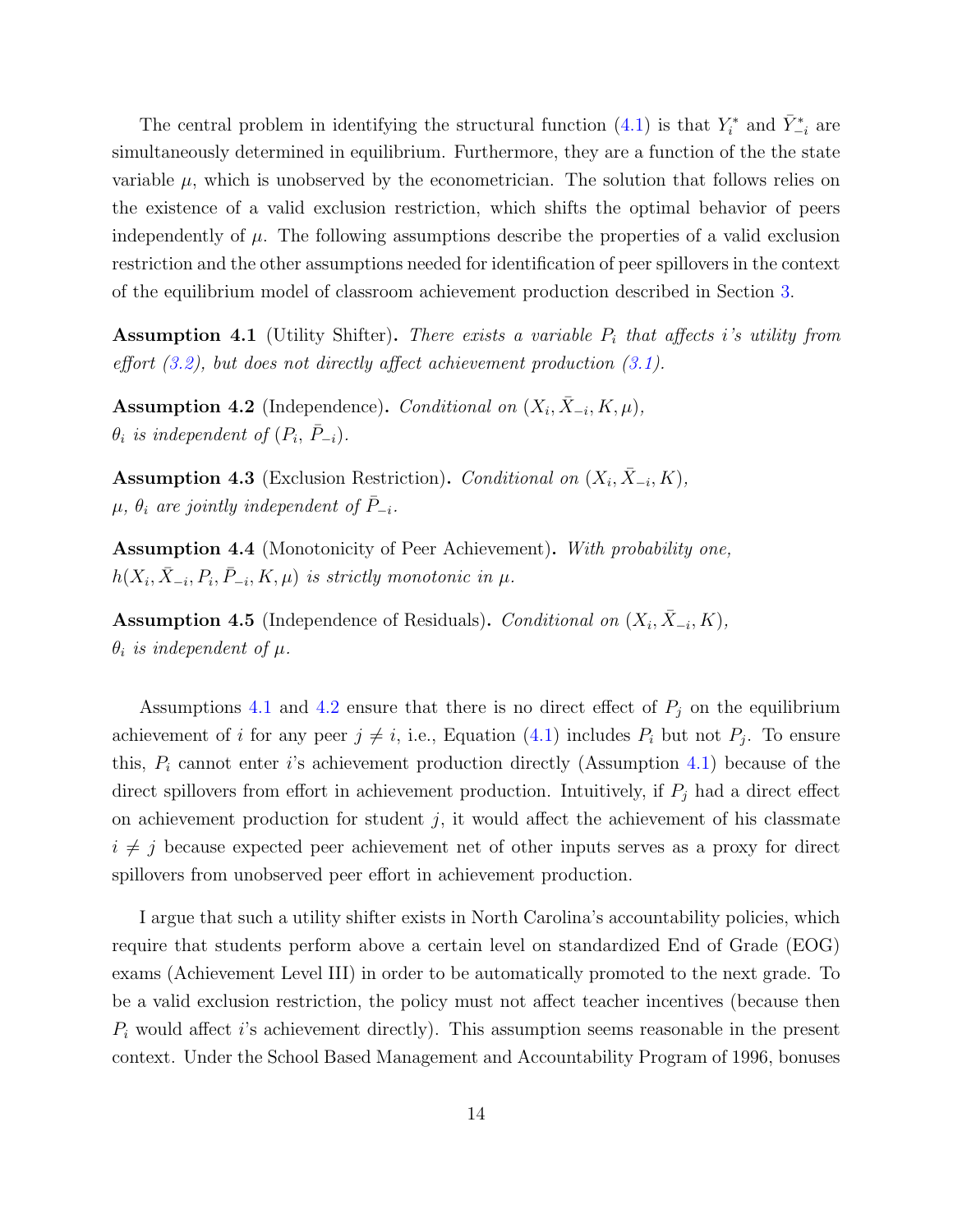for schools and teachers were awarded based on the criteria that not too many students perform below Achievement Level III on the standardized EOG exams, which suggests that teachers and schools had strong incentives to shift attention to low achievers well before the introduction of student accountability.

To have any identifying power, the policy must also have different effects on students within the same peer group. Intuitively, student accountability is likely to have a direct effect on the effort of students "in danger of being retained," but no direct effect on the effort of those well above the threshold for passing. Students who performed below Achievement Level III in the year before the standards were put in place are induced to exert more effort to meet the requirement due to the increased cost of low achievement. On the other hand, high achievers can effectively disregard the new standards because they would probably meet the cut-off for passing even with minimal effort.

The independence of  $\theta_i$  and  $P_i, \bar{P}_{-i}$  (Assumption [4.2\)](#page-14-1) ensures that  $P_{-i}$  does not enter i's expected utility through the distribution of  $\theta$ , i.e.,  $f(\theta_j|X_j, \bar{X}_{-j}, K, \mu, P_j, \bar{P}_{-j}) =$  $f(\theta_j|X_j, \bar{X}_{-j}, K, \mu)$ . This ensures that i's utility-maximizing effort is a function of  $P_i$  and not  $P_{-i}$  (i.e.,  $e_i^* = e_i^*(e_{-i}; X_i, X_{-i}, K, \mu, P_i)$ ). Otherwise,  $\overline{P}_{-i}$  would enter *i*'s utility-maximizing effort through his prediction of peer utility-maximizing effort. In the present context, this means simply that the effect of the policy on the individual and his peers is independent of the unobserved individual shock after controlling for characteristics that are observable at the time the student makes his strategic choice. In other words, students in danger of being retained under the policy draw from the same distribution of  $\theta$  as similar students in similar peer groups for whom the policy does not apply.

Given Assumptions [4.1](#page-14-0) and [4.2,](#page-14-1) the system of response functions for students  $i = 1, ..., N$ in a given peer group is then as follows:

$$
Y_1^* = q(\bar{Y}_{-1}^*, X_1, \bar{X}_{-1}, P_1, K, \mu, \theta_1),
$$
  
\n
$$
Y_2^* = q(\bar{Y}_{-2}^*, X_2, \bar{X}_{-2}, P_2, K, \mu, \theta_2),
$$
  
\n:  
\n:  
\n
$$
Y_N^* = q(\bar{Y}_{-N}^*, X_N, \bar{X}_{-N}, P_N, K, \mu, \theta_N).
$$

I assume that there exists some function  $h(\cdot)$  that approximates the average expected value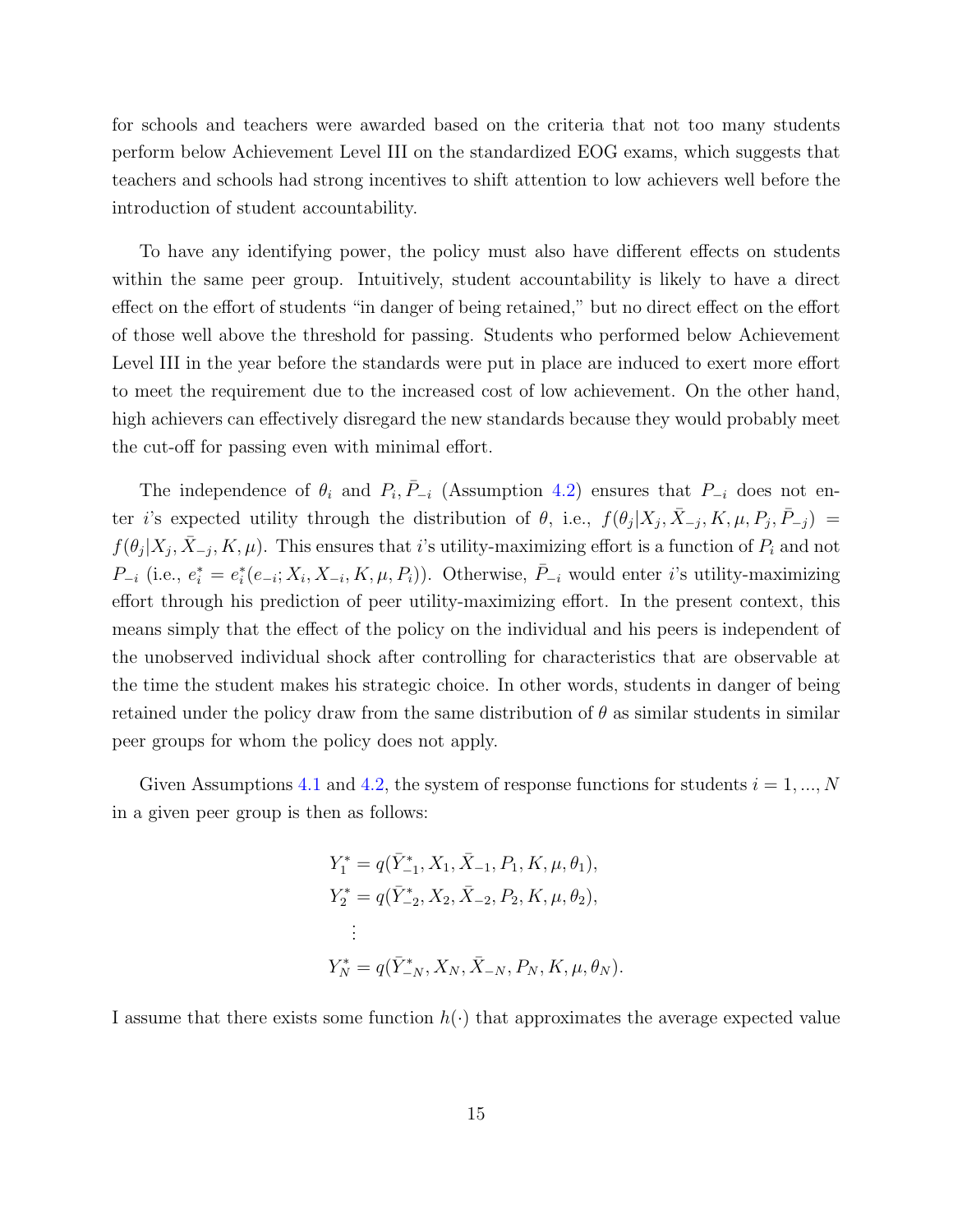of peer achievement, such that

<span id="page-16-0"></span>
$$
\bar{Y}_{-i}^{*} = h(X_i, \bar{X}_{-i}, P_i, \bar{P}_{-i}, K, \mu). \tag{4.2}
$$

Intuitively, expected peer achievement is a function of the state variables that are common knowledge to all students in the peer group, including  $\mu$ , which is unobservable to the econometrician. If  $q(\cdot)$  were linear-in-means, then I could solve explicitly for  $\bar{Y}_{-i}^*$  as a function of individual characteristics, average peer characteristics, and the shared components  $(K, \mu)$ . With  $q(\cdot)$  nonlinear, this assumption, while more restrictive, still offers a fairly flexible approximation of average expected peer achievement.

Equations [4.1](#page-13-1) and [4.2](#page-16-0) form a triangular system of equations. If the structural function is restricted to be linear-in-means, these equations are comparable to the second and first stages, respectively, of a two-stage least squares regression. For the peer effect to be identified, there needs to exist a valid exclusion restriction that enters Equation [4.2](#page-16-0) but not Equation [4.1](#page-13-1) and is plausibly independent of the unobserved components, as described in Assumption [4.3.](#page-14-2) The requirement of full independence is stronger than the mean independence required for the linear-in-means context, but is a necessary trade-off for identification of the production function under weaker functional form assumptions.

In the present context, Assumption [4.3](#page-14-2) requires that the percentage of students in danger of failing under the new standards for promotion be independent of  $\mu$  and  $\theta_i$ . Independence of  $\theta_i$  and  $P_{-i}$  seems fairly straightforward. However, a particular concern is that  $\mu$  and  $P_{-i}$  are not independent if teachers responded in some way to these new standards (for instance, by shifting resources to low achievers) and that the unobserved classroom productivity  $\mu$  and the instrument are therefore correlated. I argued above that because student accountability was preceded by school accountability, which already provided incentives for teachers to focus on low achievers, the teacher incentives would not be affected. I discuss this assumption further in Section [4.2.](#page-17-0)

For the structural function to be nonparametrically identified, I need to place one further restriction on the structure of the reduced-form equation for average expected peer achievement [\(4.2\)](#page-16-0), namely that it is strictly monotonic in the unobserved group effect as stated in Assumption [4.4.](#page-14-3) Note that an important special case where this property is satisfied is in models that assume additive separability in the unobserved components. To fix a value for  $\mu$ , I assume that it is distributed  $\mathcal{U}(0, 1)$ . Under the above assumptions,  $\mu$  can be recovered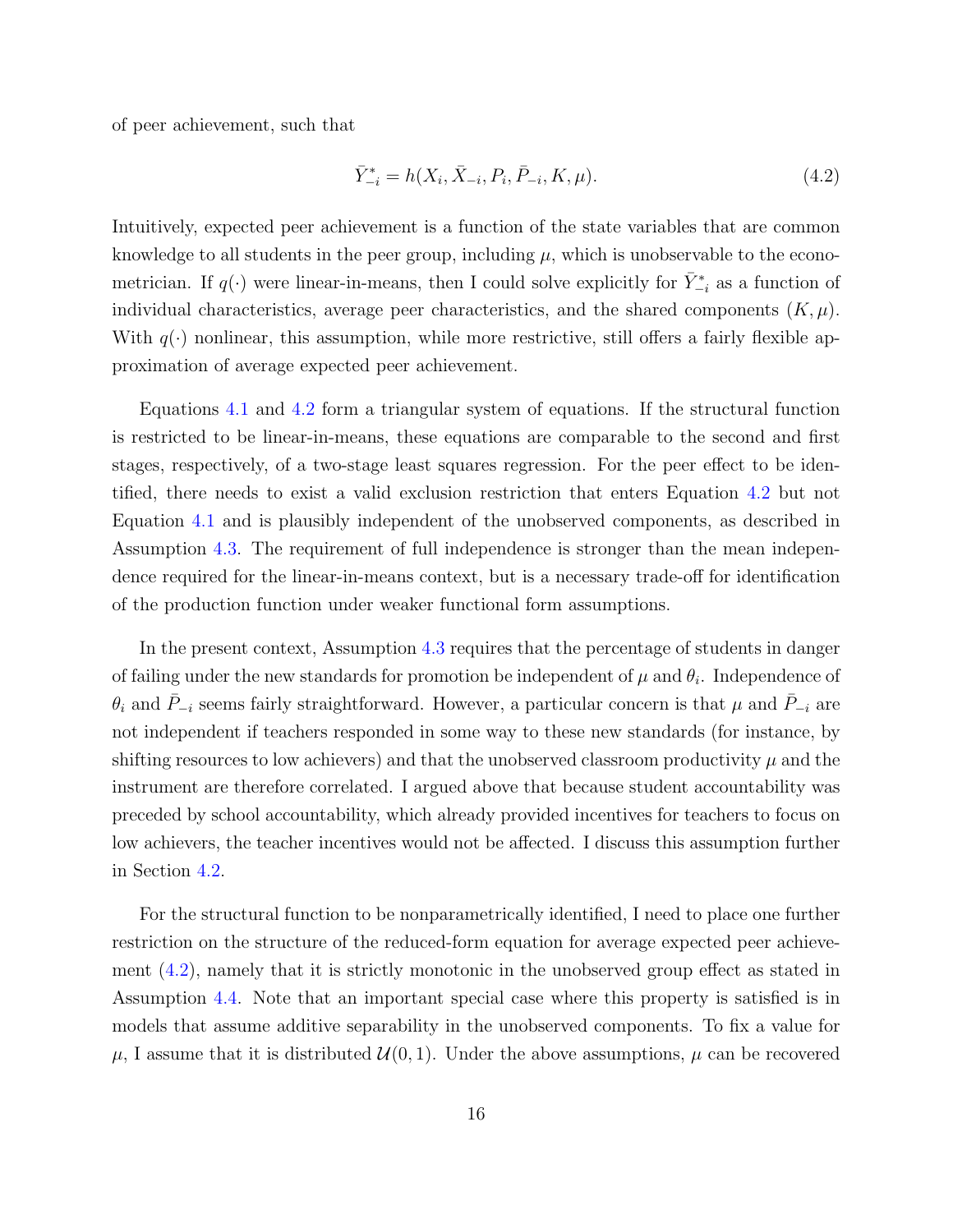from the first-stage regression as shown in Imbens and Newey (2003, Theorem 1) and stated formally in the following theorem.

<span id="page-17-1"></span>**Theorem 4.1** (Identification of  $\mu$ ). Given Assumptions [4.3,](#page-14-2) [4.4](#page-14-3) and  $\mu \sim \mathcal{U}(0,1)$ ,

$$
F_{\bar{Y}_{-i}^*[X_i,\bar{X}_{-i},P_i,\bar{P}_{-i}}(\bar{Y}_{-i}^*[X_i,\bar{X}_{-i},P_i,\bar{P}_{-i})=\mu.
$$

See Appendix [A.1](#page-44-0) for details.

Given that  $\mu$  can be recovered from  $(4.2)$ , it remains to be shown that the structural function,  $q(\cdot)$ , is identified. This requires imposing the additional assumption, Assumption [4.5,](#page-14-4) that the unobserved group effect is independent of the individual type. Recall that the individual shocks  $\theta_i$  can be correlated within the classroom. This assumption just requires that the state variable that is unobserved to the econometrician but observed to the students is independent of the individual shock, which is fairly straightforward given that  $\theta_i$  is realized ex post.

Under Assumption [4.5,](#page-14-4) for values of  $\theta_i = \tau$ , the structural function  $q(\cdot; \tau)$  can be interpreted as a conditional quantile function that describes the dependence of the  $\tau^{th}$  quantile of achievement on peer achievement conditional on observed state variables  $(X_i, \bar{X}_{-i}, K, P_i)$ and the common component  $\mu$ .

<span id="page-17-2"></span>**Theorem 4.2** (Identification of the Structural Function). Given Assumptions [4.2,](#page-14-1) [4.4,](#page-14-3) and  $\{4.5, q(\bar{Y}_{-i}^*, X_i, \bar{X}_{-i}, P_i, K, \mu, \theta_i) \text{ is identified on the joint support of } (\bar{Y}_{-i}^*, X_i, \bar{X}_{-i}, P_i, K, \mu, \theta_i). \}$  $\{4.5, q(\bar{Y}_{-i}^*, X_i, \bar{X}_{-i}, P_i, K, \mu, \theta_i) \text{ is identified on the joint support of } (\bar{Y}_{-i}^*, X_i, \bar{X}_{-i}, P_i, K, \mu, \theta_i). \}$  $\{4.5, q(\bar{Y}_{-i}^*, X_i, \bar{X}_{-i}, P_i, K, \mu, \theta_i) \text{ is identified on the joint support of } (\bar{Y}_{-i}^*, X_i, \bar{X}_{-i}, P_i, K, \mu, \theta_i). \}$ 

See Appendix [A.1](#page-44-0) for details. The proof of this result follows from Imbens and Newey (2003, Corollary 6). Intuitively, conditioning on the unobserved group effect  $\mu$  controls for the endogeneity of peer achievement, thus identifying the structural function.

#### <span id="page-17-0"></span>4.2 Exclusion Restriction

In this section, I provide a little more background on North Carolina's student accountability policy and discuss the implications of Assumption [4.3.](#page-14-2) Student accountability began to take effect for all fifth graders in the North Carolina public school system in 2001. Thus, fifth graders prior to 2001 and fourth graders effectively act as two types of control groups. The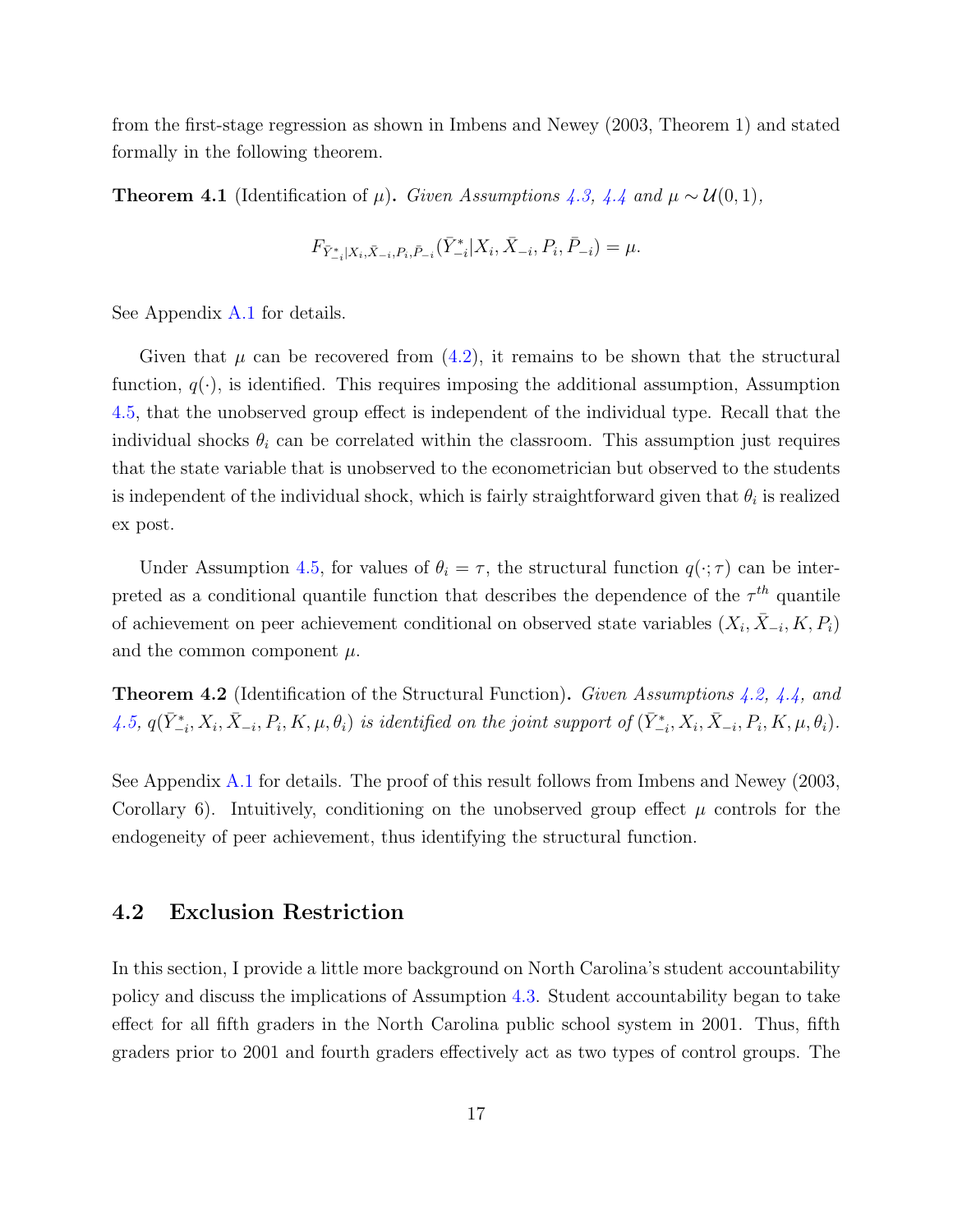standards are absolute, in the sense that they are not set such that a certain percentage of students fails in a given year.<sup>[28](#page-18-0)</sup>

As mentioned before, and important aspect of the identification argument is that accountability has a different effect on students within the same classroom, i.e., affecting those "in danger of failing." The actual effect of student accountability on the distribution of achievement for fifth graders in the largest North Carolina school district is shown in Figure [1.](#page-55-0) Comparing the year prior to accountability (2000) to the first year of accountability (2001), we see that the lower tail of the distribution shifted toward the center while the upper tail remained about the same, suggesting that low achievers responded to the threat of retention.

Given the differential effect, if accountability itself were the instrument, I could plausibly identify the peer effect for higher achievers (those not in danger of failing), but it would not be possible to separate the direct effect of accountability on the achievement of those in danger of failing from the endogenous peer effect. Because much of the current policy debate centers around improving the performance of low achievers, such an instrument would not be useful for answering some of the more pertinent questions.[29](#page-18-1) However, the model suggests using an aggregate measure of the policy effect on peers  $(\bar{P}_{-i})$  as the instrument. Intuitively, classrooms with a larger percentage of students in danger of failing will experience a larger shift in peer achievement as a result of student accountability. Such an effect is illustrated in Figure [2,](#page-55-1) which compares the distribution of achievement in two districts with different concentrations of low achievers. Though the size of the shift is different at all percentiles of the achievement distribution, there was a large shift in both the upper and lower tails of the distribution for the district with a high percentage of low achievers, while the shift in the upper tail of the distribution was smaller for the district with a lower percentage of low achievers.

Independence of  $\bar{P}_{-i}$  and  $\mu$  (Assumption [4.3\)](#page-14-2) may not hold if teachers or administrators redistribute resources to low achievers as a result of student accountability. For instance, a

<span id="page-18-0"></span><sup>28</sup>In the short term, it is sufficient that low-achievers feel like there is an increased threat of retention and not that retention rates actually increases. However, I do find that the retention rate for fifth graders increased by 50% after student accountability policies were enacted (from .010 to .015). Over the same period, retention of fourth graders only increased by 7% (from .015 to .016).

<span id="page-18-1"></span><sup>&</sup>lt;sup>29</sup>Of course, the problem is solved if one is willing to assume that the marginal effect of peer achievement is constant across percentiles of the achievement distribution. As this paper illustrates, making this assumption is not very plausible assumption.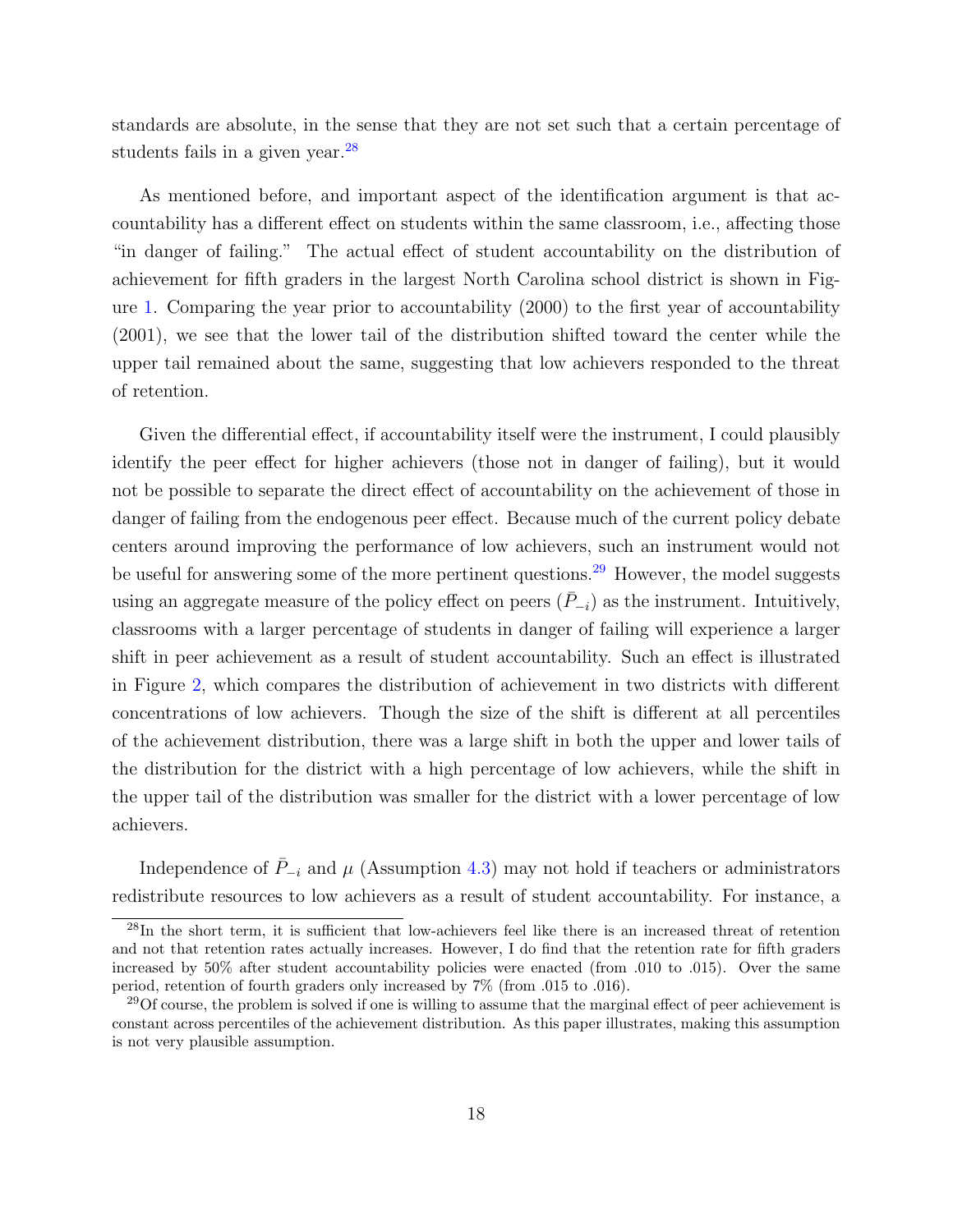teacher may choose to teach more to the low achievers as a result of the policy, suggesting a direct effect of student accountability on achievement production. If this occurs, then classes with higher percentages of low achievers may experience shifts in the achievement distribution simply as a result of teachers devoting more time to low achievers and less time to high achievers. As mentioned before, policies that were in place 5 years earlier already provided teachers with incentives to shift attention to low achievers.

To provide further suggestive evidence in support of this argument, given that teachers and schools are forward looking, we might expect these types of resource shifts to occur at all grades. This does not appear to be the case. Returning to Figure [1,](#page-55-0) the distribution of achievement for fourth graders, who were not held to the new accountability standards in either year, remains almost identical across the two years. That said, to help ensure that the change in achievement of the peer group is not due to shifts in the unobserved state variable  $\mu$ , I control for a direct effect of accountability on high- and low-performers by including a quantile-specific shift in the achievement of students after accountability.<sup>[30](#page-19-0)</sup>

A second related concern is that students may be reassigned to different classrooms as a result of accountability. This might occur if parents become more concerned about the threat of retention, and thus try to have their children placed in better classrooms, or if school administrators determine that redistributing low achievers across classrooms can help lower the probability of retention. If low achievers are being reassigned to classrooms in response to student accountability, we should observe a shift in the dispersion of prior-year test scores in peer groups. If parents or schools thought they could improve a low-performing student's achievement by placement with higher-achieving peers, then classrooms would become more unequal, in the sense that there would be greater variation in prior test scores within the class. As a measure of inequality, I calculate the Gini coefficient for fifth grade classrooms in 2000 and 2001. Then, I conduct a Kolmogorov-Smirnov test for the equality of distributions of the Gini coefficients before and after accountability. Recovering an approximate p-value of .19, I fail to reject that the distributions of the Gini coefficients are the same in the two years.[31](#page-19-1)

<span id="page-19-0"></span> $30\text{As}$  will be noted in Section [6,](#page-27-0) I find that accountability has only a small direct effect on achievement in the linear-in-means model, but has the predicted positive and significant effect on those in danger of failing, consistent with the intuition that accountability acts primarily as a preference shifter rather than a direct input to production.

<span id="page-19-1"></span> $31$ It could also be the case that shifts occurred at the school level, i.e., districts reassigned students across schools. After accounting for changes in inequality at the school level by taking the ratio of the Gini coefficient at the classroom level to that at the school level, I also fail to reject that the distributions of the ratios are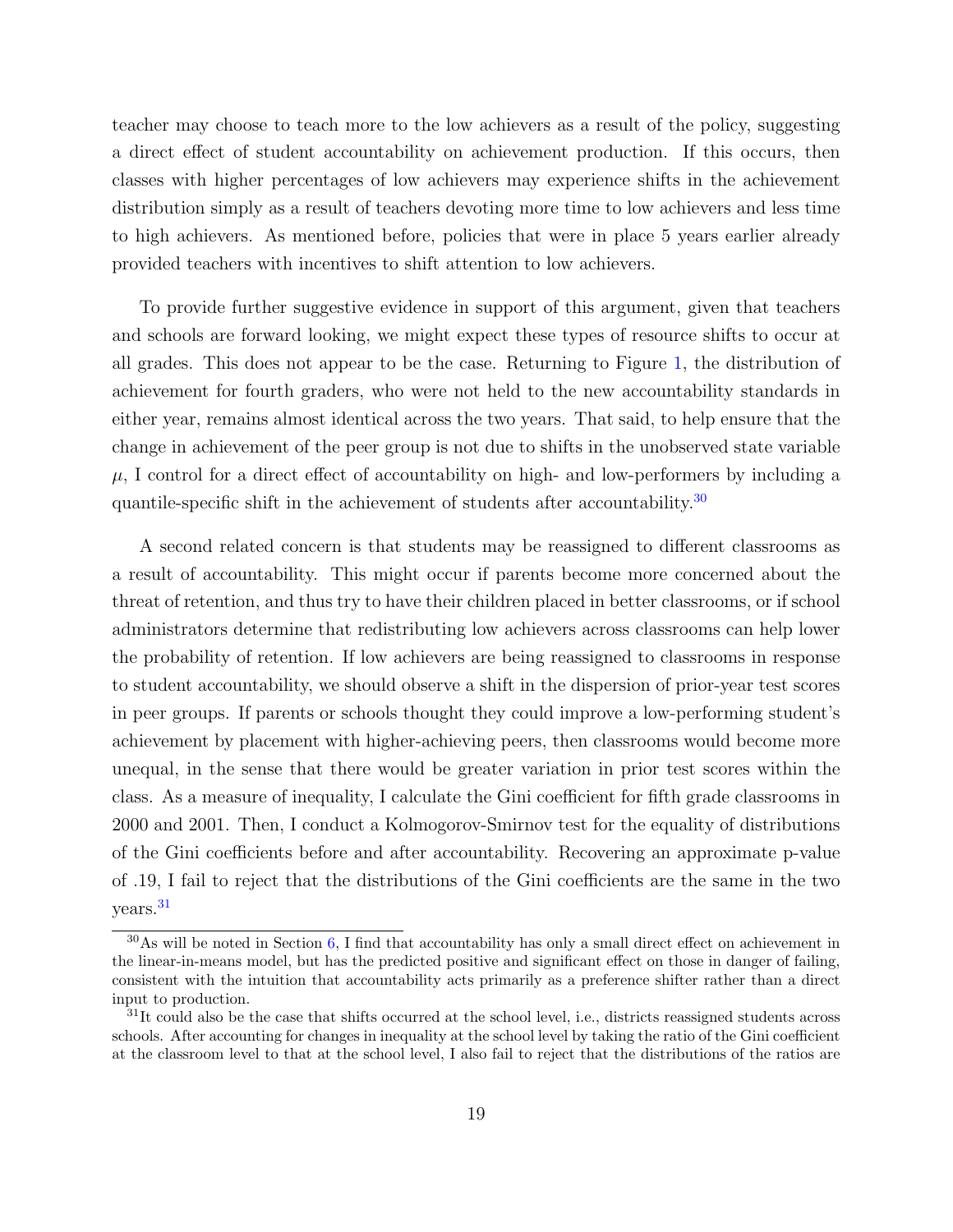#### <span id="page-20-0"></span>4.3 Ability

The identification of peer spillovers is further complicated if the student's strategic effort choice is based on a characteristic that is unobserved to the econometrician but observed to the student and his peers. I loosely term this characteristic "observed ability"  $(A_i)$  or accumulated human capital, since it is observed by the student, to differentiate it from the unobserved component of ability that is included in  $\theta_i$ . To clarify the distinction between these two components, observed ability may be learned by a student over time through consistent high performance in school or the relative ease in reading books. On the other hand, students—especially elementary school students—do not have perfect knowledge of their ability to perform on tests nor how they "measure up" next to other students, thus suggesting an unobserved component to ability. If  $A_i$  is not observed to the econometrician and students who perceive themselves to be more capable respond more to accountability policies, then  $P_i$  is not independent of the  $\theta_i$  which includes observed ability (i.e., Assumption [4.2](#page-14-1) may not hold). By similar logic, the fact that peer observed ability,  $A_{-i}$ , is unobserved to the econometrician also brings into doubt Assumption [4.3,](#page-14-2) since then  $\bar{P}_{-i}$  may no longer be independent of the  $\mu$  that includes peer observed ability.

Previous studies attempt to control for unobserved ability using lagged achievement.<sup>[32](#page-20-1)</sup> While this is feasible in the present setting, a drawback is that it is unclear what lagged achievement is capturing. Prior achievement is a function of previous strategic effort choices, which may be fairly persistent when peer groups do not vary much from one grade to the next.[33](#page-20-2) I use an alternative proxy for observed reading ability, namely the portion of leisure time spent reading for fun. This is somewhat analogous to the strategy used in [Olley and](#page-42-7) [Pakes](#page-42-7) [\(1996\)](#page-42-7) and [Levinsohn and Petrin](#page-42-8) [\(2003\)](#page-42-8) in that it recovers the unobserved state variable (in their context firm productivity rather than ability) from observed inputs to production.

Partition  $X_i$  into two components, observed ability  $A_i$  and observed characteristics  $X_i^1$ , i.e.,  $X_i = (X_i^1, A_i)$ . Similarly partition  $\bar{X}_{-i}$  into two components, such that  $\bar{X}_{-i} = (\bar{X}_{-i}^1, \bar{A}_{-i})$ . Denote the time student i spends reading for fun and watching television by  $R_i$  and  $TV_i$ .

the same across the two years with an approximate p-value of .62. Thus, I do not find evidence of significant regrouping as a result of student accountability.

<span id="page-20-1"></span> $32$ See [Hanushek et al.](#page-41-4) [\(2003\)](#page-43-5) for a detailed discussion of this approach and [Todd and Wolpin](#page-43-5) (2003) for a description of some of the drawbacks.

<span id="page-20-2"></span><sup>&</sup>lt;sup>33</sup>It is worth noting that the estimates of the endogenous peer spillover are robust to including lagged achievement in the specification.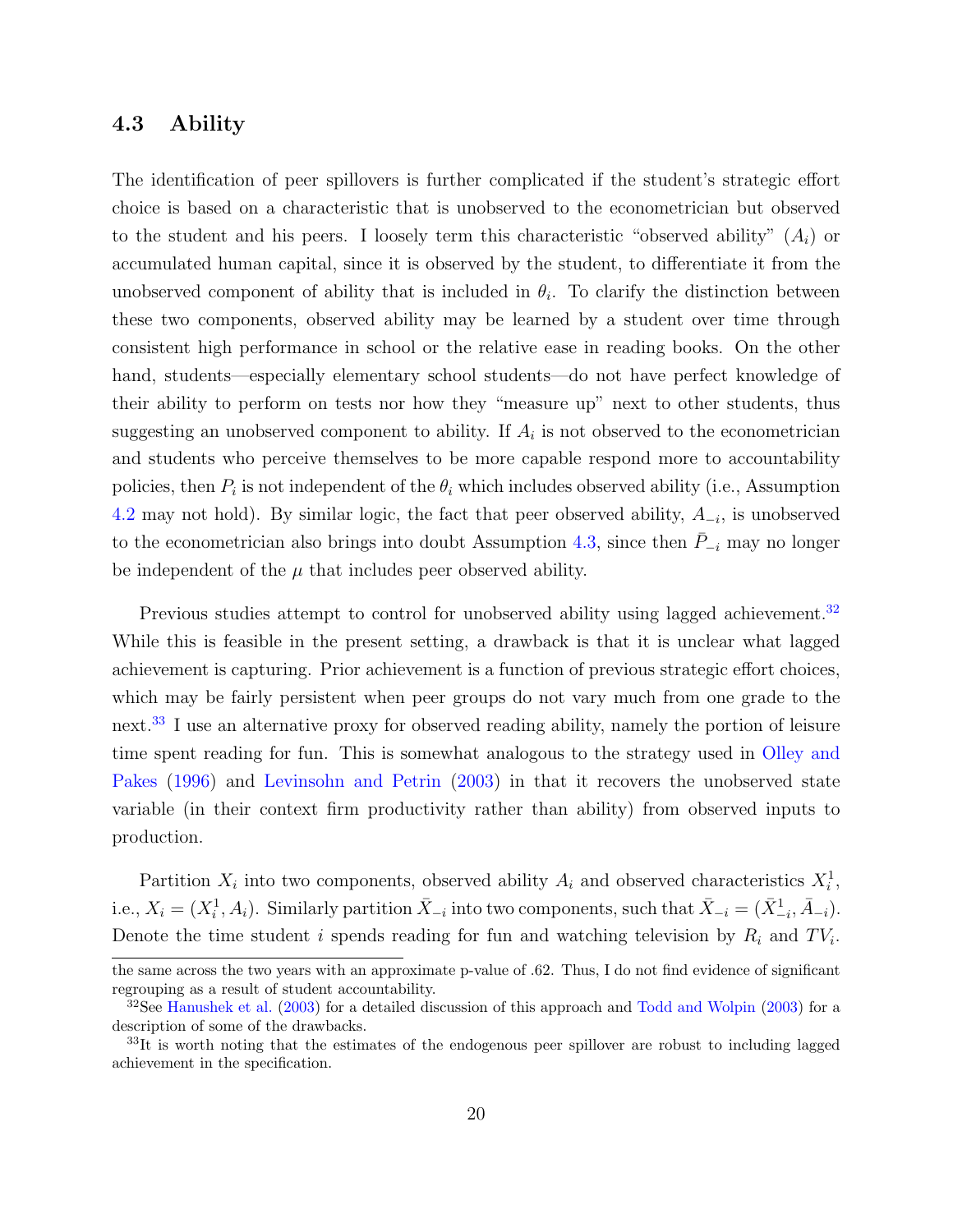Students differ in their leisure time  $(T_i \equiv TV_i + R_i)$ . The portion of leisure time spent reading for fun is as follows:

$$
R_i/T_i = \rho_i(X_i^1, A_i).
$$

Observed leisure time allocation may follow from either student optimization or parental mandate. Recall that  $X_i^1$  includes observable characteristics of the parents (such as education) that may make them more or less likely to promote reading at home. Identification of  $A_i$  relies on the intuition that the portion of leisure time spent reading for fun and ability are positively correlated. When parents are the decision makers, the positive correlation arises simply because parents who encourage their children to spend more leisure time reading for fun will have more capable readers relative to parents who do not. When the student is the decision maker, more capable readers may choose to spend more time reading for fun because the activity is less costly or they derive greater intrinsic benefits relative to less capable readers. This is captured in the following assumption:

<span id="page-21-0"></span>Assumption 4.6. The portion of leisure time spent reading for fun is strictly increasing in ability,  $\partial (R_i/T_i)/\partial A_i > 0$ .

It is important to emphasize that I focus on free reading time as a portion of total leisure time because the total amount of leisure time may vary greatly across students in ways unrelated to ability. For instance, some may face longer bus rides to/from school; others may participate more in after-school activities. Some teachers may assign more homework, and some students may take longer to complete homework assignments. All of these factors can detract from the amount of leisure time at a student's disposal.

Under Assumption [4.6,](#page-21-0) ability can be expressed as a function of observable characteristics free reading time, leisure time and individual characteristics, i.e.,

$$
A_i = \rho_i^{-1}(R_i/T_i, X_i^1). \tag{4.3}
$$

Similarly, peer ability can be approximated as  $\overline{A}_{-i} = (1/(N-1))\sum_{j\neq i} \rho_j^{-1}$  $j^{-1}(R_j/T_j, X_j^1) \, \equiv \,$  $\bar{\rho}_{-i}^{-1}$  $-\frac{1}{i}(R_{-i}/T_{-i}, X_{-i}^1)$ . Effectively, I am able to control for the portion of ability that is observed to the individual and his peers through the leisure-time choices that reveal his type.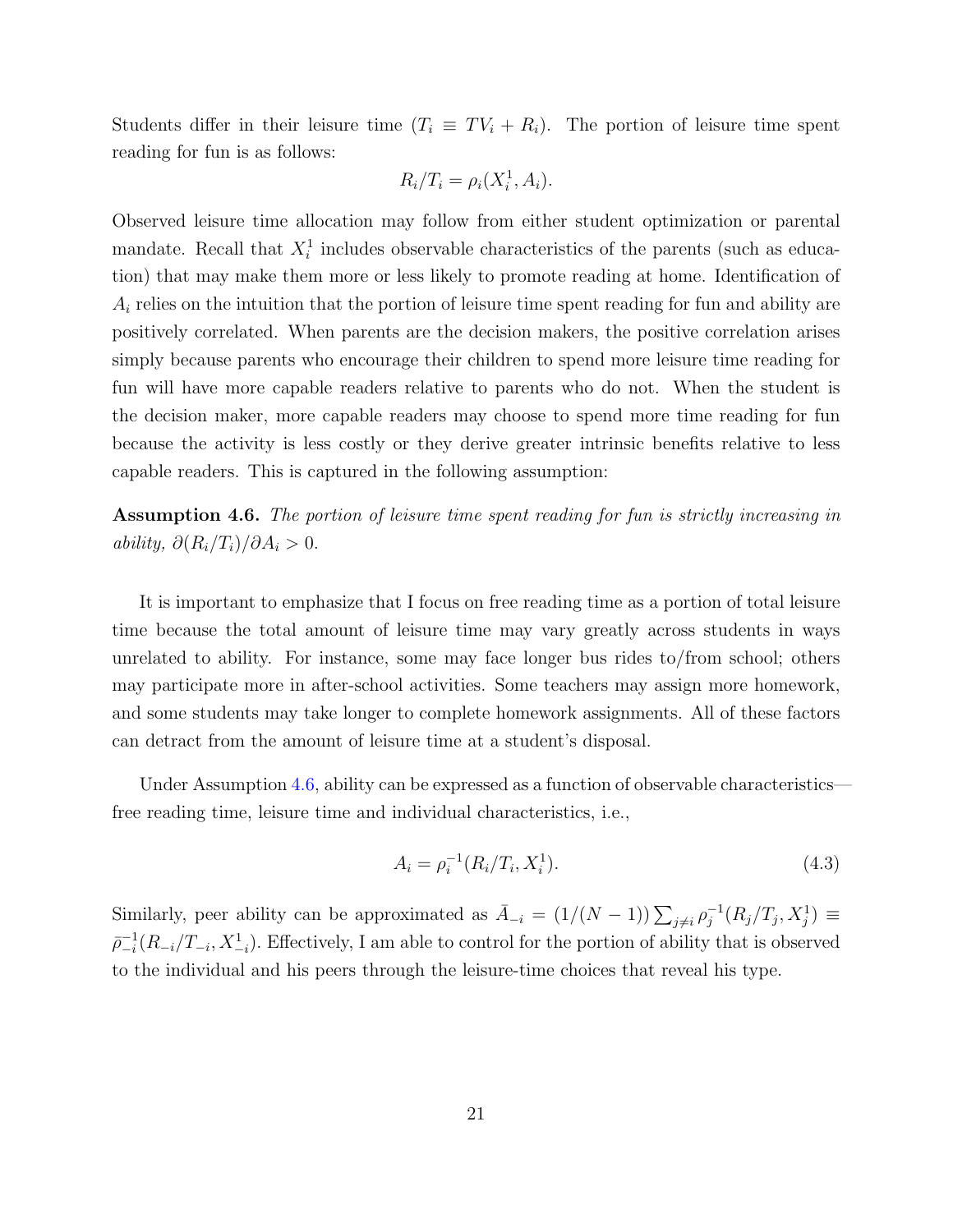Plugging in for observed ability and peer ability in the achievement equation, I get,

$$
Y_{i}^{*}=q(\bar{Y}^{*}_{-i},X_{i}^{1},\bar{X}^{1}_{-i},P_{i},K,\rho_{i}^{-1}(R_{i}/T_{i},X_{i}^{1}),\bar{\rho}_{-i}^{-1}(R_{-i}/T_{-i},X_{-i}^{1}),\mu,\theta_{i}).^{34}
$$

An alternative strategy to deal with unobserved individual heterogeneity in the linearin-means context when panel data are available, as in the present setting, would be to include individual fixed effects. I do not pursue this strategy for several reasons. It does not generalize very well to the nonparametric quantile context.<sup>[35](#page-22-2)</sup> Second, even if I were to assume the location shift model as in [Koenker](#page-42-9) [\(2004\)](#page-42-9), I could not difference out the fixed effect as would be feasible in the linear-in-means case. Alternatively, it is not computationally feasible to estimate the model with a large set of dummy variables due to the large sample size and the excessive memory requirements needed to estimate the parameters.

### <span id="page-22-0"></span>4.4 Non-Random Assignment

A well-known problem in the identification of peer effects is non-random assignment to peer groups. In the present context, the primary source of selection bias arises from parents selecting their child's schools, often through their choice of residence. This is further complicated by non-random assignment to classrooms within schools. Policies for classroom placement diverge widely across schools. In some cases, parents have little to no control over their child's classroom assignment, while in others they can request certain teachers. Non-random assignment suggests that observable and unobservable characteristics of the individual and his classroom peers may be correlated. To the extent that observable characteristics are correlated, this simply affects our interpretation of exogenous effects in our achievement production estimates. Similarly, the above arguments do not restrict the unobservable characteristics to be uncorrelated, and I account for potential correlation of  $\theta_i$  in estimation.

A particular concern is that when parents exercise control over classroom assignment, more "attentive" parents, those who select the better teachers, may at the same time have

<span id="page-22-1"></span> $34$  Note that I assume that free reading time does not enter the production function because it is an activity that takes place outside of the classroom. However, this assumption is not necessary and only affects the interpretation of the estimates. In fact, I conduct some specification checks using forward values of free reading time, which could not directly affect prior achievement, and the results are unchanged.

<span id="page-22-2"></span><sup>&</sup>lt;sup>35</sup>See [Koenker](#page-42-9) [\(2004\)](#page-42-9) for a description of quantile regressions using longitudinal data.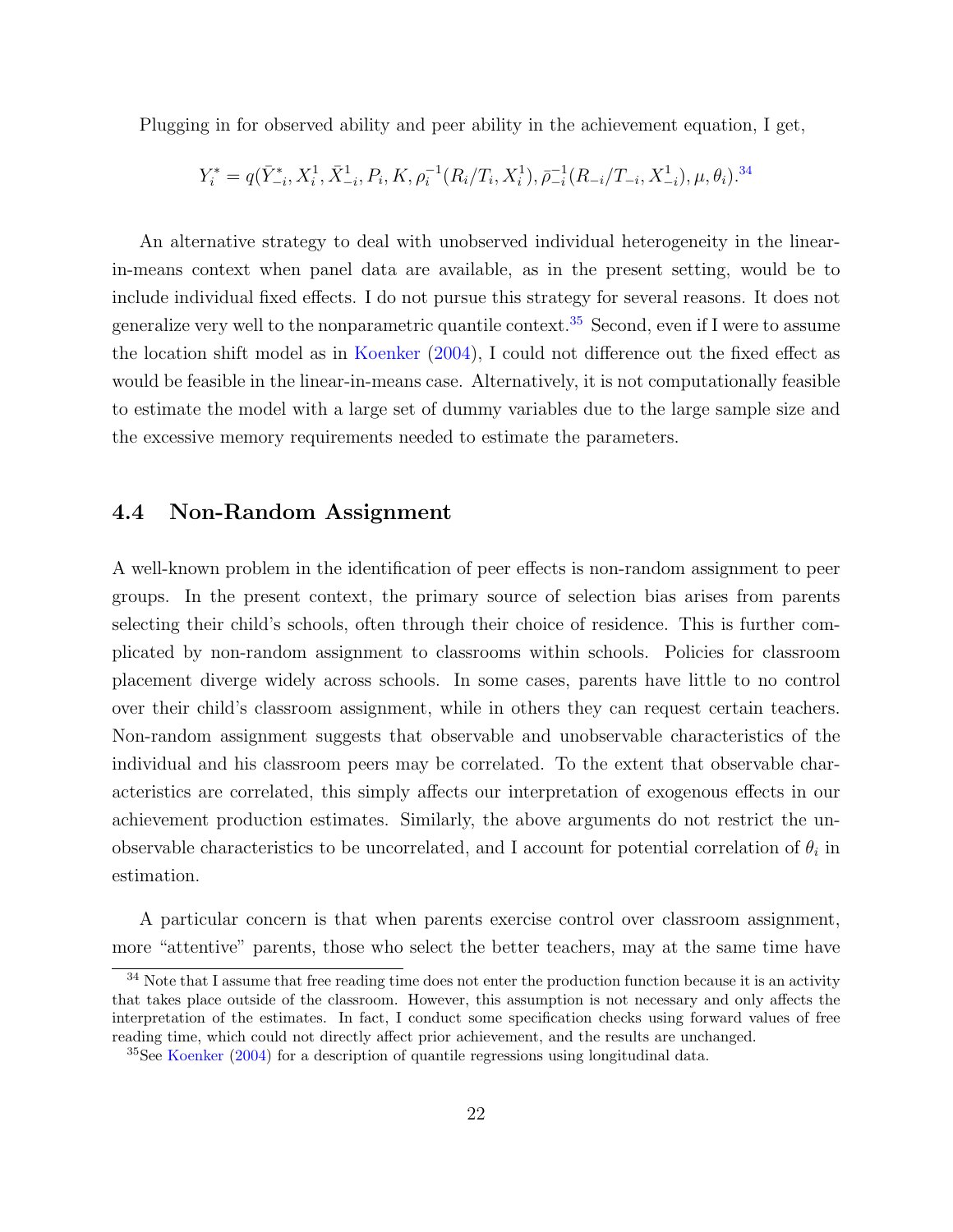higher-achieving children. By selecting better teachers, they effectively select into better peer groups. This might lead one to mistakenly conclude that positive peer achievement spillovers exist, when in fact the positive correlation in outcomes stems from selection. Furthermore, school administrators may not assign students randomly to classrooms, but may instead employ some sort of ability tracking. To some extent, the concern for certain types of selection are alleviated by including ability controls.

However, selection in the present context remains problematic if students are assigned to classrooms based on the unobserved  $\mu$ . The primary type of selection that occurs within schools, be it at the principal or parent level, is likely to be on perceived teacher quality. Further assuming that teachers stay in similar "quality" schools with similar "quality" classrooms over the period of the data, including teacher fixed effects controls for non-random assignment to classrooms and schools. Formally, partition classroom level inputs into the teacher fixed effect  $(Tch)$  and other inputs,  $K = (Tch, K^1)$ . I modify  $(4.1)$  as follows:

<span id="page-23-0"></span>
$$
Y_i^* = \tilde{q}(\bar{Y}_{-i}^*, X_i, \bar{X}_{-i}, P_i, K^1, \mu, \theta_i) + \beta(\theta_i)Tch,
$$
\n(4.4)

where the teacher fixed effect enters flexibly in the form of a quantile-specific location shift, with different effects on different types of students.

### <span id="page-23-1"></span>5 Estimation

Suppose time is indexed  $t = 1, ..., T$  and classrooms  $c = 1, ..., C$ . Estimation of the quantile structural function proceeds in two steps. First, I recover the residual from Equation [\(4.2\)](#page-16-0), the reduced form regression predicting the ex ante expected value of peer achievement. I then estimate the quantile structural function defined in Equation [\(4.4\)](#page-23-0), controlling for the residual from the first stage which captures the unobserved group effect. Each of these steps is discussed in detail in the following sections.

#### 5.1 Reduced Form

The first stage of the estimator is analogous to the first stage in 2SLS. I recover the unobserved classroom productivity, the correlated effect, from a reduced-form equation for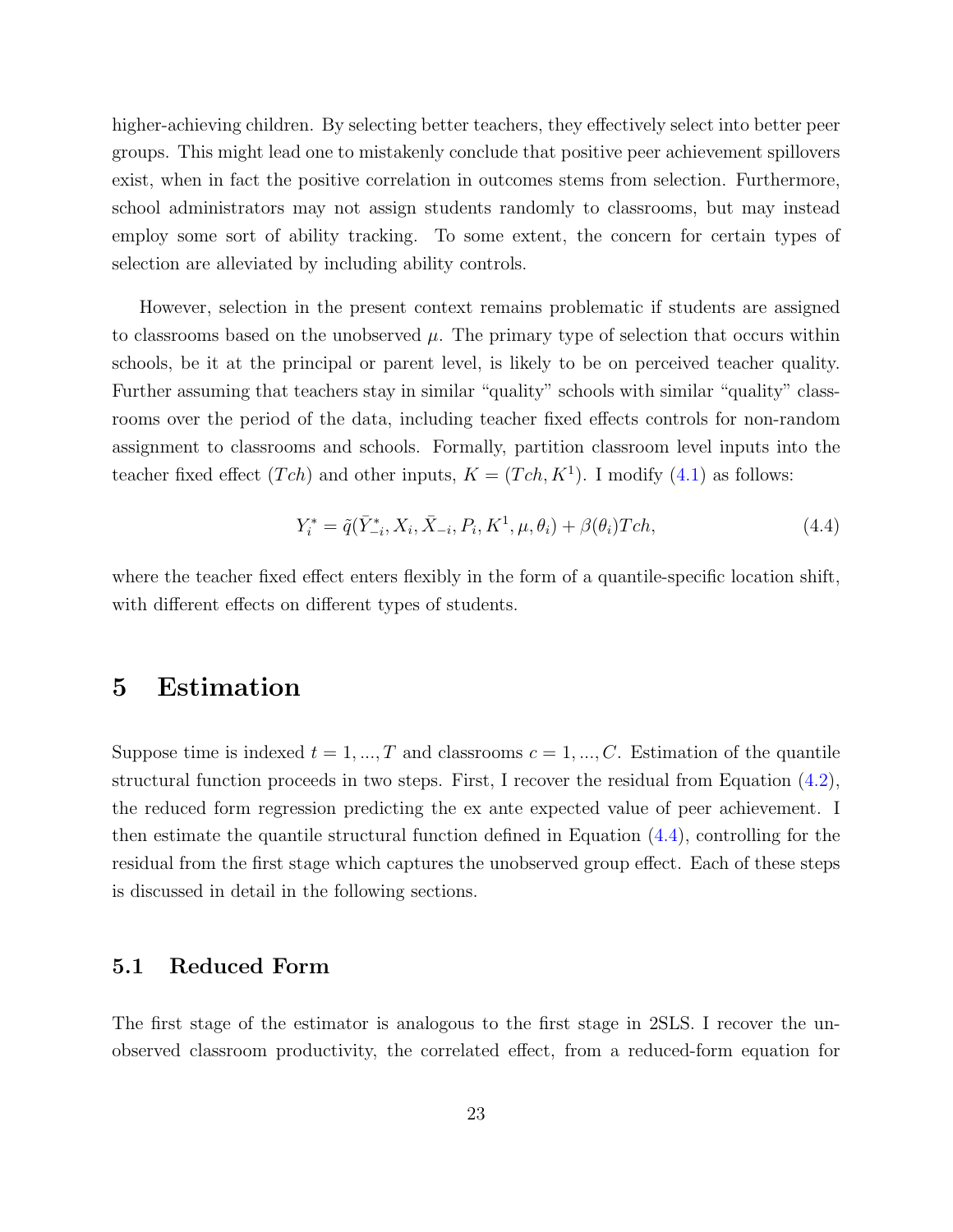peer achievement, as described in [\(4.2\)](#page-16-0). As discussed previously, allowing the spillovers to vary across races and to vary across different race-based reference groups is an important feature of this analysis. Let  $NW_i$  be an indicator for a nonwhite student, and the superscripts  $k \in \{W, NW\}$  indicate white and nonwhite respectively. Then,  $\bar{Y}_{-ict}^{NW}$  = P 1  $\frac{1}{j^{NW_j - NW_i}}$ ( $\sum_j NW_jY_j^*$  –  $NW_iY_i^*$ ) denotes the observed mean achievement of student *i*'s nonwhite classroom peers and similarly  $\bar{Y}_{-ict}^W$  for white peers.

<span id="page-24-0"></span>The reduced-form equation for peer achievement is approximated as

$$
\bar{Y}_{-ict}^{k} = \alpha_0 + X_{it}\alpha_1 + \bar{X}_{-ict}\alpha_2 + \alpha_3 P_{it} + \vec{P}_{-ict}\alpha_4 + K_{ct}^1\alpha_5 + Tch_{it} + Year_t + \mu_{ct} + \delta_{ict},
$$
 (5.1)

where dependence of the parameters on the race subgroup  $k$  is suppressed. The covariates  $X_{it}$  include the sex of the student, parental education, a dummy for low-performance defined as whether the student performed below the  $30<sup>th</sup>$  percentile in the previous year, and the portion of leisure time spent reading for fun as an ability proxy. The mean characteristics of i's peers are captured by  $X_{-ict}$ , which includes the peer average for each of the above, i.e., the percentage of peers with college-educated or high-school-educated parents, the percentage of peers who are low performing, the average portion of leisure time peers devote to free reading, and the percentage of nonwhite students in the classroom. Other than teacher fixed effects,  $Tch_{it}$ , classroom level-inputs  $K_{ct}^1$  include an indicator for years/grades when student accountability policies are in place and a dummy for classrooms with no peers of the other race. Finally,  $P_{it}$  is the utility shifter; it indicates students for whom Student Accountability policies are binding. Formally,  $P_{it}$  is equal to 1 for fifth graders in years 2001 and beyond who are low performers, i.e., if they performed below the  $30<sup>th</sup>$  percentile in reading in the prior year. The percentage of peers of each race who are held accountable are the instruments for peer achievement, i.e.,  $\vec{\bar{P}}_{-ict} = \{\bar{P}_{-ict}^{W}, \bar{P}_{-ict}^{NW}\}.$ 

The remaining residual  $\delta_{ict}$  can be thought of as measurement error and captures the fact that the sample average of observed peer achievement is only an approximation for ex ante expectations of average peer achievement, i.e.,  $\bar{Y}_{-ict} = \bar{Y}_{-ict}^* + \delta_{ict}$ . Given that classes are sufficiently large, about 23 students on average,  $\delta_{ict}$  should be of relatively small magnitude.

I estimate the two first-stage regressions for white and nonwhite peer achievement separately for students of each race. From these regressions, I recover four estimates of the correlated effect  $\hat{\mu}_{ct} = \mu_{ct} + \delta_{ict}$  as the residual from OLS estimates of [\(5.1\)](#page-24-0) and four values of the predicted teacher fixed effects,  $\hat{T}ch_{it}$ . The triangular structure in [\(5.1\)](#page-24-0) implicitly ap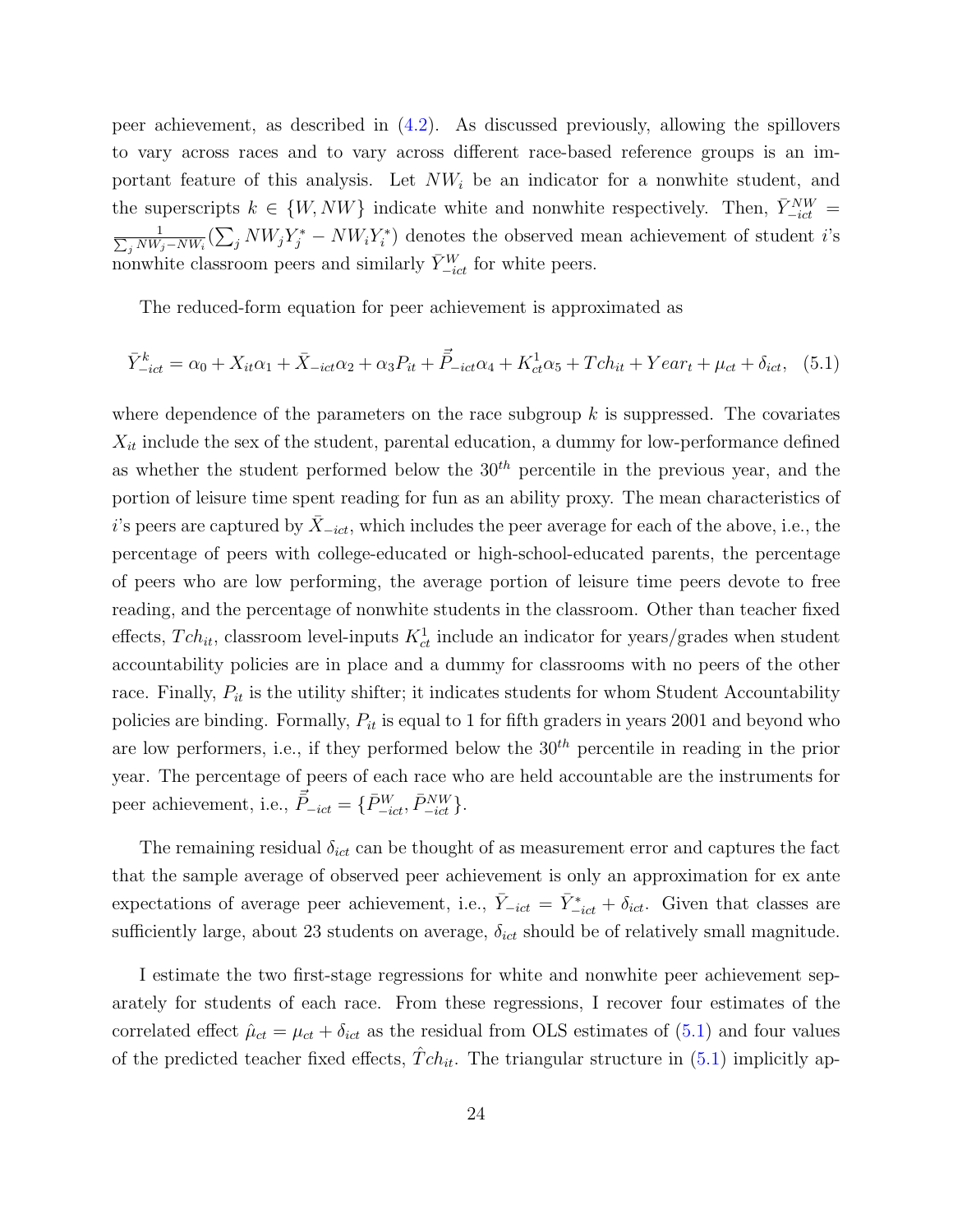proximates peer achievement for multiple peer groups flexibly. An important case when the approximation becomes exact is when there are no cross-subgroup spillovers.

#### <span id="page-25-3"></span>5.2 Quantile Structural Function

In the second stage, I estimate the structural function [\(4.4\)](#page-23-0), which describes a student's achievement as a function of peer characteristics and peer achievement at different points of the conditional achievement distribution. If the mean effect of peers were sufficient, I could proceed simply using the familiar 2SLS estimator, estimating the second stage also as a mean regression. However, as mentioned before, regrouping students does not affect average achievement in the linear-in-means context because the losses to one student are perfectly offset by the gains to another. Previous studies have also acknowledged the importance of capturing these types of nonlinearities, but pursued alternative strategies, such as categorizing students as high- or low-ability based on prior test scores and estimating mean regressions on different subsets of the sample or including interactions of these dummies with exogenous peers effects.<sup>[36](#page-25-0)</sup> Effectively, these strategies provide evidence of the marginal effects at different points of the unconditional achievement distribution. Alternatively, the quantile regression provides evidence of the marginal effects at different points in the conditional distribution. It is difficult to relate the evidence from the unconditional distribution to the parameters of the structural response function. Furthermore, the quantile approach offers considerable flexibility, can be estimated for a large number of quantiles,<sup>[37](#page-25-1)</sup> and is not sensitive to outliers.

While it is feasible to estimate the quantile structural function without assuming a parametric form,[38](#page-25-2) in this setting it is useful to assume a parametric approximation for the system of equations because of the large number of covariates. Therefore, I approximate [\(4.4\)](#page-23-0) as

$$
Y_{ict}^{*} = \beta_{0} + \beta_{1} \bar{Y}_{-ict}^{W} + \beta_{2} \bar{Y}_{-ict}^{NW} + X_{it} \beta_{3} + \bar{X}_{-ict} \beta_{4} + \beta_{5} P_{it}
$$
  
+  $K_{ct}^{1} \beta_{6} + \beta_{7} \hat{T} c h_{it}^{W} + \beta_{8} \hat{T} c h_{it}^{NW} + Y e a r_{t} + \beta_{9} \hat{\mu}_{ct}^{W} + \beta_{10} \hat{\mu}_{ct}^{NW} + u_{ict},$  (5.2)

where dependence of the parameters on the quantile  $(\beta(\theta_i))$  and race is suppressed to sim-

<span id="page-25-0"></span><sup>36</sup>See [Hanushek et al.](#page-41-2) [\(2004\)](#page-41-2), [Hanushek et al.](#page-41-4) [\(2003\)](#page-41-4) and [Hoxby and Weingarth](#page-42-1) [\(2005\)](#page-42-1).

<span id="page-25-1"></span><sup>37</sup>This is emphasized in [Chernozhukov and Hansen](#page-40-3) [\(2005\)](#page-40-3).

<span id="page-25-2"></span><sup>&</sup>lt;sup>38</sup>See [Imbens and Newey](#page-42-3) [\(2003\)](#page-42-3) for a discussion of the fully nonparametric estimator.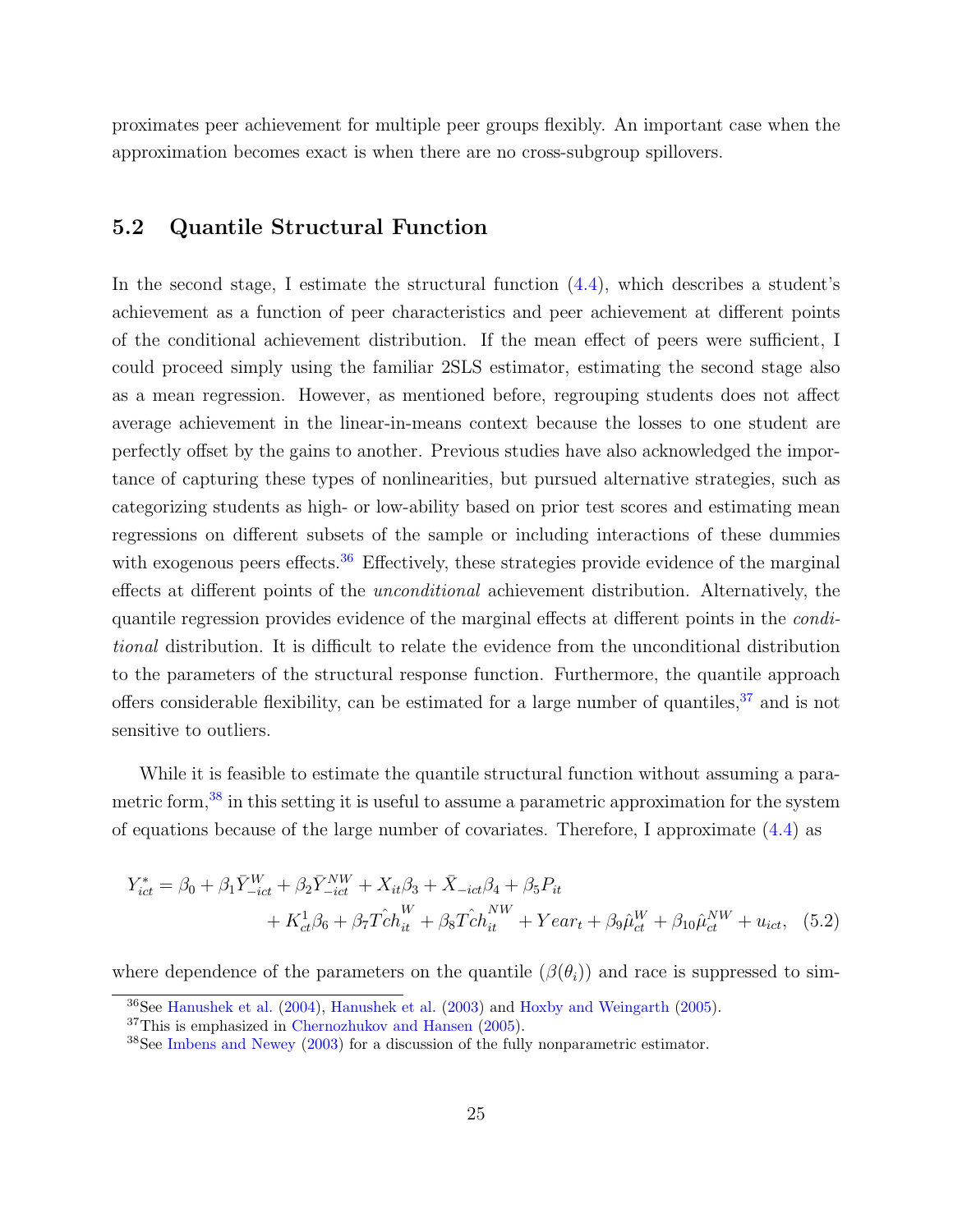plify notation. Teacher fixed effects are allowed to vary by race, capturing the fact that the effectiveness of the teacher may vary across races.<sup>[39](#page-26-0)</sup> The  $\hat{\mu}_{ct}$ 's capture the unobserved classroom characteristics, or correlated effects, that simultaneously affect the achievement of an individual and his peers. These enter achievement in a flexible way, with the marginal effect permitted to vary both by race and quantile.<sup>[40](#page-26-1)</sup> Finally, it is worth noting that this approximation of the achievement best-response predicts a unique equilibrium.

For each subgroup and a given quantile  $\theta_{it} = \tau$ , parameter estimates  $\vec{\hat{\beta}}(\tau)$  solve the following optimization problem:

$$
\operatorname{argmin}_{\vec{\beta}(\tau)} \frac{1}{NCT} \sum_{i} \sum_{c} \sum_{t} \rho_{\tau}(u_{ict}),
$$
  
where  $\rho_{\tau}(u_{ict}) = \tau u_{ict}^{+} + (1 - \tau)u_{ict}^{-}$ .

Before proceeding to the results, interpretation of the exogenous effects  $(\hat{\beta}_4)$  and correlated effects  $(\hat{\mu}_{ct})$  merits further discussion. First, consider exogenous effects. If there were no contemporaneous peer spillovers and students did not choose effort, then  $X_{-ict}$  would only affect i's achievement through the state variables that enter his achievement directly. This is the way that exogenous effects are generally thought about in the literature. In this case, we would expect that increasing, say, the percentage of peers with high parental education would have a positive effect on  $i$ 's achievement. However, when student  $i$  is able to choose effort, it is unclear whether increasing  $\bar{X}_{-ict}$  will have a positive or a negative effect. For any level of effort, students with higher  $X_{-ict}$  would attain a higher level of achievement, suggesting that raising  $\bar{X}_{-ict}$  could lower effort, i.e., effort and peer characteristics could act as substitutes. On the other hand, any amount of effort may also be more productive as a result of the "better" peer group, suggesting a higher level of optimal effort, in which case effort and peer characteristics are complementary. Finally, when there are spillovers from peer effort,  $\bar{X}_{-ict}$  has a direct effect on i's achievement through peer effort. Holding  $\bar{Y}_{-ict}$ fixed, higher  $\bar{X}_{-ict}$  would predict lower peer effort and therefore have a negative effect on i's

<span id="page-26-0"></span> $39$ This would control for discrimination, if, for instance, teachers form lower expectations of the capability of nonwhite students that in turn inhibits these students' performance. For instance, see [Ferguson](#page-41-9) [\(1998\)](#page-41-9).

<span id="page-26-1"></span><sup>&</sup>lt;sup>40</sup>Alternatively, for the typical 2SLS estimator, one could plug in the fitted values of peer achievement from the first stage in place of observed peer achievement and remove  $\hat{\mu}_{ct}$ . However, this is not consistent with the model, in which students make a best respond to  $\bar{Y}_{-ict}$  not  $\hat{Y}_{-ict}$ .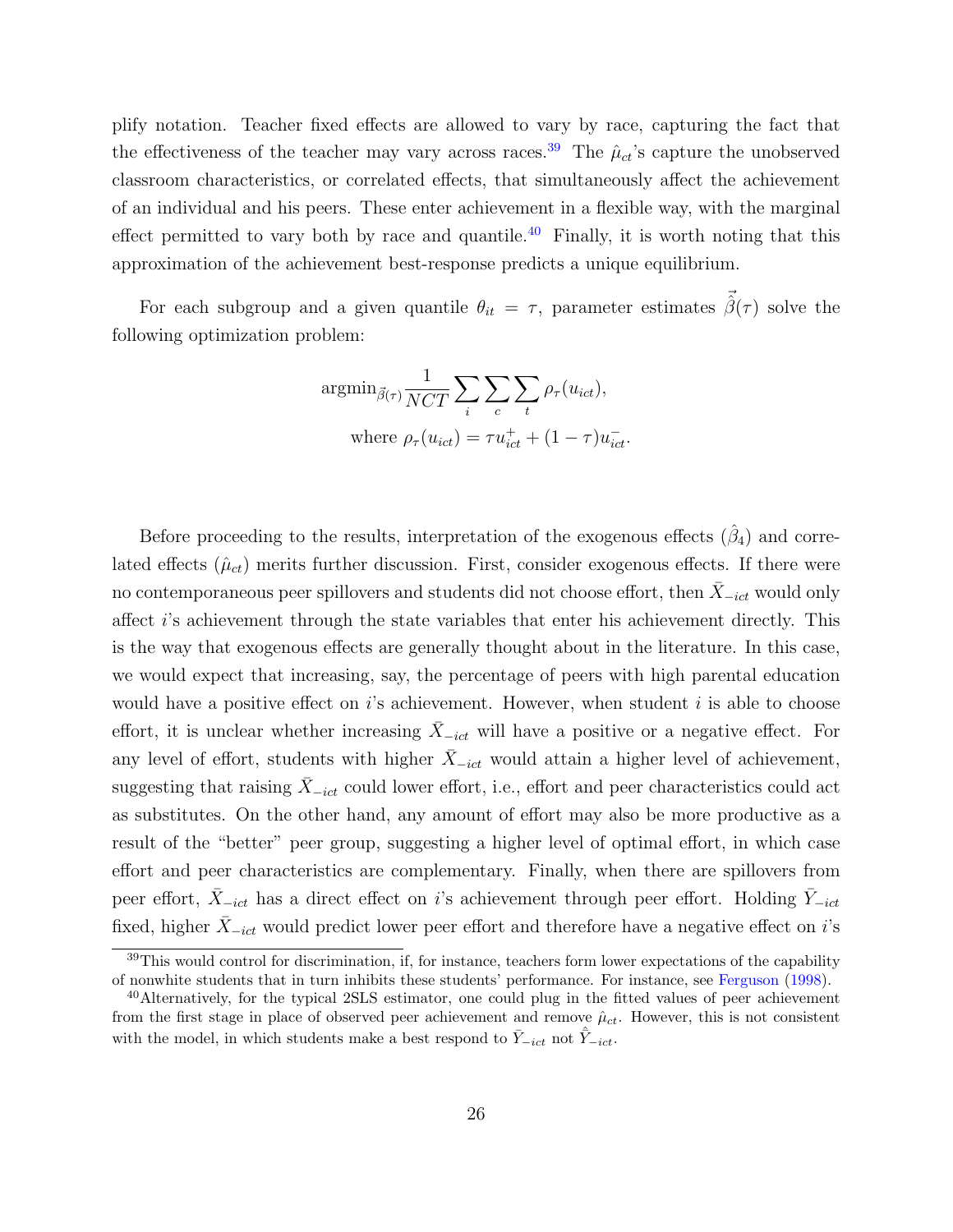achievement. Given these three countervailing effects, the sign of  $\hat{\beta}_4$  is indeterminate.<sup>[41](#page-27-1)</sup>

A similar conclusion holds for classroom productivity,  $\mu$ . It is generally assumed that OLS estimates of the peer effect are biased upwards due to these unobserved correlated effects. Similar to the argument for peer characteristics above, this makes sense if  $\mu$  is only an element in  $S_i$ , students do not choose effort, and there are no spillovers from peer effort in production. Otherwise, higher  $\mu$  could negatively affect achievement through its inverse relation with peer effort. Secondly, higher  $\mu$  could predict higher or lower utility-maximizing effort. Thus, careful consideration of the strategic behavior of students suggests that the assumption of an upward bias from unobserved correlated effects may not hold.

### <span id="page-27-0"></span>6 Results

This section presents results on the magnitude of peer spillovers to achievement and distributional effects. To provide a baseline comparable to previous estimates in the literature, Section [6.1](#page-27-2) describes estimates of the endogenous peer effect in a linear-in-means model, comparing 2SLS to OLS with contemporaneous and lagged peer achievement. In Section [6.2,](#page-29-0) I present results for the two-stage quantile estimator described in Section [5,](#page-23-1) and allow peer spillovers to vary by race. In Section [6.3,](#page-30-0) I compare the relative magnitude of exogenous and endogenous peer effects.

#### <span id="page-27-2"></span>6.1 Baseline: Linear-in-Means

Before exploring the distributional effects of peers, it is useful to begin with 2SLS of the linear-in-means model, which are most readily comparable to previous estimates in the literature. I modify the first stage of the 2SLS estimator so that the dependent variable is peer achievement for the whole class (not broken out by race subgroups). The second stage is then

$$
Y_{ict}^* = \beta_0 + \bar{Y}_{-ict}\beta_1 + X_{it}\beta_2 + \bar{X}_{-ict}\beta_3 + \beta_4 P_{it} + K_{ct}^1\beta_5 + Tch_{it} + Year_t + \beta_6\hat{\mu}_{ct} + \theta_{ict},
$$

<span id="page-27-1"></span><sup>41</sup>[Cooley](#page-41-10) [\(2006\)](#page-41-10) expands on the intuition for the interpretation of exogenous effects in the context of various peer spillover mechanisms.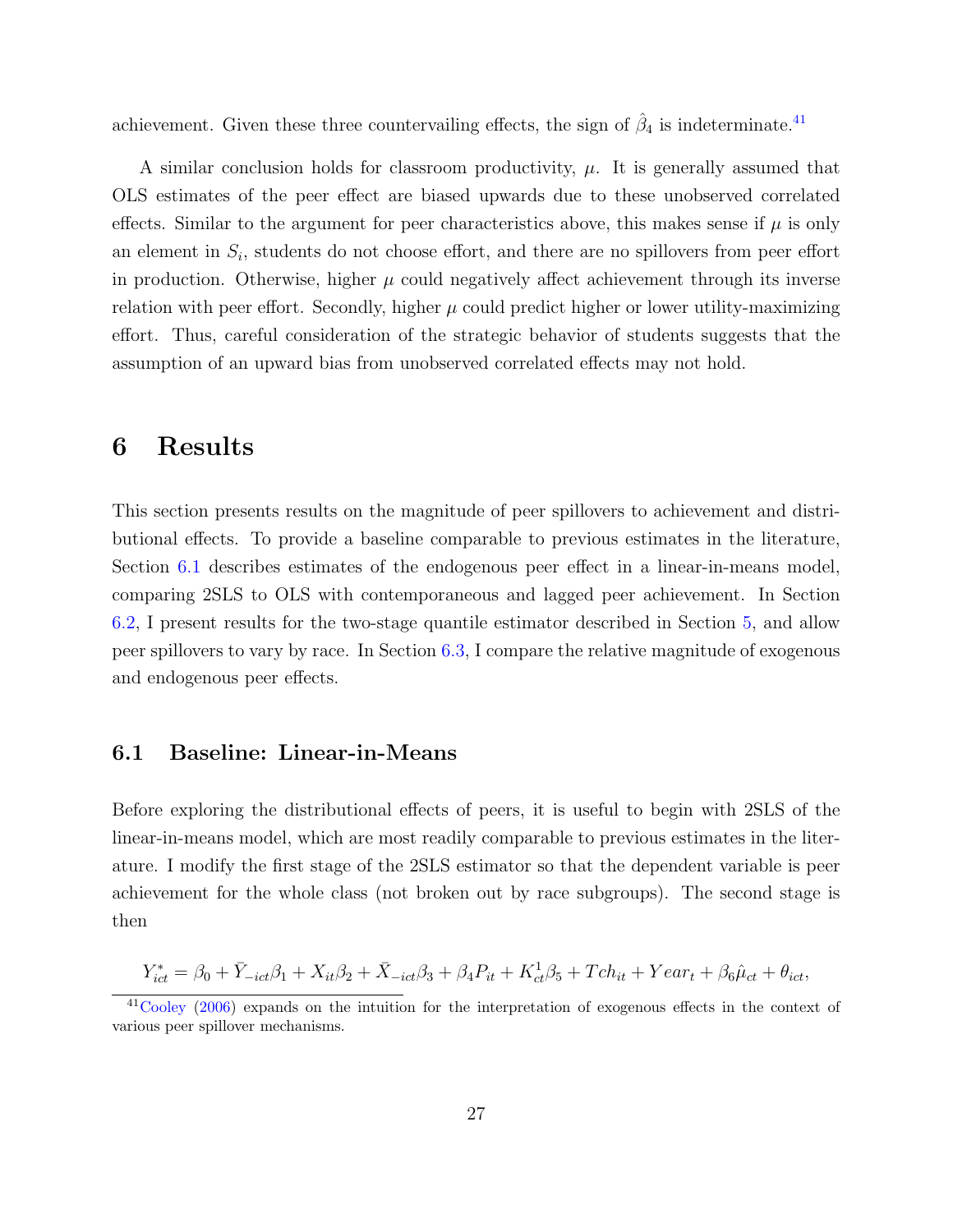where all exogenous effects  $\bar{X}_{-ict}$  are defined at the class level.<sup>[42](#page-28-0)</sup> Parameter estimates from the first and second stages of this estimator are presented in the second two columns of Table [3.](#page-48-0) The first two columns correspond to two comparison cases: (1) the "naive" case, an OLS regression that does not account for simultaneity in achievement and (2) OLS using twice-lagged peer achievement to break the simultaneity.<sup>[43](#page-28-1)</sup>

I begin by comparing estimates of the endogenous effect  $(\beta_1)$  across my estimator and the comparison cases. The naive estimates predict an average peer effect of -.07, in comparison to .48 for the 2SLS estimator. Using twice-lagged peer achievement to proxy for the endogenous peer effect even more severely underestimates peer spillovers, as the coefficient on peer test scores is -.15. If the direct effect of unobserved group productivity  $\mu$  on achievement dominates, one would expect the naive estimates of the peer effect to be biased upwards relative to 2SLS. However, I find that this is not the case. The downward bias of OLS can be explained if the dominant effect of  $\mu$ , after controlling for teacher fixed effects, is coming through peer effort spillovers to production or strategic effort choices rather than a direct effect.[44](#page-28-2) To interpret the 2SLS estimate, it predicts that a one standard deviation increase in peer achievement (.45) leads to about 22% of a standard deviation increase in achievement.[45](#page-28-3)

Estimates of the exogenous peer effects also differ considerably across the estimators, with marginal effects frequently opposite in sign. For instance, lagged OLS predicts relatively small but positive effects from increasing peer parental education,  $46$  while 2SLS predicts a larger negative effect. Intuitively, as discussed in Section [5.2](#page-25-3) this negative effect follows if the spillovers from peers' parental education arise primarily through peer effort, which is ignored in the twice-lagged specification. In other words, suppose that the parental education of i's peers does not directly affect student i's achievement. Then, holding peer achievement fixed, higher parental education of i's peers suggests lower peer effort. This intuition can be extended to the other exogenous effect parameters to help explain the marked differences

<span id="page-28-0"></span><sup>&</sup>lt;sup>42</sup>Note that in the linear-in-means case, it is easy to control for the teacher fixed effect directly, and it is also no longer necessary to include the controls for classrooms without a given subgroup in  $K_{ct}^1$ .

<span id="page-28-2"></span><span id="page-28-1"></span><sup>&</sup>lt;sup>43</sup>These estimators skip the first-stage regression (i.e.,  $\hat{\mu}_{ct} = 0$  in the above equation).

<sup>44</sup>These results suggesting downward bias in OLS estimates are very sensitive to changes in specification. For instance, with school by year fixed effects (rather than teacher fixed effects), the naive OLS results are biased upward relative to 2SLS and lagged OLS results give a small but positive coefficient on peer achievement.

<span id="page-28-3"></span><sup>&</sup>lt;sup>45</sup>As an aside, it is worth noting that this estimate is within the  $95\%$  Bayesian credibility set, .0827 to .6976, calculated in [Graham](#page-41-8) [\(2004\)](#page-41-8), using a similar linear-in-means model.

<span id="page-28-4"></span><sup>46</sup>Estimates using twice-lagged peer achievement with school by year fixed effects give positive effects from peer's parental education, suggesting that the spillovers from parents in the classroom may be driven primarily from some type of teacher selection mechanism within schools.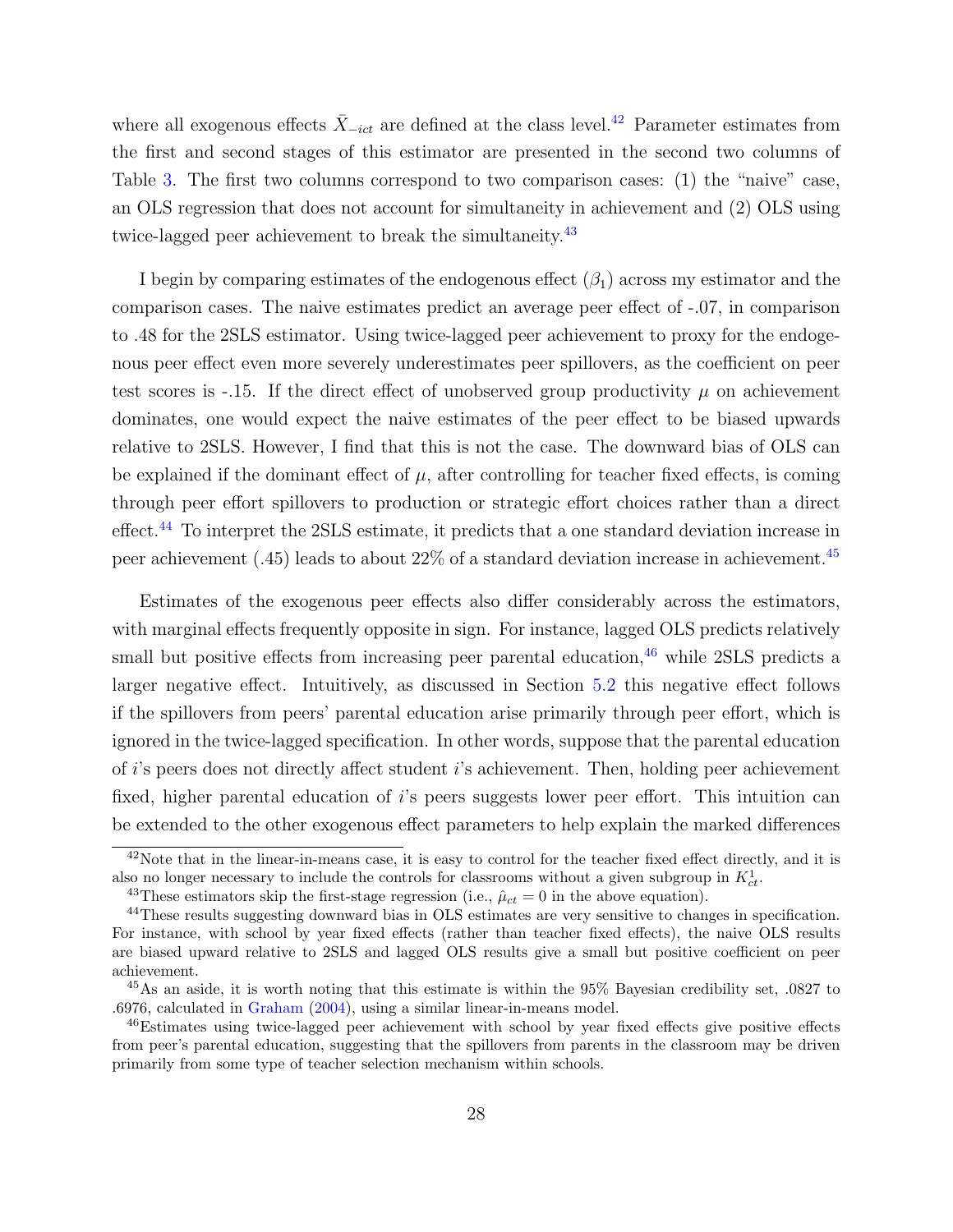between the lagged estimator that ignores contemporaneous peer spillovers and the 2SLS estimator.

Finally, the first-stage regression in Column 3 presents evidence regarding the validity of the instrument. The percentage of students held accountable is a statistically significant predictor of peer achievement, with a sizable marginal effect of .17. Thus, students in classes with higher percentages of low performers witnessed greater increases in peer achievement from accountability. Furthermore, the second-stage regression reveals that the advent of student accountability policies appears to have limited effects on high achievers (-.01), but a much larger effect (.10) on those who are designated "low reading" students by prior years' test scores. These estimates are consistent with the story that student accountability did not entail a redistribution of resources away from high achievers, but rather induced low performers to work harder and boost their achievement.[47](#page-29-1)

#### <span id="page-29-0"></span>6.2 Heterogeneous Reference Groups and Distributional Effects

Turning to the main results of the paper, I consider two relatively unexplored aspects of peer effects that are particularly relevant to policymakers. First, I test whether students respond differently to peers more similar to themselves in observable dimensions, namely race. Then, I proceed to consider distributional effects, i.e., how the marginal effect of peer achievement varies across percentiles of the achievement distribution.

Table [4](#page-49-0) presents estimates of the endogenous effects parameter using the procedure de-scribed in Section [5](#page-23-1) and comparing the mean and the median case  $(\beta_1(.5), \beta_2(.5))$ . Each column corresponds to a separate regression for the given race, while the rows describe the achievement spillovers from peers of each race. Both the 2SLS and median two-stage quantile estimators predict that white students receive positive spillovers from their white peers, .40 and .39, but minimal spillovers from their nonwhite peers, .02. On the other hand, in the mean case nonwhite students receive positive, but not statistically signficant, spillovers from both their white and nonwhite peers, .20 and .16, while in the median case they receive positive and significant spillovers from their nonwhite peers, .27, and smaller insignificant spillovers from their white peers, .09. The standard errors are larger for nonwhite students and particularly large for the effect of white peers on nonwhites. One potential explanation is

<span id="page-29-1"></span> $47$ Note that if resources were redistributed from high to low performers, this would suggest that the endogenous spillovers are even larger.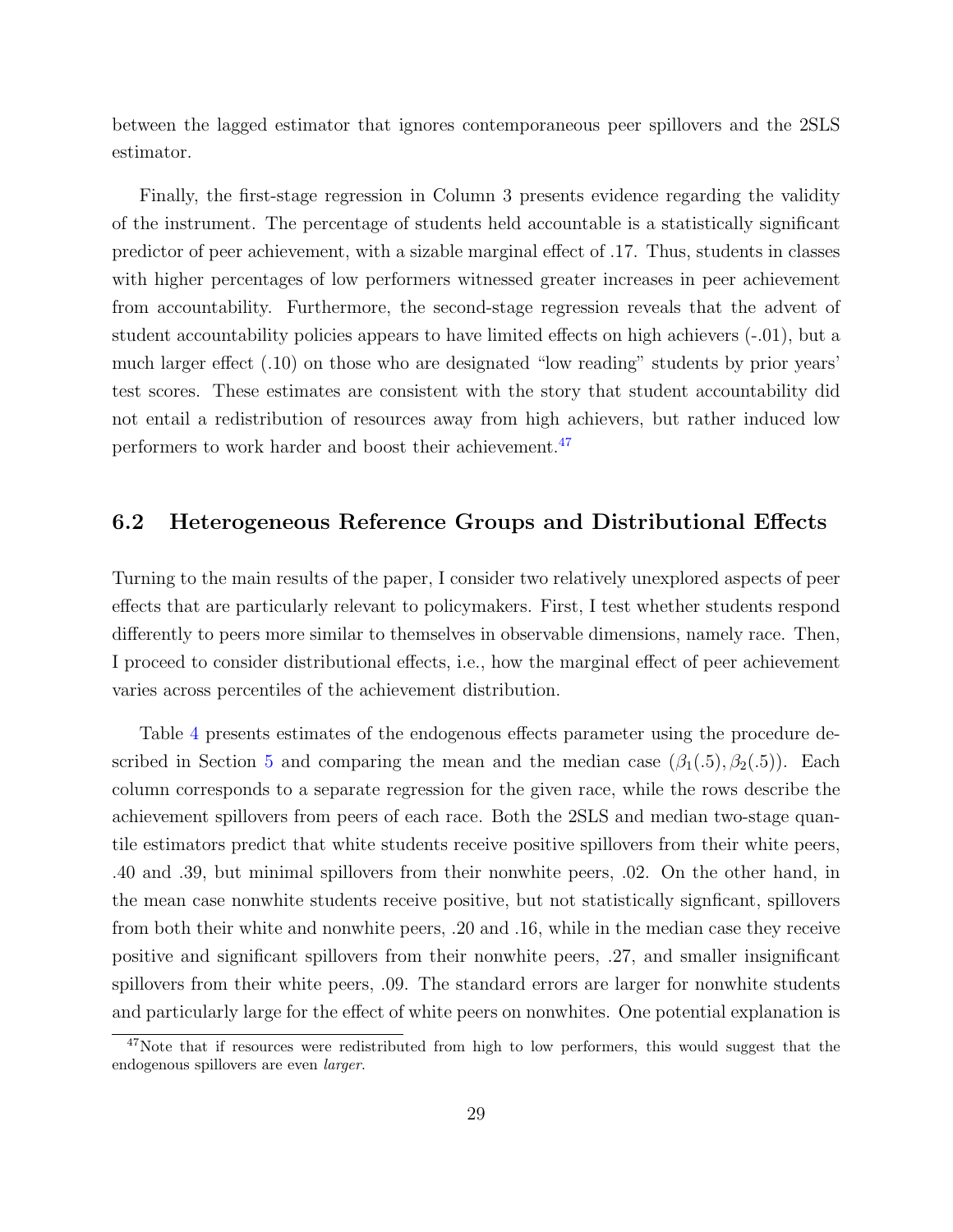that the designation "nonwhite" groups Hispanic and black students together, and the within peer group effects may not come through as strongly as a result. Another explanation is that this is indicative of the particularly complex nature of spillovers from whites to nonwhites documented in the literature. For instance, [Fryer and Torelli](#page-41-3) [\(2005\)](#page-41-3) find that the prevalence of "acting white" depends on the racial composition of schools, with predominantly black schools displaying no evidence of these negative peer effects. As a specification check, I try interacting peer achievement with the percent nonwhite and breaking the sample into predominantly nonwhite and predominantly white schools, but the results are not statistically significantly different. However, both stories suggest that more careful investigation of the mechanisms of peer influences particularly for black students is merited.

While Table [4](#page-49-0) suggests that peer spillovers vary by race, Figure [3](#page-56-0) describes the distributional effect of peers, i.e., how the marginal effect of average peer achievement varies across quantiles for each race. The story is fairly consistent with that for the median case where white students respond almost entirely to white peers, while nonwhite students respond to both white and nonwhite peers, though the response to nonwhite peers appears to be more robust. Interestingly, I find evidence of strongly diminishing marginal returns to white peer achievement for whites, from a high of .73 to a low of .22. In contrast, the marginal effect of nonwhite peers appears to be weakly increasing for nonwhites, from a low of about .17 to a high of .30. This suggests that at least within the same race, detracking classrooms would be more efficient (i.e., would raise overall achievement) for white students and slightly less efficient for nonwhites, while creating more equitable outcomes relative to tracking students into high- and low-achieving classes. The effect of white peers on nonwhites is somewhat U-shaped, with sizable effects on the lower and upper tails of the achievement distribution of .31 to .27 and smaller effects in the center, .09. Thus, there is some evidence that nonwhites receive positive spillovers from white peers, however the standard errors are fairly large, so that the effects are only statistically significant for the lower tail of the achievement distribution.

#### <span id="page-30-0"></span>6.3 Endogenous vs Exogenous Effects

Exogenous peer effects have served as the focal point of the literature on peer effects in education, though the estimates in the previous section provide compelling evidence that endogenous effects do indeed exist. In this section, I compare the relative magnitude of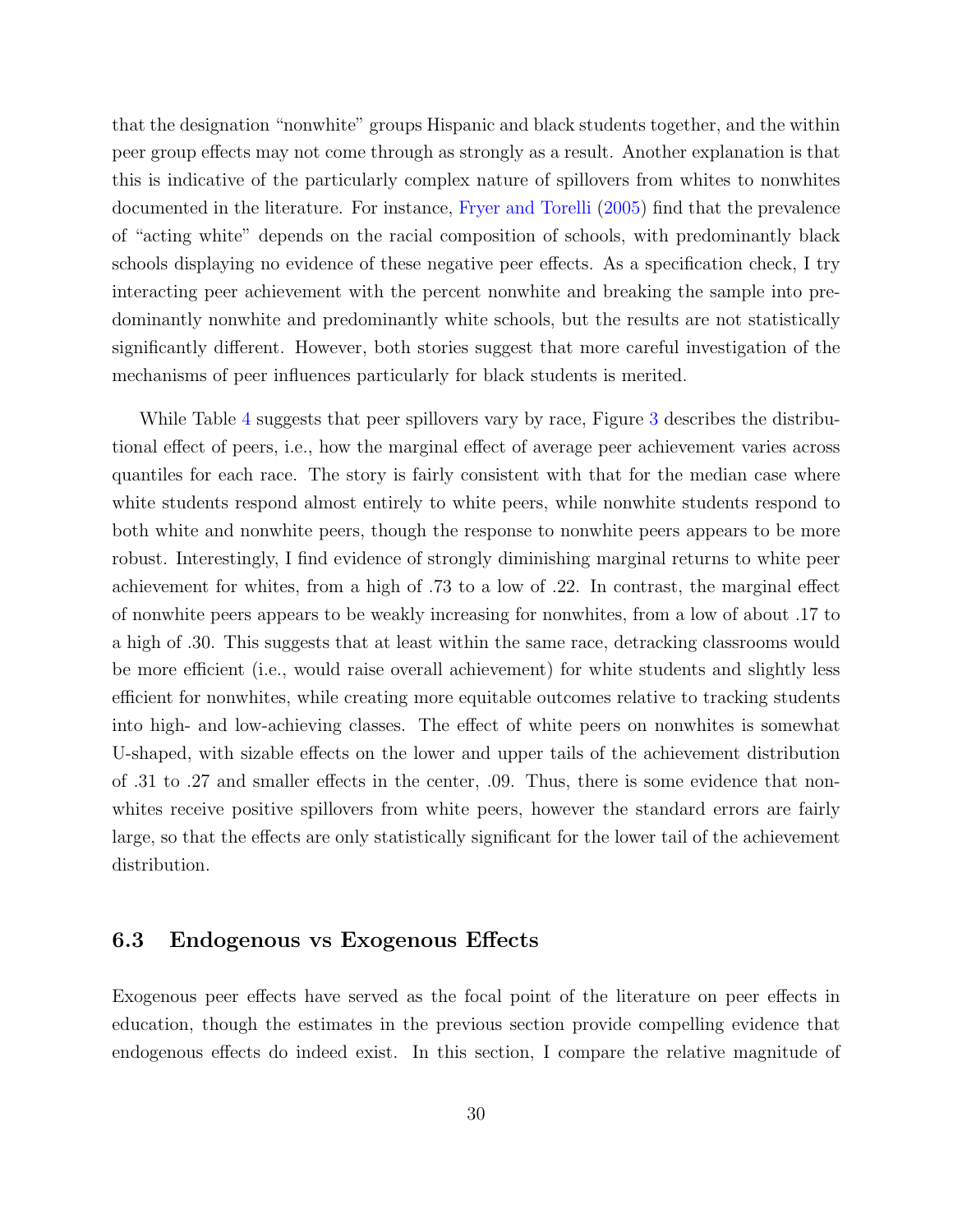endogenous and exogenous effect parameters and consider the implications of exogenous spillovers for desegregating classrooms.

Tables [5](#page-50-0) and [6](#page-51-0) present marginal effects for whites and nonwhites of a one standard deviation increase in each of the peer variables using the estimates from the two-stage quantile regression corresponding to those shown in Figure [3.](#page-56-0) The first column presents the average over quantiles within a given race, while the remaining columns present the marginal effect for a given quantile and race. The first two rows describe the marginal effect of peer achievement in each subgroup. The marginal effects of peer achievement are stronger for whites than for nonwhites. The effect of a one standard deviation increase in white peer achievement is .18 for whites and .11 for nonwhites, while the effect of a one standard deviation increase in nonwhite peer achievement is 0 for whites and .11 for nonwhites. Thus, for nonwhites the marginal effect of white and nonwhite peer achievement is about the same on average, though again only nonwhite peer achievement is statistically significant.

This table also reveals that increasing the percentage of nonwhite students has a small negative effect on whites and nonwhites, -.02. This is consistent with evidence in [Hanushek](#page-41-2) [et al.](#page-41-2) [\(2004\)](#page-41-2) that high concentrations of nonwhites have a negative effect on the achievement of both whites and nonwhites. The effect of racial composition is further illustrated in Figure [4,](#page-56-1) which compares the quantile derivatives of the portion of peers who are nonwhite on white and nonwhite achievement. It is worth pointing out that since I do not include any income controls, the effect of the higher concentration of nonwhites could be picking up an income effect. Furthermore, as discussed previously, it is generally difficult to interpret the exogenous effects. The effect of percentage nonwhite on nonwhites is diminishing across quantiles, with nonwhites in the highest quantiles receiving only small, and statistically insignificant, negative effects.

The table also considers the other exogenous peer effects, with the main conclusion being that endogenous effects appear to be considerably larger than exogenous effect. This suggests that the former will play the dominant role in any changes to achievement from desegregating peer groups. Nonetheless, it is important also to account for the role of exogenous effects. Section [7.1](#page-33-0) paints a clearer picture of the effect of desegregating peer groups taking into account both endogenous and exogenous effects.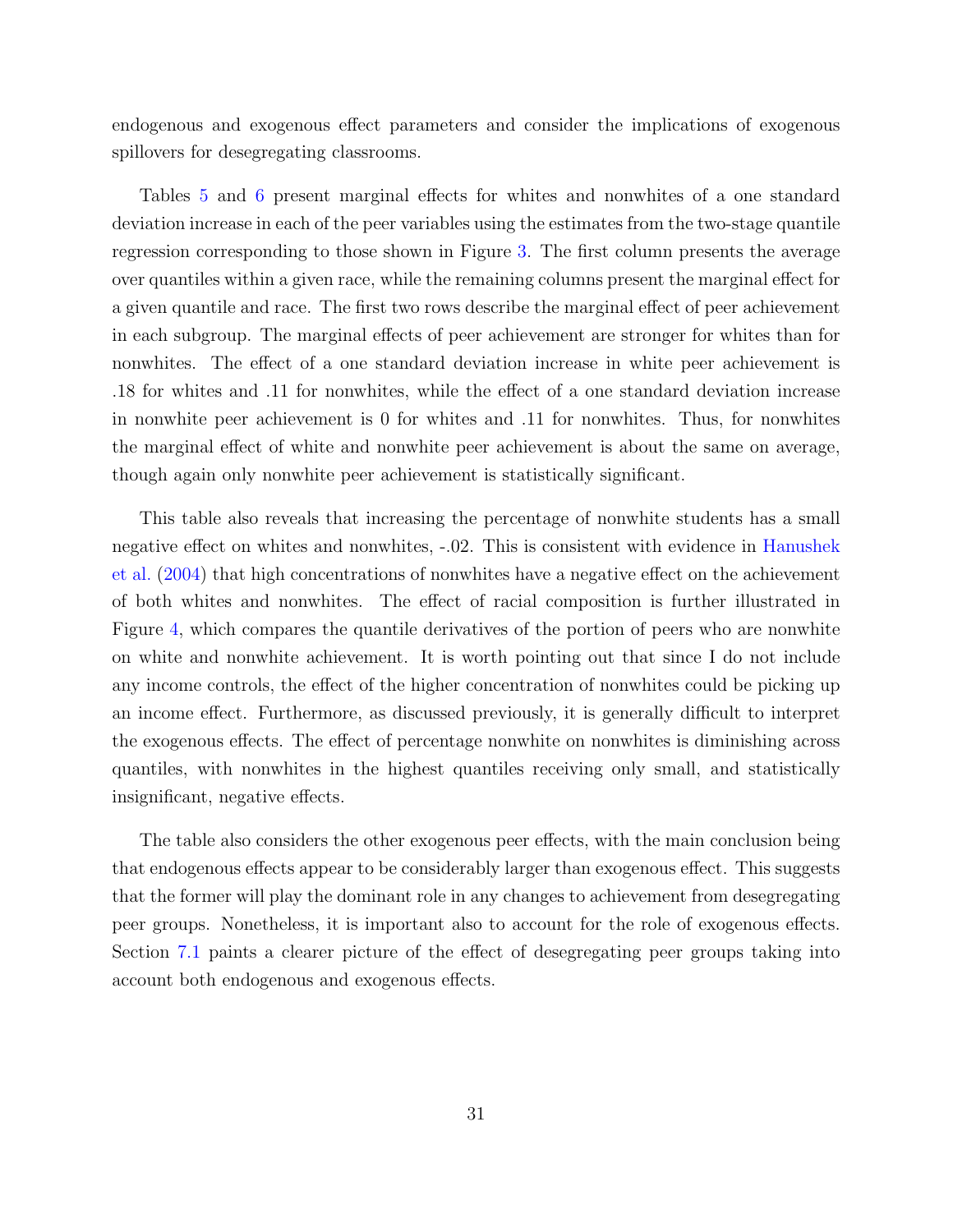### 7 Counterfactual Classroom Assignment Policies

With parameter estimates of the achievement production function now in hand, I turn to the central question of the paper: What is the effect of desegregating peer groups on the achievement gap between white and nonwhite students? To reiterate the findings of the previous section, the lack of cross-racial spillovers for whites suggests minimal negative consequences to white achievement from being grouped with lower-achieving nonwhite peers. Nonwhites at all percentiles of the achievement distribution stand to gain by being grouped with higher-achieving white and nonwhite peers. While the dominant effect of peers appears to be coming through these endogenous effects, exogenous effects will also play a role. Since a higher concentration of nonwhites is negatively correlated with achievement, this would suggest that creating more diverse peer groups would raise nonwhite achievement while lowering white achievement and narrowing the achievement gap. Disparities in parental education and free reading time across races will also enter into the overall effect of any student reassignment policy. Thus, while it appears that desegregating peer groups may indeed help to narrow the achievement gap, it remains difficult to conjecture the magnitude of the effect and the efficiency implications.

To provide some context, school desegregation policies are almost exclusively restricted to be within district lines, a result of the Supreme Court's ruling in the 1974 case of Milliken v. Bradley that a federal court could not force integration across district lines. As a result, it is not uncommon to find wealthy, high-achieving, predominantly white school districts next to poorer, lower-achieving, racially-mixed school districts. I consider an experiment of desegregating schools across the lines of two such neighboring school districts in North Carolina–Durham (home of Duke University) and Chapel Hill (home of University of North Carolina-Chapel Hill). As illustrated in Table [7,](#page-52-0) the contrast across these districts is very stark. Durham public schools have a much larger minority population—68% of fourth and fifth graders are nonwhite, as compared to only 23% in Chapel Hill. Students in Durham schools have average reading scores that are about 70% of a standard deviation lower than Chapel Hill students. The contrast further extends to indicators of socioeconomic status; 80% of Chapel Hill parents have at least a 4-year degree compared to only 37% of Durham parents.

Yet, Table [7](#page-52-0) also provides suggestive evidence of considerable differences in within-district segregation. The average class for a white Durham student is only 51% nonwhite, while the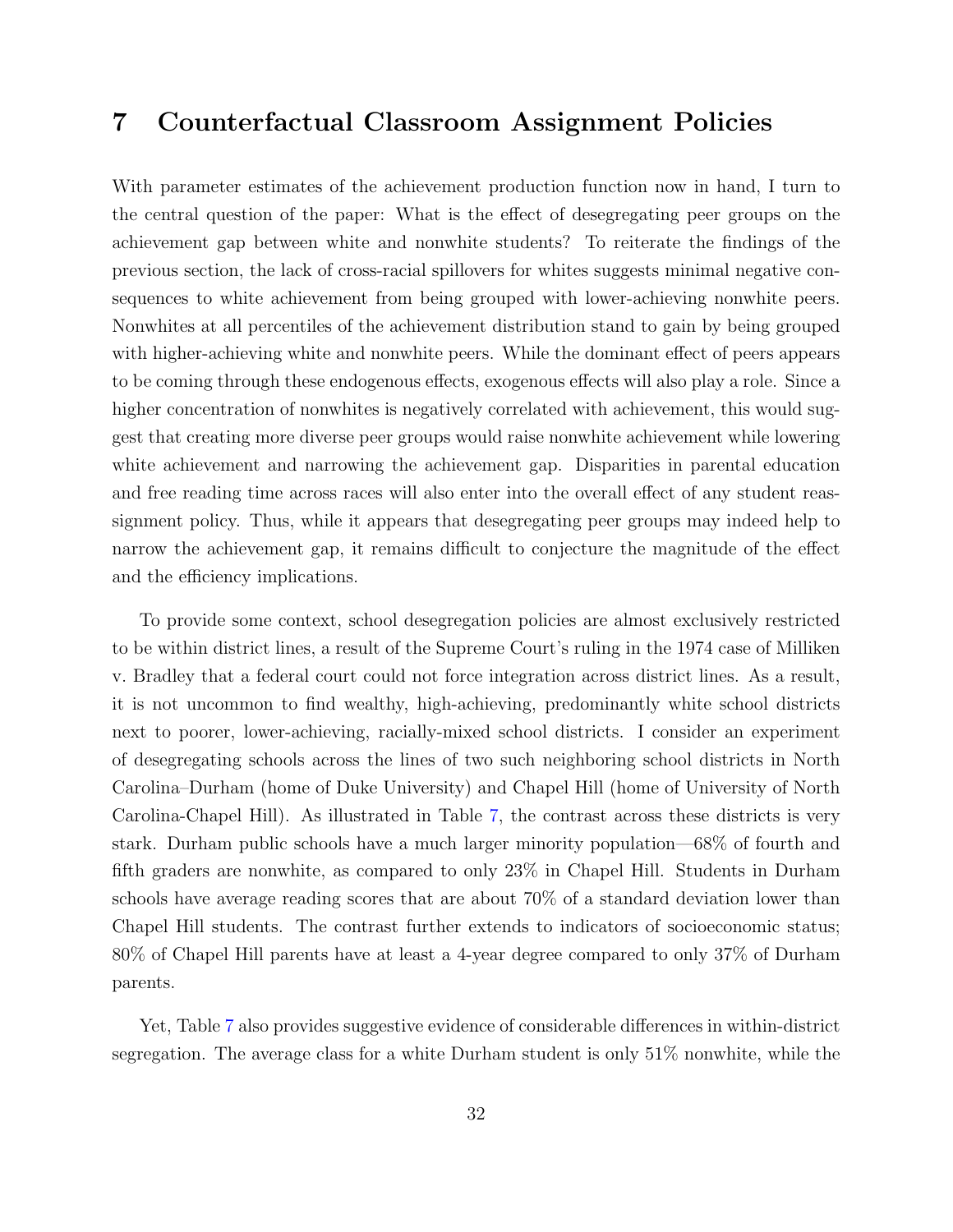average class for a nonwhite Durham student is 76% nonwhite. In contrast, the racial composition of the classroom does not appear to vary as much in Chapel Hill schools. The standard deviation in the percentage nonwhite peers in the average class in Durham is .22, compared to .11 for Chapel Hill. This within-district segregation is even more disconcerting taken in the context of recent trends. Evidence suggests that segregation in North Carolina's public schools has actually increased over the past decade, a marked contrast to the sharp declines in segregation over the previous decades.<sup>[48](#page-33-1)</sup> The resegregation of public schools can be attributed in large part to a recent succession of court rulings that have declared school districts *unitary* (i.e., sufficiently integrated) and have thereby released them from the obligation of proactively integrating.[49](#page-33-2)

At the same time that segregation is increasing in public schools, North Carolina policymakers advocate desegregated/mixed-ability classrooms as most conducive to narrowing the racial achievement gap, though there is little evidence on the magnitude of such an effect. With these observations in mind, Section [7.1](#page-33-0) simulates achievement outcomes when students are randomly assigned to classrooms within the district and compares this to random assignment across districts. Because I hold the student population to be fixed in the experiment, this clearly abstracts away from important issues of residential sorting, proximity constraints and the potential to select out of public schools. To provide evidence on the returns to "better" peer groups in a context where general equilibrium sorting effects are unlikely to be important, I then estimate the achievement premium associated with moving a student from Durham to Chapel Hill in Section [7.2.](#page-36-0)

#### <span id="page-33-0"></span>7.1 Desegregating Peer Groups

To begin to quantify the potential effects of desegregation, I perform an experiment where I randomly assign students to classrooms, thereby creating racially desegregated and mixedability peer groups. I restrict attention to fifth graders in the 2002-03 academic year and assign to every student the average teacher fixed effect and average correlated effect to ensure that variation in school productivity across races does not obscure the impact of altering peer groups. While various efficiency and equity measures are relevant, I begin by comparing the

<span id="page-33-2"></span><span id="page-33-1"></span><sup>48</sup>See [Clotfelter et al.](#page-41-11) [\(2005\)](#page-41-11).

<sup>49</sup>For instance, the Fourth Circuit Federal Court of Appeals ruled that the Charlotte-Mecklenburg school district could no longer use race in making school assignments, which led to sharp increases in segregation. See [Chemerinsky](#page-40-8) [\(2003\)](#page-40-8) for a more detailed discussion of the courts' role.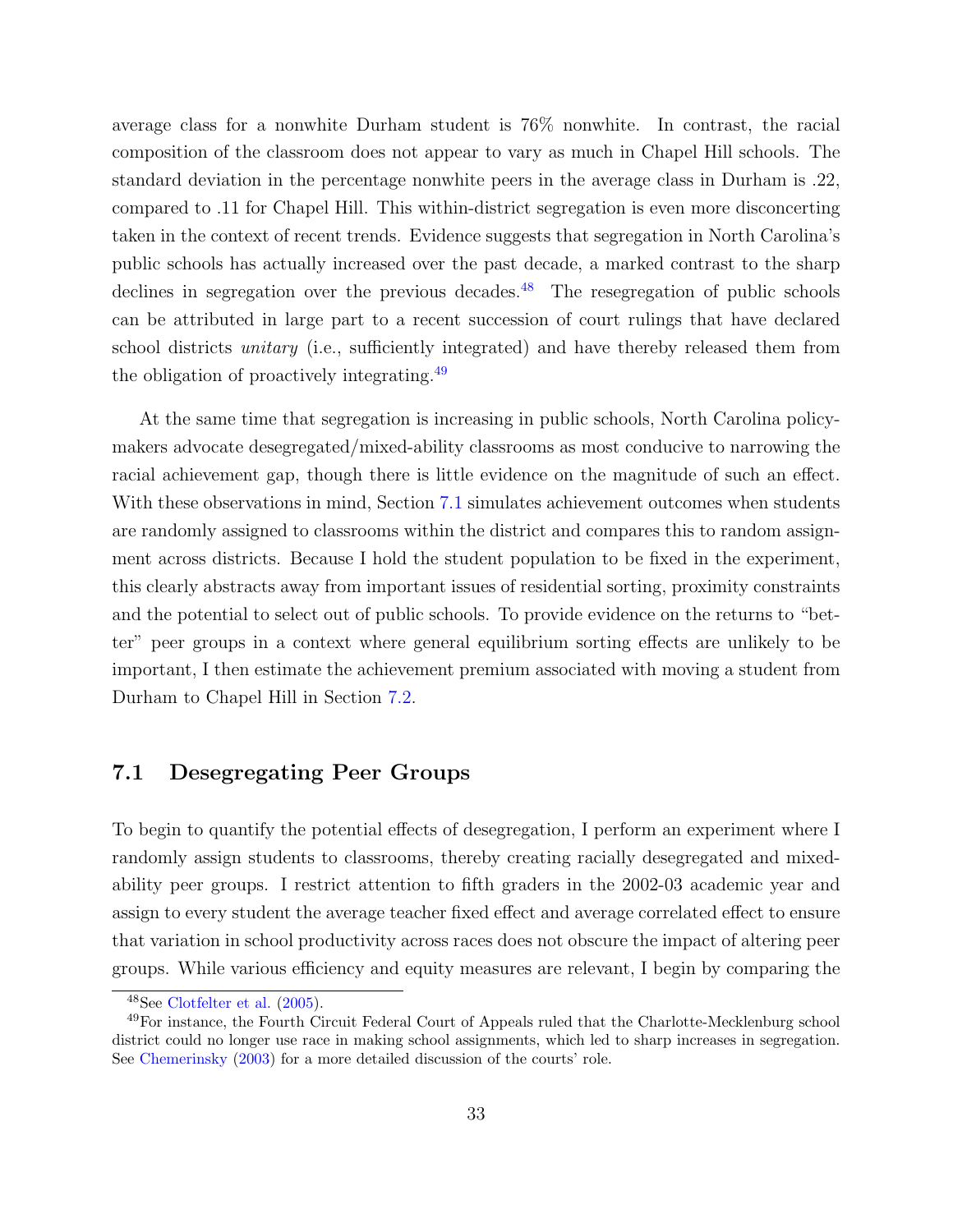average achievement for whites and nonwhites, the gap between average white and nonwhite achievement and the overall average achievement under these alternative assignment policies.

Table [8](#page-53-0) compares the achievement of Durham and Chapel Hill students under observed groupings to the counterfactual achievement realized under (1) desegregation (random assignment to classrooms) within the district and (2) desegregation across district lines. The 95% confidence intervals are reported in brackets. I use parameter estimates from the twostage quantile regression to simulate achievement outcomes under the alternative assignment policies.[50](#page-34-0)

In both districts, within-district desegregation creates the largest gains nonwhite students, around .04 on average, though whites also have marginal gains in achievement on average. However, the effect is only statistically significantly different for nonwhites in Durham, perhaps partially due to sample sizes. As a result, the achievement gap decreases a little, by about .02 in both districts, but it does not appear to be a statistically significant change. Not surprisingly, desegregation across districts produces gains for Durham students and marginal losses to Chapel Hill students on average, compared to within-district desegregation. Nonwhites in Durham gain .05 of a standard deviation relative to within-district desegregation, while nonwhites in Chapel Hill lose .01. Whites in Durham make comparable gains to nonwhites, .05, while whites in Chapel Hill make comparable losses to nonwhites, .01. Thus, the point estimates suggest that the gains (losses) to nonwhite achievement are offset by gains (losses) to white achievement for students in each of the districts with the result that desegregation across districts has minimal additional effects on the gap.

The confidence intervals further show that the losses to Chapel Hill students from the merger are not statistically significantly different from the observed groupings or desegregation within districts. Furthermore, the gains to nonwhite Durham students are not significantly different from the merger relative to the within district desegregation. The real gains for nonwhite Durham students seem to be coming from the within district segregation. The subgroup whose gains from the merger are most significant are the white Durham students. This is because the larger effects of peers are within race and lower-achieving white Durham students are benefitting from their placement with higher-achieving white Chapel Hill peers.

<span id="page-34-0"></span><sup>&</sup>lt;sup>50</sup>In the simulations, it is necessary to assign a value of  $\theta_i$  to each student. Consistent with the story that the residual captures some persistent, unobserved ability, these simulations use the residual recovered from observed outcomes. Alternatively, if  $\theta_i$  captures more of a random shock, I could assign students randomly to quantiles. Since the reality is likely to be somewhere in between, I try the simulations both ways and using random rather than recovered residuals does not affect the conclusions.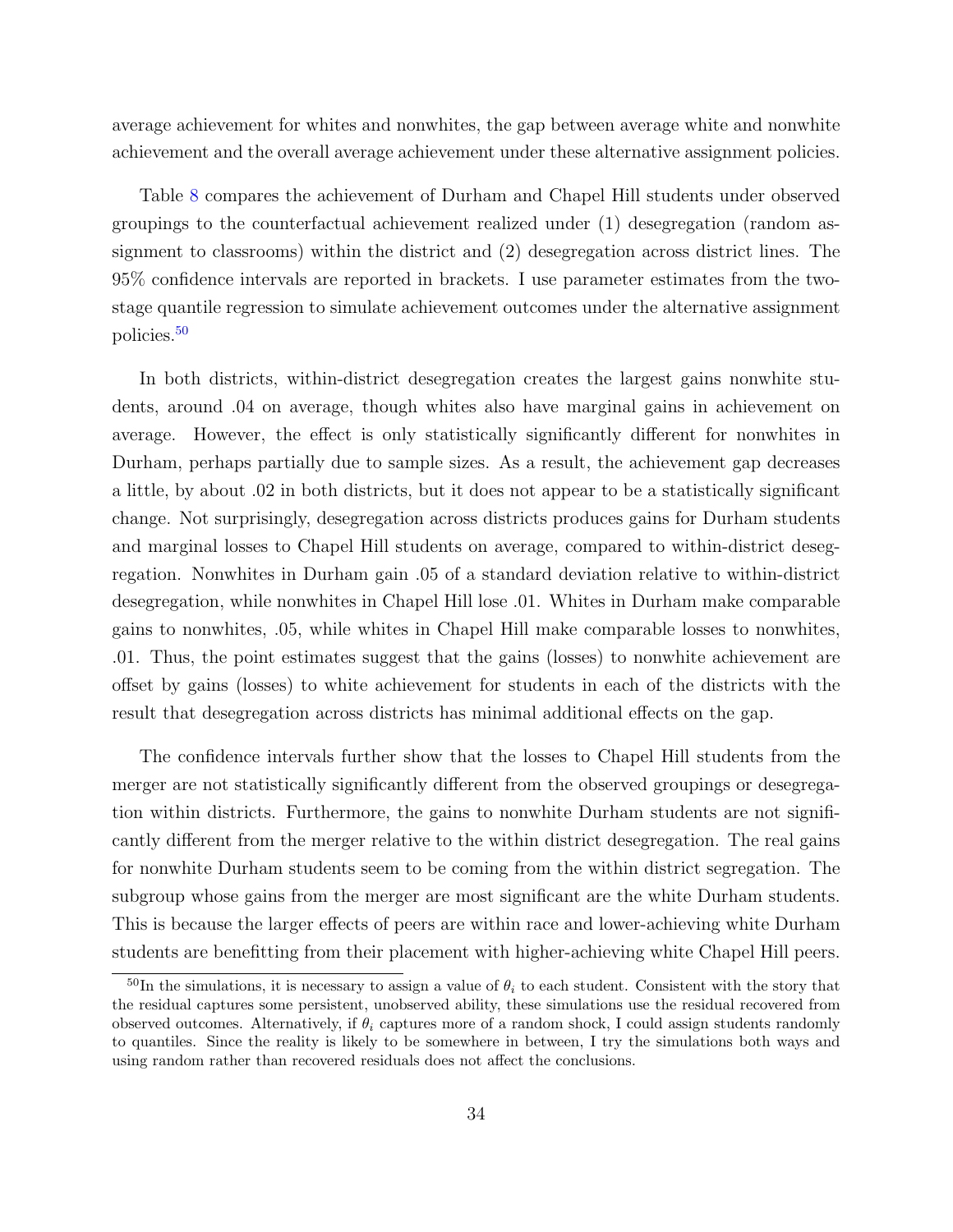We do not see offsetting losses for white Chapel Hill students because the marginal effect of peers is diminishing across quantiles for whites, and Chapel Hill students are more highly concentrated in these upper quantiles where the peer effects are not as important.

Figure [5](#page-57-0) provides further evidence on the effects of the merger on the gap and achievement at different points of the achievement distribution. The benefits of the merger compared to the observed groupings are presented in the left-hand-side figure, while the benefits of the merger over within-district integration are presented on the right-hand-side. In both cases, the gains appear to be diminishing across percentiles of the achievement distribution for the population overall. Comparing to the observed groupings, the nonwhite students make the largest gains from the merger, ranging from .06 to .14, while whites gain between 0 and .08. As shown in Figure [6,](#page-57-1) the white-nonwhite achievement gap remains highest at the lowest percentiles of the achievement distribution and lower at the upper percentiles under each of the alternative groupings. Within district integration (relative to observed groupings) has ambiguous effects on the percentile achievement gap, actually increasing the gap at some percentiles. However, the merger narrows the gap at all percentiles compared to within-district integration, with some of the largest gains being for students in the middle percentiles

As emphasized above, an innovation of this paper is allowing for heterogeneity in peer effects by estimating quantile rather than mean regressions. To provide further evidence on the importance of this dimension for policy implications, I compare predictions from the 2SLS estimator, where the marginal effects are allowed to vary by race, to the predictions of the two-stage quantile regression estimator. As Figure [7](#page-57-2) shows, the predictions of the 2SLS and two-stage quantile regression estimators for the achievement gap at different percentiles of the achievement distribution are quite different. Most remarkably, the 2SLS estimator severely overpredicts the achievement gap for the lower to middle percentiles. Furthermore, the 2SLS regression actually predicts increases in the achievement gap from integration at the lowest quantiles, whereas the two stage quantile regression predicts in most cases that the gap is actually narrowed for the lower quantiles, particularly from the integration across district lines. This contrast is particularly important given the important placed on improving outcomes for students in the lowest percentiles.

It is worth noting that the Durham public school district is much larger—2099 students versus only 667 in Chapel Hill. On the one hand, because of the large discrepancy in achievement, we would expect the benefits from the merger of these two districts to capture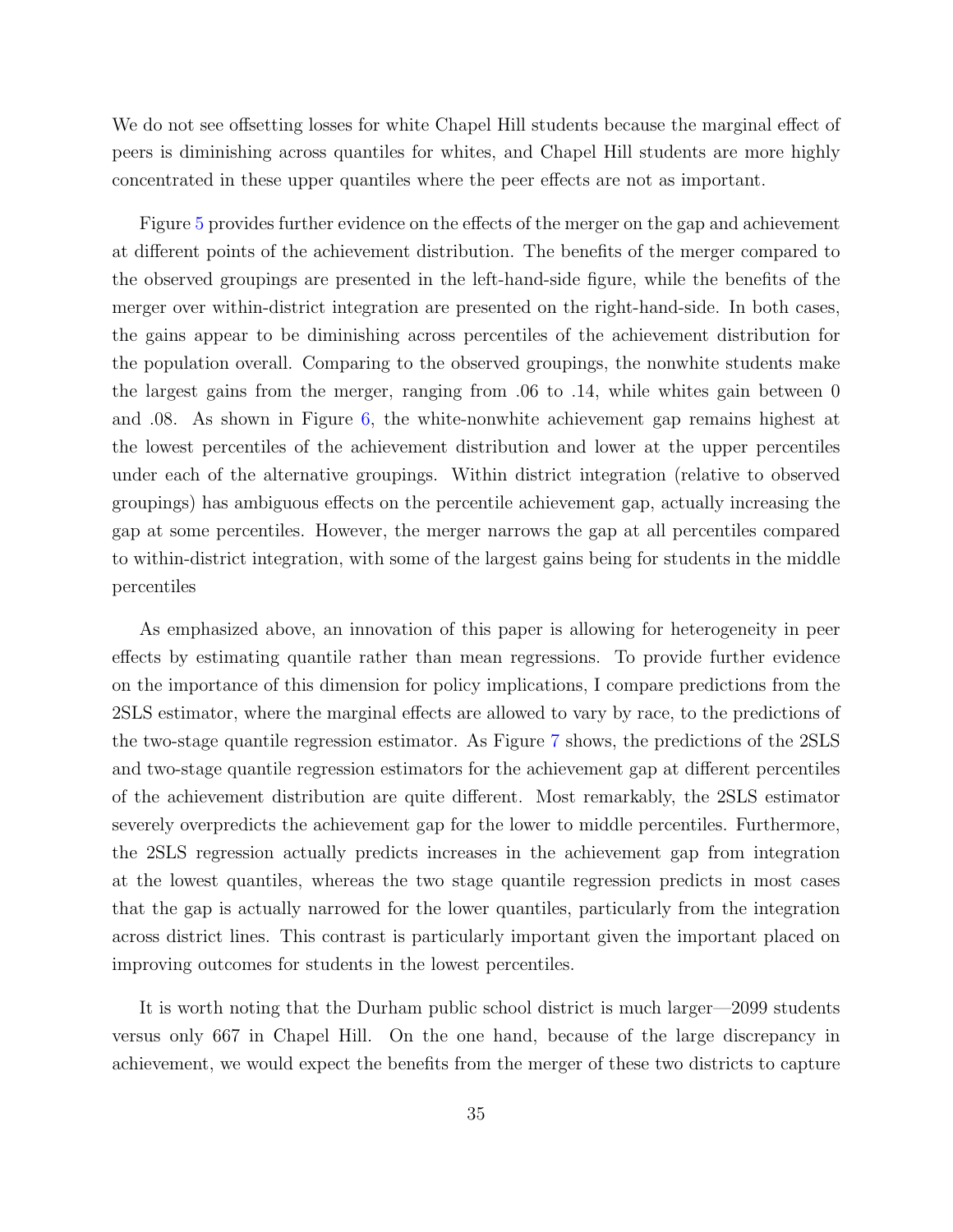something of an upper bound on the benefits of integration, but as there are significantly fewer Chapel Hill students it is more difficult to make this case. Thus, I also conducted a much broader experiment where I randomly assigned students to any school in the state of North Carolina. The results were very similar to this localized example, in that the larger experiment only narrowed the average gap by about 6% of a standard deviation. This narrowing was not only fairly uniform across percentiles of the achievement distribution, but the gains were largely through improvements in average nonwhite achievement rather than losses in average white achievement, as suggested by the local experiment.

#### <span id="page-36-0"></span>7.2 Durham to Chapel Hill

While the previous section provides estimates of the benefits to desegregation, there are considerable barriers to actually implementing such a large-scale desegregation plan. For instance, if the districts of Durham and Chapel Hill were to merge, it is unlikely that the population of students currently attending the public schools would remain constant. In fact, the intense desegregation of the 1970s was accompanied by "white flight" from urban school districts to the suburbs, thus hampering efforts to integrate schools. In choosing where to live, parents often face the trade-off of higher housing prices and "better" schools/peer groups versus lower housing prices and "worse" schools/peer groups. In this section, I quantify the achievement benefits of moving a student from Durham to Chapel Hill, isolating the effect of "better" peer groups. Since Chapel Hill parents are unlikely to select out of public schools as a result of the introduction of one new Durham student, this experiment may be more realistic in that general equilibrium sorting effects are unlikely to be important in this context.

In particular, I conduct a partial equilibrium experiment to estimate the effect on a Durham student's achievement from random assignment to a classroom in a Chapel Hill public school and the effect on a Chapel Hill student from random assignment to a Durham school. Again, I focus on fifth graders in the 2002-03 academic year and assign to every student the average correlated effect and teacher fixed effect to isolate the peer effect. The results in Section [5](#page-23-1) suggest that moving a nonwhite student from Durham to Chapel Hill may raise his achievement in two ways—from higher-achieving white peers and higher-achieving nonwhite peers. Moving a white student from Durham to Chapel Hill is likely to entail much larger benefits because the pool of white peers is much higher performing.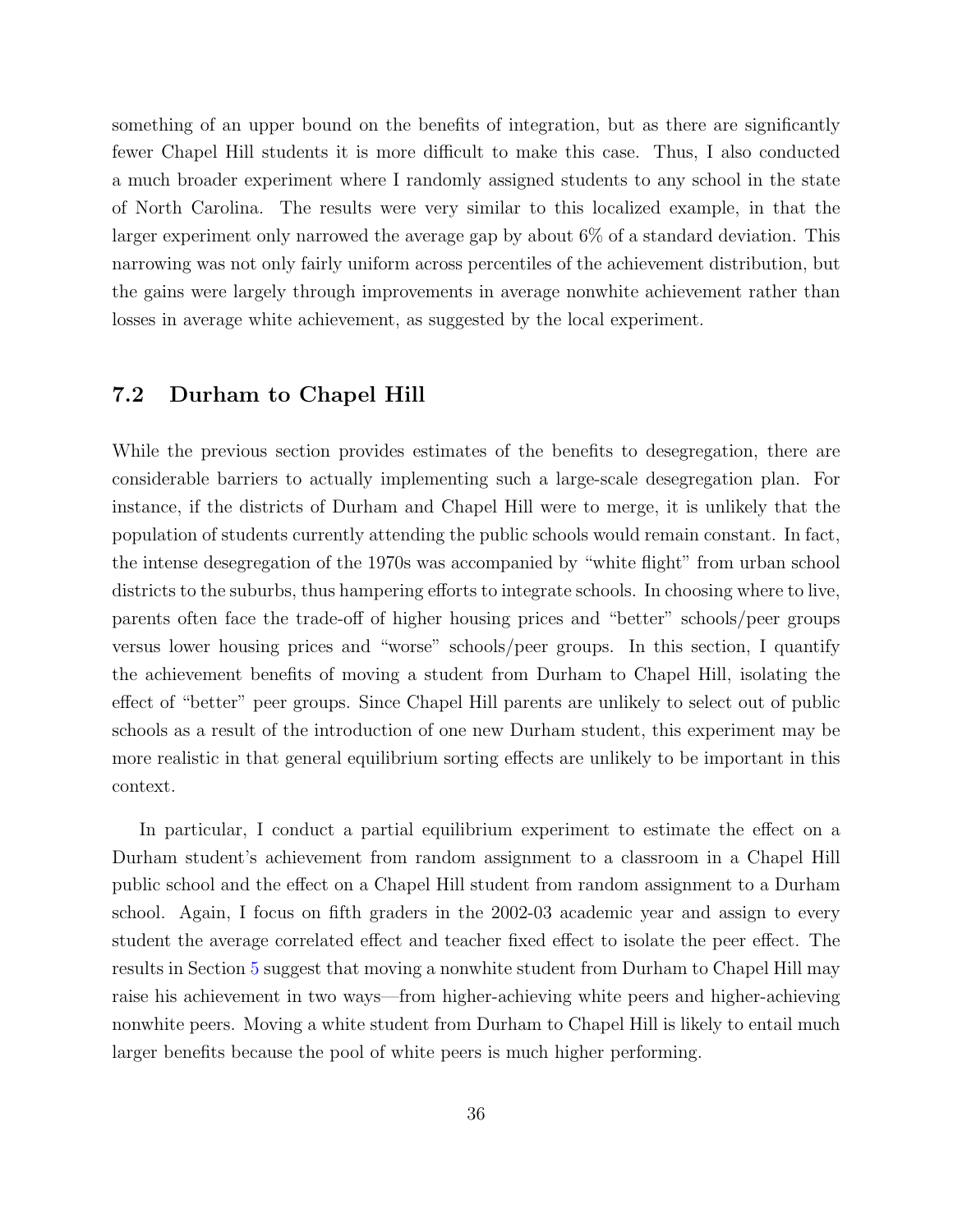Table [9](#page-54-0) compares the achievement of students in Durham to the simulated achievement for each Durham student from random placement in a Chapel Hill classroom. On average Durham students benefit from placement in Chapel Hill schools, with achievement rising from .34 to .42. Furthermore, whites gain slightly more than nonwhites from the move, .09 compared to .07. To emphasize the negative consequences of concentrating nonwhite students in low-performing schools, the second three rows of Table [9](#page-54-0) show gains to achievement for students in Durham schools with high concentrations of low-performing nonwhites. Intuitively, the gains for these students are likely to be higher, given that their peers are generally reinforcing a low-achievement equilibrium. I identify predominantly nonwhite, low-equilibrium Durham schools as those with a student population that is more than 90% nonwhite and where average achievement was below 0 in 2003. There are six such schools in Durham, with a total student population of 297 (11% of Durham's fifth graders in 2003). On average the gain is much higher for nonwhite students in these low-equilibrium schools relative to the nonwhite students in the other schools, .15, but the gain for whites is even larger, .33.

What are the effects of moving a student from a higher-performing to a lower-performing peer group? Table [9](#page-54-0) reveals that there are significant losses to achievement on average from moving a Chapel Hill student to a Durham public school. Whites lose .17 of a standard deviation in achievement, while nonwhites lose .07. Thus, the gains to achievement from moving a white Durham student to Chapel Hill are dominated by the large losses to achievement from moving a white Chapel Hill student to Durham, whereas the benefit of moving a nonwhite Durham student to Chapel Hill are comparable to the losses of moving a nonwhite student from Chapel Hill to Durham. Overall, these estimates suggest that there is a significant achievement premium associated with residing in a "better" school district, without even accounting for other non-peer related differences in school quality.

## 8 Conclusion

To answer the central question posed in this paper, desegregating peer groups only appears to lead to marginal improvements in the achievement gap. I find evidence of strong spillovers from peer achievement. White students appear to conform only to white peers. While there is some evidence that nonwhites benefit from both white and nonwhite peers, generally only spillovers from nonwhite peers are statistically significant. The lack of cross-racial spillovers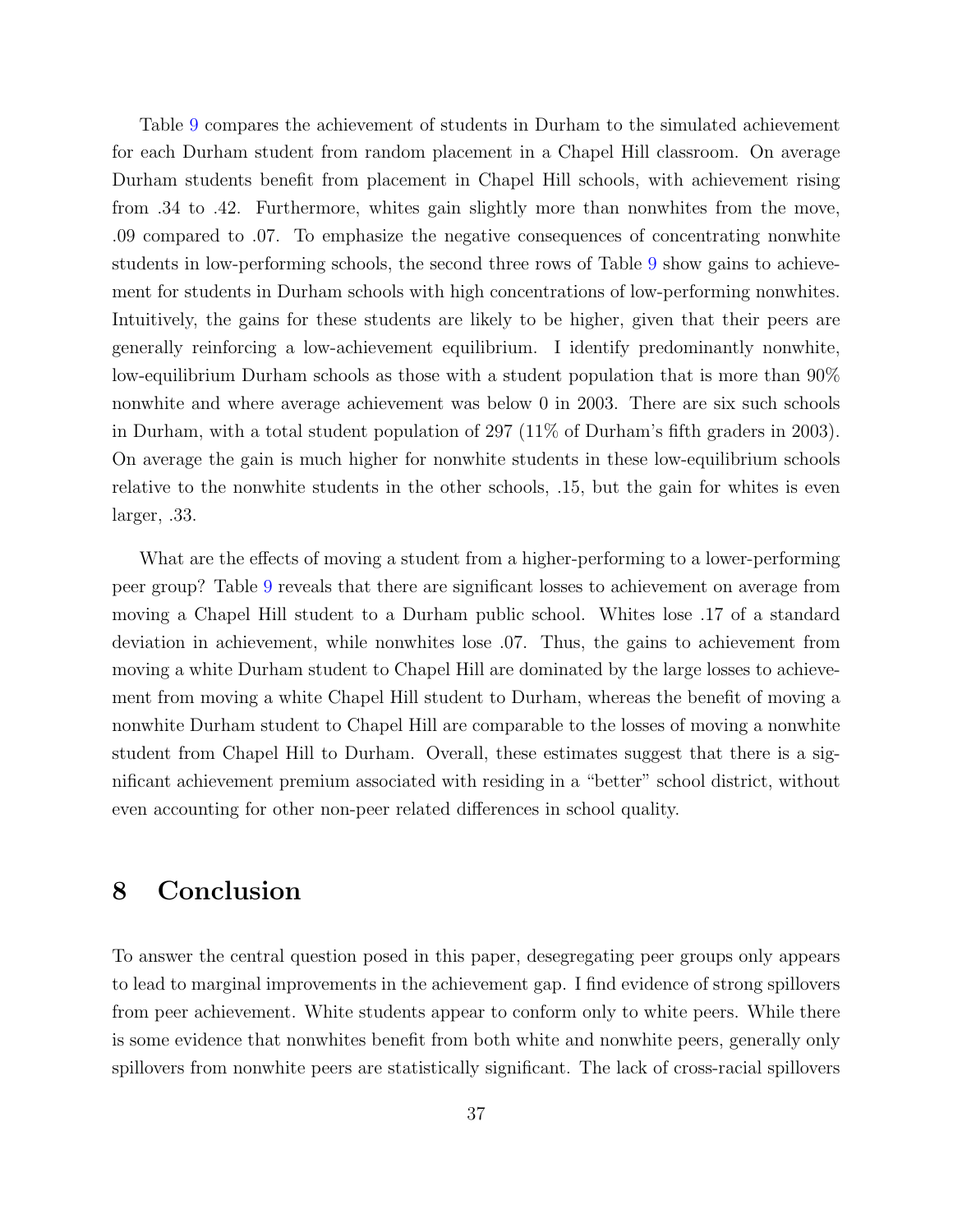limits the effect of desegregation. I perform an experiment of merging a predominantly white, higher-achieving school district with a neighboring lower-performing, racially-mixed school district, where one might expect the returns to be particularly large, and find only small effects on the achievement gap. It appears that the gains for white students are working to offset the gains to nonwhites in lower-achieving districts and similarly the losses for each race are offsetting each other in the higher-achieving districts. However, there do appear to be gains from removing a nonwhite student from a low-achieving, predominantly nonwhite peer group as illustrate in the partial equilibrium experiment, though again the benefit primarily arises from the removal of negative peer influences.

To place my results in context, previous studies attempting to link changes in black outcomes to desegregation have met with mixed success. The failure to account for contemporaneous peer effects may explain some of the mixed evidence in the literature, since ignoring endogenous effects when they exist will bias estimates of exogenous effects, or in the present context, peer racial composition or ability.<sup>[51](#page-38-0)</sup> Furthermore, while I do find a negative correlation between the percentage nonwhite in the classroom and achievement for white and nonwhite students, the effects are very small, with a one standard deviation decrease in the percentage nonwhite (more than 20%) only raising achievement by about .02 of a standard deviation.

While the focus of this paper is on isolating one mechanism through which desegregation may help narrow the achievement gap–peers–it is worth emphasizing that a full assessment of the effect of desegregation would need to take other factors into account. In particular, I do not explore other potential effects of desegregation, such as the reallocation of resources and general equilibrium effects of residential sorting or selection out of public schools. Furthermore, it seems likely that over time the greater interracial contact that results from desegregated schools could itself foster larger cross-racial spillovers in the classroom. Though beyond the scope of this paper, such an effect could eventually serve to narrow the achievement gap.

Beyond presenting evidence on policy concerns close to the heart of both civil rights advocates and education policymakers, this paper contributes to the broader social interactions literature on the identification of peer effects and even more generally to the identification of spillovers to production.<sup>[52](#page-38-1)</sup> I discuss the conditions needed to identify peer effects under

<span id="page-38-1"></span><span id="page-38-0"></span><sup>51</sup>See [Moffitt](#page-42-10) [\(2001\)](#page-42-10) for a careful discussion.

<sup>52</sup>Models of strategic interactions among agents are also important in the industrial organization literature, particularly in models of entry and auction models. For instance, see [Ackerberg and Gowrisankaran](#page-40-9)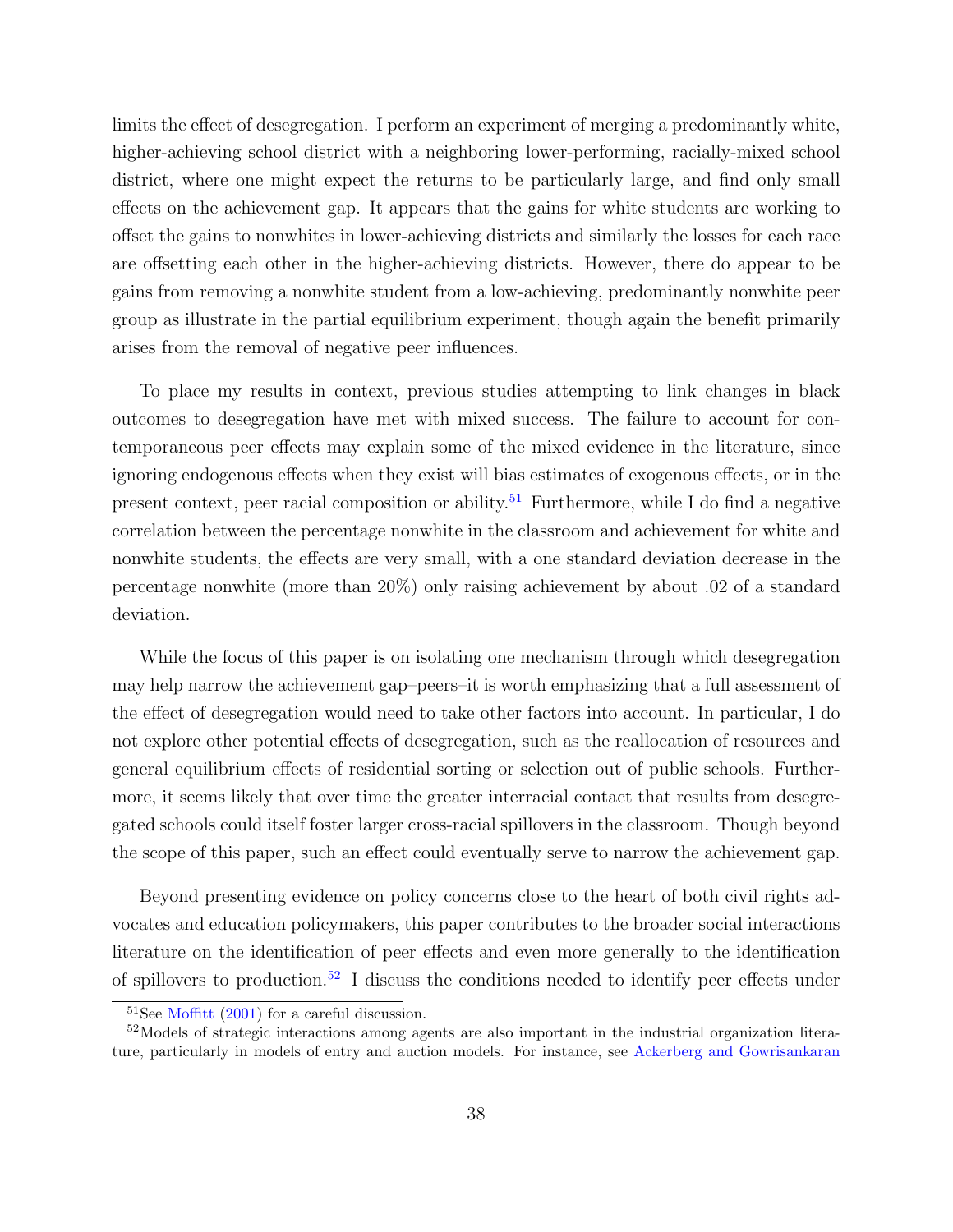minimal functional form assumptions. In particular, I describe a set of informational assumptions and conditions on the quantile structural function that permit quantile instrumental variables techniques to be applied to the identification of peer effects. My estimates show that contemporaneous peer effects are very important to achievement and that in ignoring them, the literature to date has severely underestimated the impact of peers in education production.

To the best of my knowledge, my paper is also the first to apply a flexible nonparametric estimator to the context of peer effects in education or to estimate an educational production function more generally. With evidence of significant variation in responses to peers across race and percentiles of the achievement distribution, moving from the typical linear-in-means model to a more flexible model leads to a much richer understanding of the effect of peers and alternative grouping strategies. Furthermore, the simulations illustrate that allowing for sufficient flexibility in responses to peers across races and percentiles of the achievement distribution is critical to accurately assessing the tradeoffs inherent in alternative grouping strategies and in particular, the effect on the lower quantiles of the achievement distribution.

This paper can ultimately serve as a building block to answer the broader and more elusive question of what is the "optimal" grouping of students in classroom given different policy objectives. A useful, and straightforward, extension of the model would allow other moments of peer achievement, beyond the mean, to enter achievement. This would be particularly important for evaluating the effect of tracking and developing broader implications for optimal classroom assignment. Furthermore, when placed in the larger context of a general equilibrium model, the production function estimates could help provide a deeper understanding of the effects of alternative school choice mechanisms and competition.

[<sup>\(</sup>Forthcoming\)](#page-40-9), [Aguirregabiria and Mira](#page-40-10) [\(Forthcoming\)](#page-40-10), [Bresnahan and Reiss](#page-40-11) [\(1991\)](#page-40-11), [Ciliberto and Tamer](#page-41-12) [\(2004\)](#page-41-12), [Pakes et al.](#page-42-11) [\(2005\)](#page-42-11), [Pesendorfer and Schmidt-Dengler](#page-42-12) [\(2003\)](#page-42-12), and [Rysman](#page-43-6) [\(2004\)](#page-43-6). See [Athey and](#page-40-12) [Haile](#page-40-12) [\(Forthcoming\)](#page-40-12) for an overview of auction models.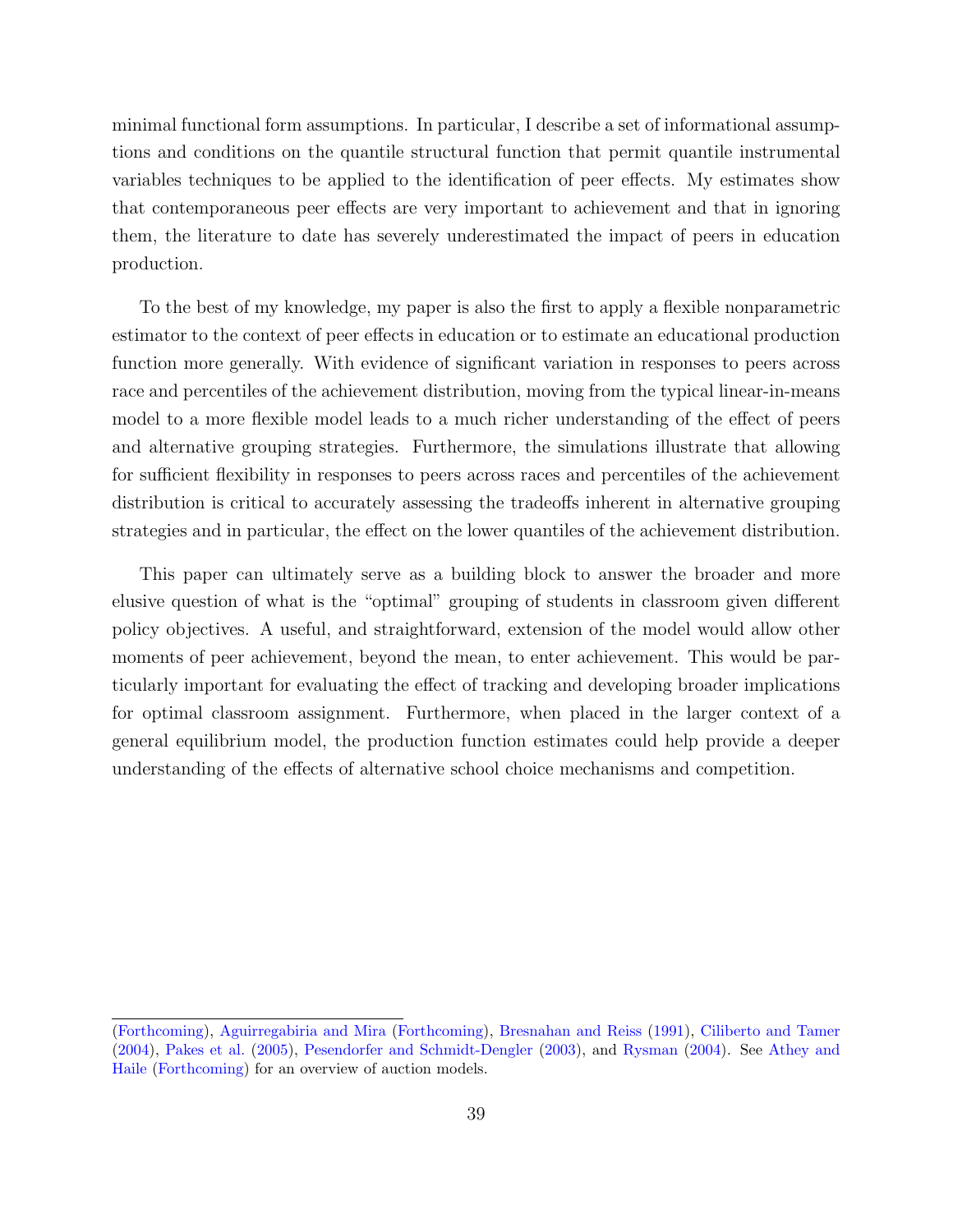## References

- <span id="page-40-2"></span>Abadie, A., Angrist, J. and Imbens, G. (2002), 'Instrumental variables estimates of the effect of subsidized training on the quantiles of trainee earnings', *Econometrica*  $70(1)$ , 91–117.
- <span id="page-40-9"></span>Ackerberg, D. A. and Gowrisankaran, G. (Forthcoming), 'Quantifying equilibrium network externalities in the ACH banking industry', RAND Journal of Economics.
- <span id="page-40-10"></span>Aguirregabiria, V. and Mira, P. (Forthcoming), 'Sequential estimation of dynamic discrete games', Econometrica .
- <span id="page-40-1"></span>Arnott, R. and Rowse, J. (1987), 'Peer group effects and educational attainment', Journal of Public Economics 32, 287–305.
- <span id="page-40-12"></span>Athey, S. and Haile, P. A. (Forthcoming), Nonparametric approaches to auctions, in J. Heckman and E. Leamer, eds, 'Handbook of Econometrics', Vol. 6, Elsevier, Amsterdam.
- <span id="page-40-7"></span>Betts, J. R. and Zau, A. (2002), Peer groups and academic achievement: Panel evidence from administrative data. Working Paper.
- <span id="page-40-4"></span>Bishop, J. H., Bishop, M., Gelbwasser, L., Green, S. and Zuckerman, A. (2003), Nerds and freaks: A theory of student culture and norms.
- <span id="page-40-11"></span>Bresnahan, T. F. and Reiss, P. C. (1991), 'Entry and competition in concentrated markets', The Journal of Political Economy 99(5), 977–1009.
- <span id="page-40-6"></span>Brock, W. A. and Durlauf, S. N. (2001a), 'Discrete choice with social interactions', The Review of Economic Studies 68(2), 235–260.
- <span id="page-40-5"></span>Brock, W. A. and Durlauf, S. N. (2001b), Interactions-based models, in J. Heckman and E. Leamer, eds, 'Handbook of Econometrics', Vol. 5, Elsevier, Amsterdam, pp. 3297–3380.
- <span id="page-40-0"></span>Card, D. and Rothstein, J. (2005), Racial segregation and the black-white test score gap. Working Paper.
- <span id="page-40-8"></span>Chemerinsky, E. (2003), 'The segregation and resegregation of American public education: The courts' role', North Carolina Law Review 81(4), 1597–1622.
- <span id="page-40-3"></span>Chernozhukov, V. and Hansen, C. (2005), 'An IV model of quantile treatment effects', Econometrica  $73(1)$ ,  $245-262$ .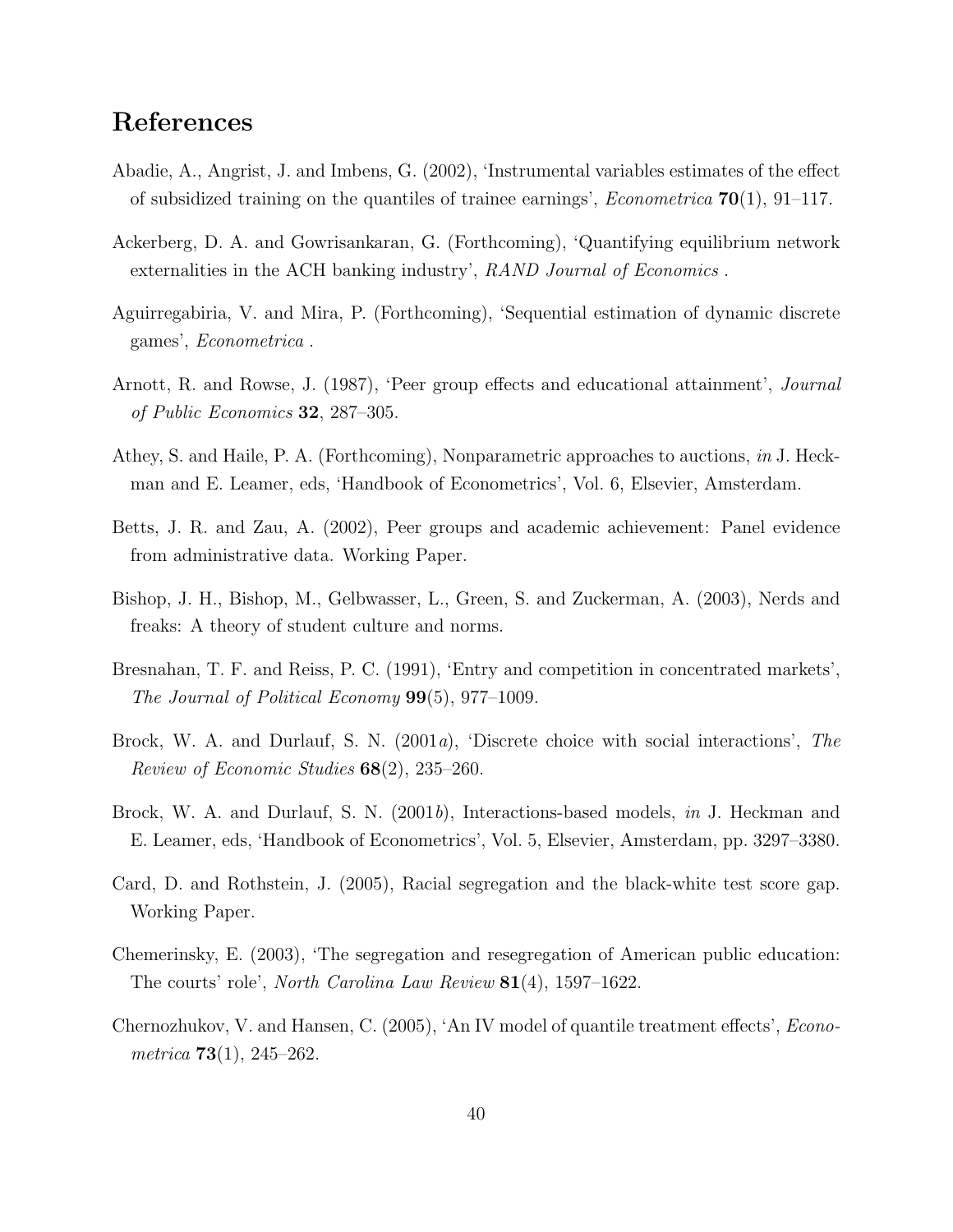- <span id="page-41-5"></span>Chesher, A. (2003), 'Identification in nonseparable models', Econometrica 71, 1405–1441.
- <span id="page-41-12"></span>Ciliberto, F. and Tamer, E. (2004), Sequential estimation of dynamic discrete games. Working Paper.
- <span id="page-41-11"></span>Clotfelter, C. T., Ladd, H. F. and Vigdor, J. L. (2005), Federal oversight, local control, and the specter of "resegregation" in southern schools. NBER Working Paper #11086.
- <span id="page-41-0"></span>Cook, M. D. and Evans, W. N. (2000), 'Families or schools? Explaining the convergence in white and black academic performance', *Journal of Labor Economics* **18**, 729–754.
- <span id="page-41-10"></span>Cooley, J. C. (2006), Alternative mechanisms of peer spillovers in the classroom: Interpreting exogenous peer effects. Working Paper.
- <span id="page-41-9"></span>Ferguson, R. F. (1998), Teachers' perceptions and expectations and the black-white test score gap, in C. Jencks and M. Phillips, eds, 'The Black-White Test Score Gap', The Brookings Institution, Washington, DC, chapter 8, pp. 273–317.
- <span id="page-41-7"></span>Figlio, D. N. and Page, M. E. (2002), 'School choice and the distributional effects of ability tracking: Does separation increase equality?', Journal of Urban Economics 51, 497–514.
- <span id="page-41-3"></span>Fryer, Jr., R. G. and Torelli, P. (2005), An empirical analysis of 'acting white'. NBER Working Paper #11334.
- <span id="page-41-8"></span>Graham, B. S. (2004), Identifying social interactions through excess variance contrasts. Working Paper.
- <span id="page-41-1"></span>Guryan, J. (2004), 'Desegregation and black dropout rates', American Economic Review 94(4), 919–943.
- <span id="page-41-4"></span>Hanushek, E. A., Kain, J. F., Markman, J. M. and Rivkin, S. G. (2003), 'Does peer ability affect student achievement?', Journal of Econometrics 18(5), 527–544.
- <span id="page-41-2"></span>Hanushek, E. A., Kain, J. F. and Rivkin, S. G. (2004), New evidence about Brown v. Board of Education: The complex effects of school racial composition on achievement. Working Paper.
- <span id="page-41-6"></span>Honoré, B. E. and Hu, L. (2004), 'On the performance of some robust intrumental variables estimators', Journal of Business and Economic statistics  $22(1)$ , 30–39.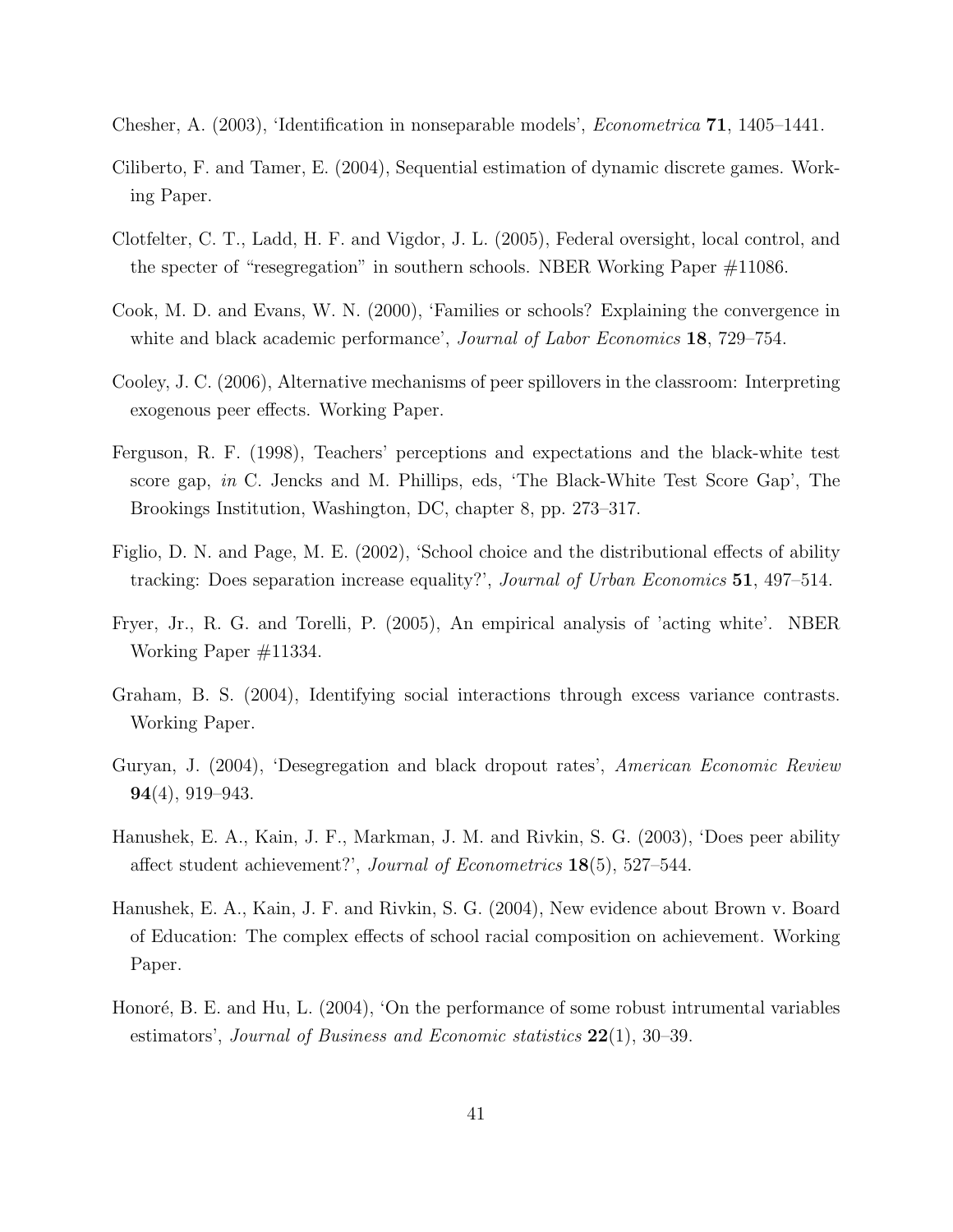- <span id="page-42-1"></span>Hoxby, C. M. and Weingarth, G. (2005), Taking race out of the equation: School reassignment and the structure of peer effects. Working Paper.
- <span id="page-42-3"></span>Imbens, G. W. and Newey, W. K. (2003), Identification and estimation of triangular simultaneous equations models without additivity. Working Paper.
- <span id="page-42-2"></span>Jencks, C. and Phillips, M., eds (1998), The Black-White Test Score Gap, The Brookings Institution, Washington, DC.
- <span id="page-42-9"></span>Koenker, R. (2004), 'Quantile regression for longitudinal data', Journal of Multivariate Anal $ysis$  91(1), 74–89.
- <span id="page-42-5"></span>Lazear, E. P. (2001), 'Educational production', *Quarterly Journal of Economics* 116(3), 777– 803.
- <span id="page-42-8"></span>Levinsohn, J. and Petrin, A. (2003), 'Estimating production functions using inputs to control for unobservables', Review of Economic Studies 70, 317–341.
- <span id="page-42-4"></span>Ma, L. and Koenker, R. (2004), Quantile regression methods for recursive structural equation models. Working Paper.
- <span id="page-42-0"></span>Manski, C. (1993), 'Identification of endogenous social effects: The reflection problem', The Review of Economic Studies 60(3), 531–542.
- <span id="page-42-6"></span>Milgrom, P. and Shannon, C. (1994), 'Monotone comparative statics', Econometrica  $62(1), 157-180.$
- <span id="page-42-10"></span>Moffitt, R. A. (2001), Policy interventions, low-level equilibria and social interactions, in S. N. Durlauf and H. P. Young, eds, 'Social Dynamics', Brookings Institution, Washington, DC, pp. 45–82.
- <span id="page-42-7"></span>Olley, G. S. and Pakes, A. (1996), 'The dynamics of productivity in the telecommunications equipment industry',  $Econometrica$  **64**(6), 1263–1297.
- <span id="page-42-11"></span>Pakes, A., Ostrovsky, M. and Berry, S. (2005), Simple estimators for the parameters of discrete dynamic games (with entry/exit examples). Working Paper.
- <span id="page-42-12"></span>Pesendorfer, M. and Schmidt-Dengler, P. (2003), Identification and estimation of dynamic games. Working Paper.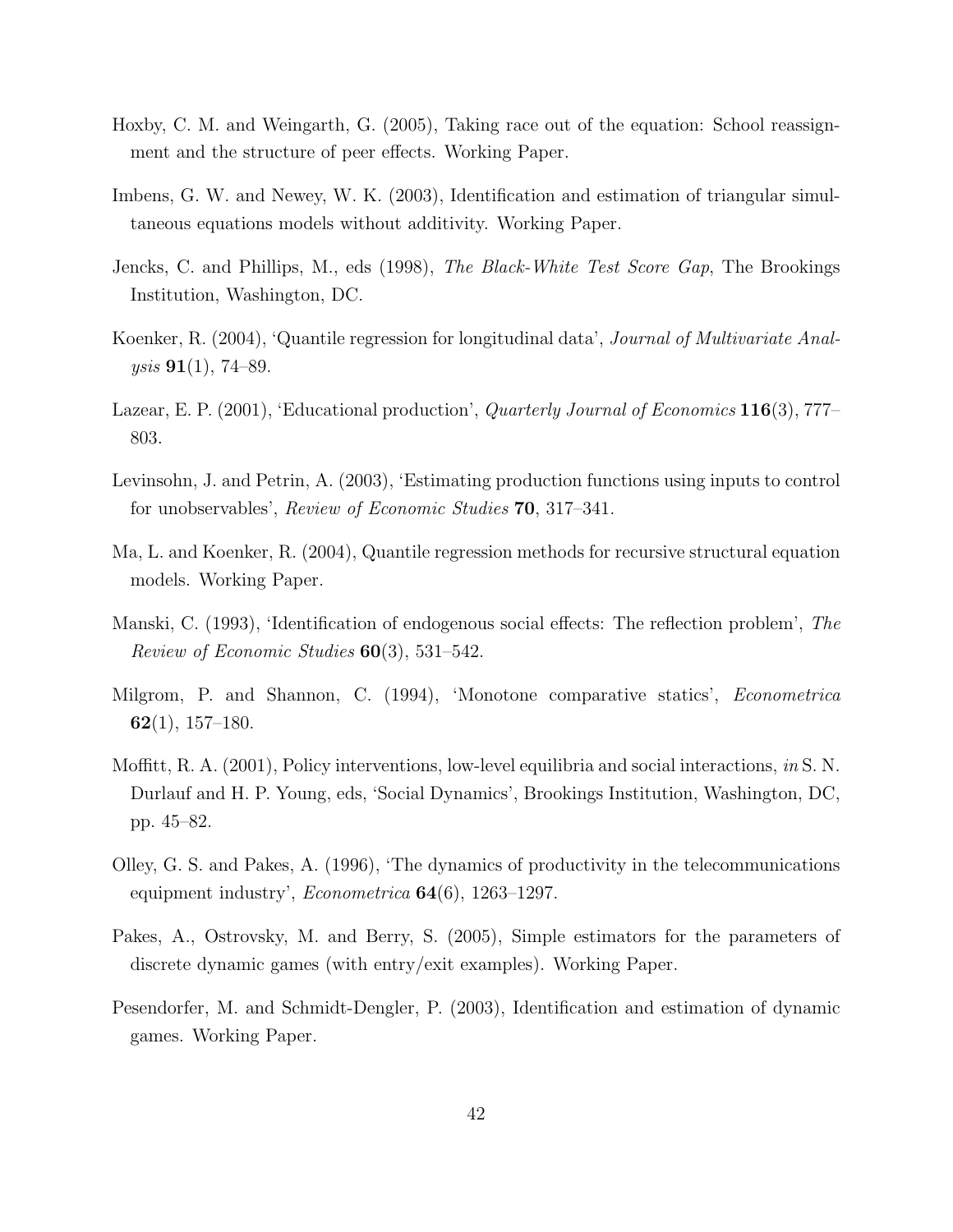- <span id="page-43-0"></span>Rivkin, S. G. (2000), 'School desegregation, academic attainment, earnings', The Journal of Human Resources 35(2), 333–346.
- <span id="page-43-6"></span>Rysman, M. (2004), 'Competition between networks: A study of the market for yellow pages', Review of Economic Studies 71, 483–512.
- <span id="page-43-1"></span>Simmons, T. (1999), 'Lower expectations limit black's potential', Raleigh News and Observer .
- <span id="page-43-2"></span>Slavin, R. E. (1990), 'Achievement effects of ability grouping in secondary schools: A bestevidence synthesis', Review of Educational Research  $60(3)$ .
- <span id="page-43-3"></span>Sweeting, A. (2004), Coordination games, multiple equilibria and the timing of radio commercials. Working Paper.
- <span id="page-43-5"></span>Todd, P. E. and Wolpin, K. I. (2003), 'On the specification and estimation of the production function for cognitive achievement', *Economic Journal* 113(485), F3–F33.
- <span id="page-43-4"></span>Vigdor, J. and Nechyba, T. (2004), Peer effects in North Carolina Public Schools. Working Paper.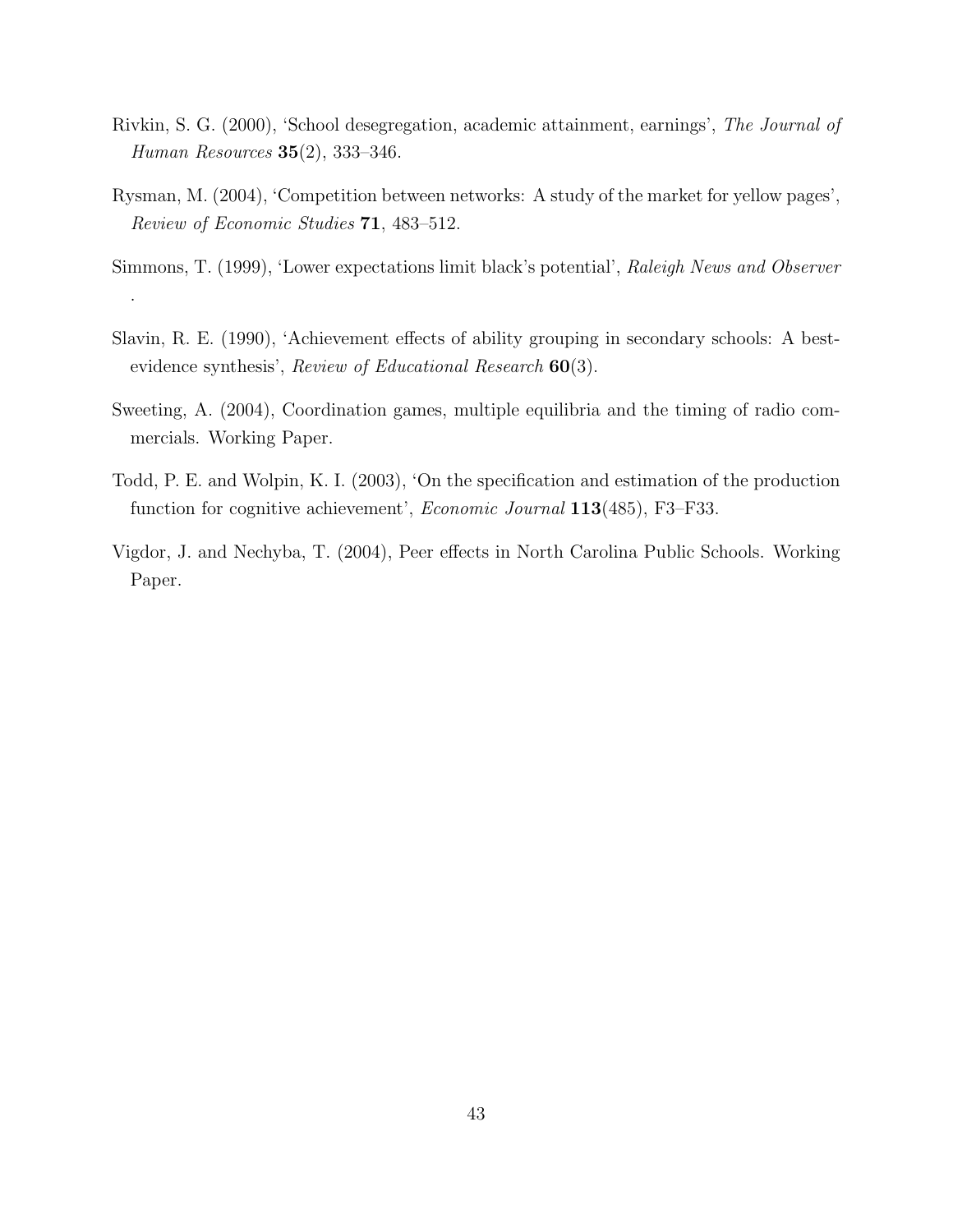# A Appendix

#### <span id="page-44-0"></span>A.1 Proofs

Proof of Theorem [3.2.](#page-11-3) I illustrate how the game in effort maps into a game in achievement. Given Assumption [3.2,](#page-10-2) ex ante expected achievement can proxy for effort. Denote the ex ante expected value of achievement  $(\tilde{Y}_i)$  as

$$
\tilde{Y}_i = \tilde{g}(e_i, e_{-i}; S) \equiv \int_{\Theta} g(e_i, e_{-i}; S_i, \theta_i) f(\theta_i|S) d\theta_i.
$$

The following system describes the effort for all students in the classroom as a function of ex ante achievement and peer effort:

$$
e_1 = \tilde{g}^{-1}(\tilde{Y}_1, e_2, ..., e_N; S)
$$
  
:  

$$
e_N = \tilde{g}^{-1}(\tilde{Y}_N, e_1, ..., e_{N-1}; S).
$$

I assume that the solution to this system is unique and is captured by the function  $G(\cdot)$ , i.e.,

$$
e_i = G(\tilde{Y}_i, \tilde{Y}_{-i}; S)
$$
 for  $i = 1, ..., N$ .

The vector of peer effort as a function of the vector of achievement and state variables is

$$
e_{-i} = (..., G(\tilde{Y}_{i-1}, \tilde{Y}_{-(i-1)}; S), G(\tilde{Y}_{i+1}, \tilde{Y}_{-(i+1)}; S), ...)
$$
  

$$
\equiv G_{-i}(\tilde{Y}_i, \tilde{Y}_{-i}; S).
$$

Therefore, the effort best response can be written as a function of peer achievement, i.e.,

$$
e_i^*(e_{-i}; S) = e_i^*(G_{-i}(\tilde{Y}_i, \tilde{Y}_{-i}; S); S)
$$
  
= 
$$
e_i^*(\tilde{Y}_i^*, \tilde{Y}_{-i}; S).
$$

Plugging utility-maximizing effort into ex ante expected achievement, we have the achieve-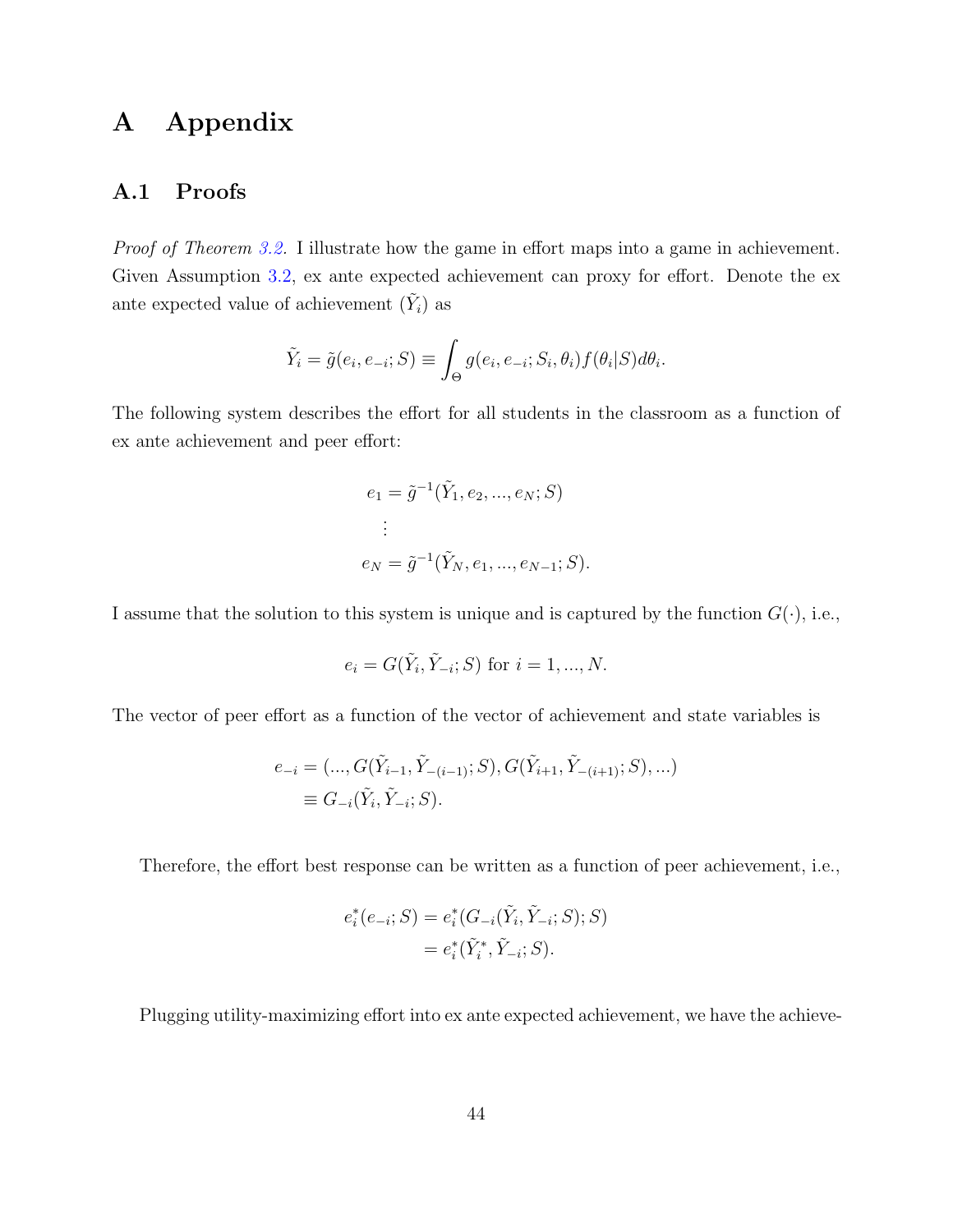ment best response of a student i to any level of peer achievement  $\tilde{Y}_{-i}$ :

$$
\tilde{Y}_i^* = g(e_i^*(\tilde{Y}_i^*, \tilde{Y}_{-i}; S), G_{-i}(\tilde{Y}_i^*, \tilde{Y}_{-i}; S); S).
$$

Let  $\tilde{q}(\cdot)$  represent an explicit solution for  $\tilde{Y}_i^*$  as follows:

$$
\tilde{Y}_i^* = \tilde{q}(\tilde{Y}_{-i}, S_i, S_{-i}).
$$

The ex post achievement realized by  $i$  under his best response is as follows:

$$
Y_i^* = q(\tilde{Y}_{-i}^*, S_i, S_{-i}, \theta_i).
$$

*Proof of Theorem [4.1.](#page-17-1)* Because all results hold conditional on the exogenous state variables  $(X_i, \bar{X}_{-i}, K, P_i)$ , dependence on these variables is suppressed. Following the proof in [Imbens](#page-42-3) [and Newey](#page-42-3) [\(2003\)](#page-42-3):

$$
F_{\bar{Y}_{-i}^*|\bar{P}_{-i}}(\bar{Y}_{-i}^*|\bar{P}_{-i}) \stackrel{(1)}{=} Pr(\bar{Y}_{-i}^* \le \bar{y}_0|\bar{p}_0)
$$
  
\n
$$
\stackrel{(2)}{=} Pr(h(\bar{P}_{-i}, \mu) \le \bar{y}_0|\bar{p}_0)
$$
  
\n
$$
\stackrel{(3)}{=} Pr(\mu \le h^{-1}(\bar{p}_0, \bar{y}_0)|\bar{p}_0)
$$
  
\n
$$
\stackrel{(4)}{=} Pr(\mu \le h^{-1}(\bar{p}_0, \bar{y}_0))
$$
  
\n
$$
\stackrel{(5)}{=} F_{\mu}(h^{-1}(\bar{p}_0, \bar{y}_0)).
$$

The first equality follows by definition; the second by the representation of peer achievement in [\(4.2\)](#page-16-0). The third follows by Assumption [4.4,](#page-14-3) and the fourth by Assumption [4.2.](#page-14-1) Therefore,  $\mu = h^{-1}(\bar{p}_0, \bar{y}_0)$  is identified by the joint distribution of  $(\bar{Y}_{-i}^*, \bar{P}_{-i})$ .  $\Box$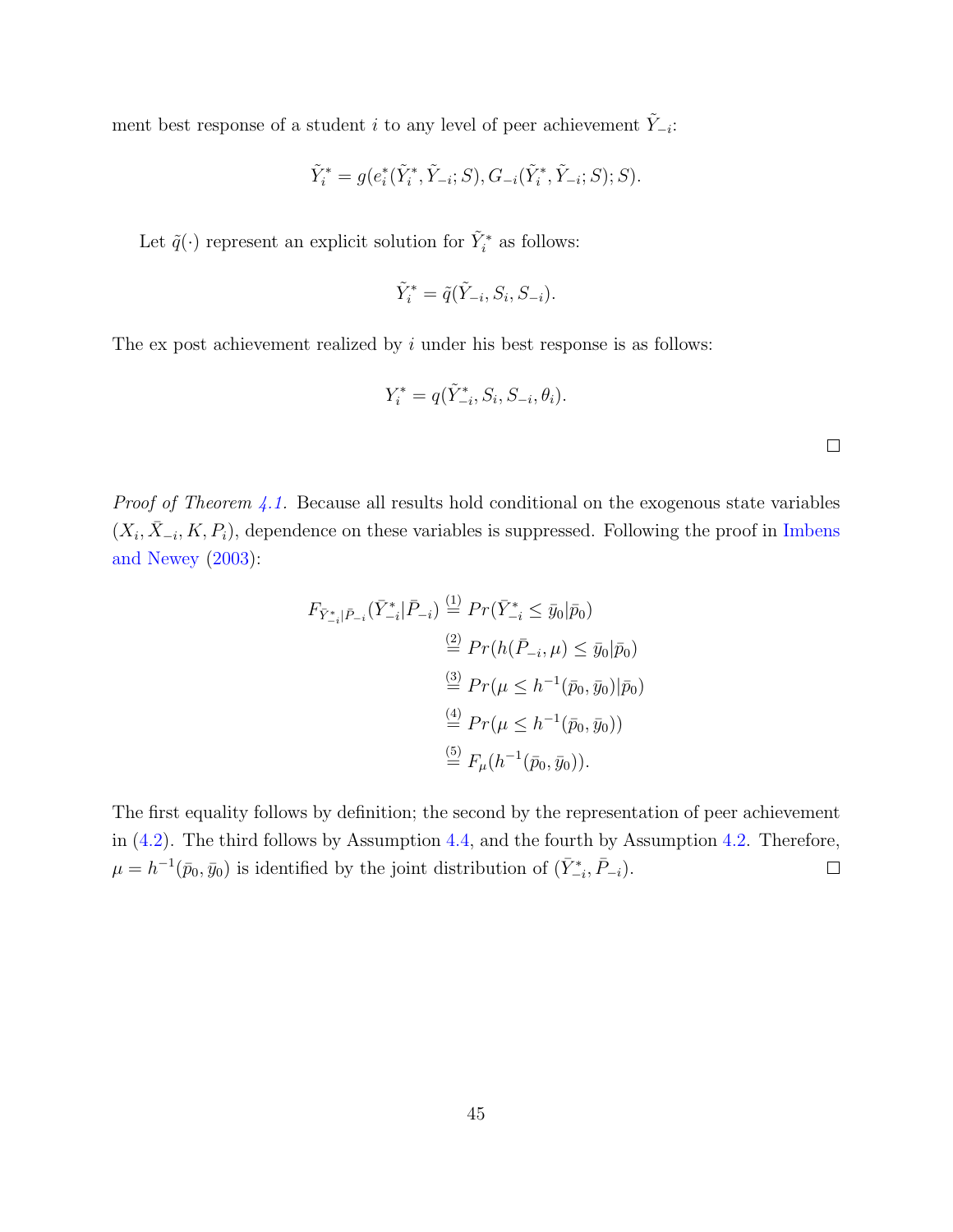Proof of Theorem [4.2.](#page-17-2) Following the proof in Imbens and Newey (2003, Corollary 6):

$$
F_{Y_i^*|\bar{Y}_{-i}^*,\mu}(Y_i^*|\bar{Y}_{-i}^*,\mu)
$$
  
=  $Pr(Y_i^* \le y_0|\bar{y}_0,\mu_0)$   
=  $Pr(q(\bar{Y}_{-i}^*,\mu,\theta_i) \le y_0|\bar{y}_0,\mu_0)$   
=  $Pr(\theta_i \le q^{-1}(\bar{y}_0,\mu_0,y_0)|\bar{y}_0,\mu_0)$   
=  $Pr(\theta_i \le q^{-1}(\bar{y}_0,\mu_0,y_0))$   
=  $F_{\theta_i}(q^{-1}(\bar{y}_0,\mu_0,y_0)) = q^{-1}(\bar{y}_0,\mu_0,y_0).$ 

Since the inverse of the structural function is identified, the function itself is also identified on the joint support of  $(\bar{Y}_{-i}^*, \mu, \theta_i)$ .  $\Box$ 

### A.2 Tables

<span id="page-46-0"></span>

|  | Table 1: Summary Statistics: Class Level Peer Groups $(N=876,176)$ |  |  |
|--|--------------------------------------------------------------------|--|--|
|  |                                                                    |  |  |

| Variable                         | Mean      | Std. Dev. | Min              | Max   |
|----------------------------------|-----------|-----------|------------------|-------|
| Reading score (standardized)     | 0.1441    | 0.9500    | $-3.346$         | 3.064 |
| Avg. peer reading score          | 0.1228    | 0.4541    | $-2.385$         | 2.070 |
| Class size                       | 22.53     | 3.53      | 9                | 29    |
| Male                             | 0.4990    | 0.5000    | $\left( \right)$ |       |
| Black                            | 0.2952    | 0.4561    | $\mathcal{O}$    |       |
| Hispanic                         | 0.0343    | 0.1819    |                  |       |
| Parent HS/some post-sec.         | 0.6421    | 0.4794    | $\mathcal{O}$    |       |
| Parent 4-year degree+            | 0.2956    | 0.4563    |                  |       |
| Free/reduced price lunch         | 0.3946    | 0.4888    |                  |       |
| Free reading hours per week      | 0.9076    | 0.6266    | $\Omega$         | 2.5   |
| TV hours per week                | 2.4643    | 1.6618    |                  | 6     |
| Avg. white peer reading score    | 0.3162    | 0.4758    | $-3.236$         | 2.329 |
| Avg. nonwhite peer reading score | $-0.2732$ | 0.5534    | $-3.026$         | 2.737 |

Source: Author's calculations using North Carolina Education Research Data Center, End of Grade exams. Sample restricted to grades 4 and 5 and academic years 1998-99 to 2002-03.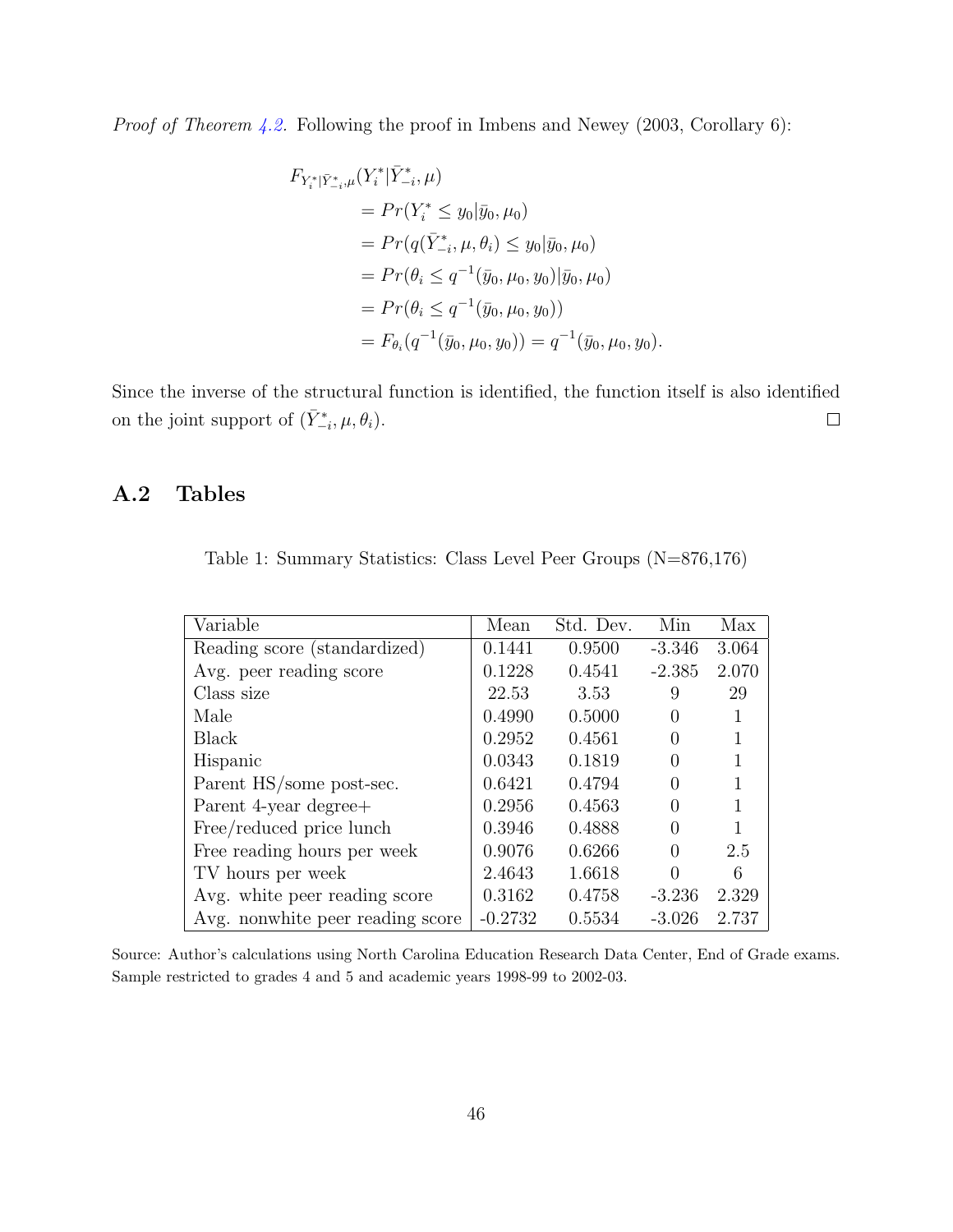|                                          | White     |           |           | Nonwhite  |
|------------------------------------------|-----------|-----------|-----------|-----------|
|                                          | Mean      | Std. Dev. | Mean      | Std. Dev. |
| Reading score (standardized)             | 0.3642    | 0.9021    | $-0.3038$ | 0.8853    |
| Class size                               | 22.84     | 3.43      | 21.90     | 3.64      |
| Male                                     | 0.5044    | 0.5000    | 0.4882    | 0.4999    |
| Parent HS/some post-sec.                 | 0.5852    | 0.4927    | 0.7580    | 0.4283    |
| Parent 4-year degree+                    | 0.3664    | 0.4818    | 0.1514    | 0.3585    |
| Free/reduced price lunch                 | 0.2431    | 0.4290    | 0.7029    | 0.4570    |
| Free reading hours per week              | 0.9436    | 0.6281    | 0.8344    | 0.6170    |
| TV hours per week                        | 2.214     | 1.497     | 2.974     | 1.852     |
| Characteristics of Classroom Peer Groups |           |           |           |           |
| Avg. peer reading score                  | 0.2049    | 0.4286    | $-0.0444$ | 0.4588    |
| Avg. white peer reading score            | 0.3490    | 0.4435    | 0.2450    | 0.5322    |
| Avg. nonwhite peer reading score         | $-0.2395$ | 0.5955    | $-0.3324$ | 0.4646    |
| $%$ nonwhite                             | 0.2384    | 0.2099    | 0.5244    | 0.2643    |
| % parents HS degree                      | 0.6174    | 0.2169    | 0.6857    | 0.1959    |
| % parents 4-year degree                  | 0.3168    | 0.2377    | 0.2465    | 0.2081    |
| $%$ FRP lunch                            | 0.3410    | 0.2084    | 0.5191    | 0.2473    |
| % without peers of other race            | 0.1468    | 0.3539    | 0.0637    | 0.2442    |
| N                                        | 587,483   |           | 288,693   |           |

<span id="page-47-0"></span>Table 2: Summary Statistics by Race

Source: Author's calculations using North Carolina Education Research Data Center, End of Grade exams. Sample restricted to grades 4 and 5 and academic years 1998/99 to 2002/03.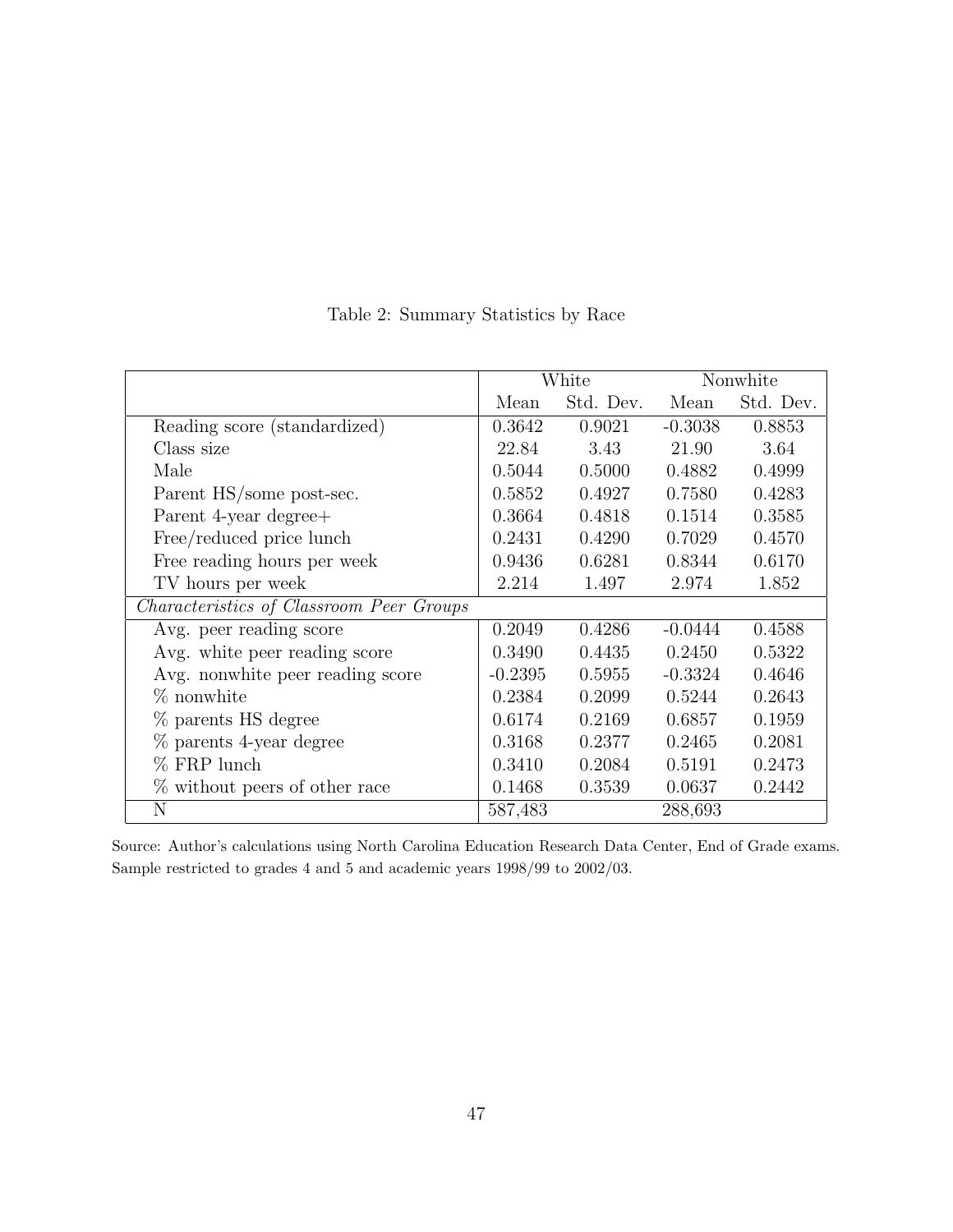|                                           | <b>OLS</b>      | <b>OLS</b>              | 1st Stage    | 2nd Stage       |
|-------------------------------------------|-----------------|-------------------------|--------------|-----------------|
|                                           | Contemporaneous | Twice-Lagged            |              | Contemporaneous |
| Avg. peer reading                         | $-0.0715***$    | $-0.1454***$            |              | $0.4794***$     |
|                                           | [0.0088]        | [0.0081]                |              | [0.0511]        |
| Accountability                            | 0.0033          | $0.1353***$             | $-0.0200***$ | $-0.0101***$    |
|                                           | [0.0039]        | [0.0200]                | [0.0053]     | [0.0024]        |
| Low reading                               | $-1.1135***$    | $-1.1472***$            | $-0.0096***$ | $-1.1077***$    |
|                                           | [0.0024]        | [0.0044]                | [0.0006]     | [0.0037]        |
| Accountable*low reading                   | $0.1081***$     | $0.1414***$             | $0.0043***$  | $0.1038***$     |
|                                           | [0.0041]        | [0.0055]                | [0.0008]     | [0.0038]        |
| $%$ low reading                           | $-0.2234***$    | $-0.3098***$            | $-1.1831***$ | $0.3977***$     |
|                                           | [0.0143]        | [0.0174]                | [0.0110]     | [0.0571]        |
| Accountable <sup>*</sup> $\%$ low reading |                 |                         | $0.1733***$  |                 |
|                                           |                 |                         | [0.0144]     |                 |
| Nonwhite                                  | $-0.2642***$    | $-0.2535***$            | $-0.0039***$ | $-0.2620***$    |
|                                           | [0.0020]        | [0.0028]                | [0.0005]     | [0.0024]        |
| Male                                      | $-0.0632***$    | $-0.0520***$            | $-0.0026***$ | $-0.0617***$    |
|                                           | [0.0015]        | [0.0021]                | [0.0006]     | [0.0020]        |
| Parent HS degree                          | $0.2139***$     | $0.2159***$             | $-0.0030***$ | $0.2156***$     |
|                                           | [0.0033]        | [0.0046]                | [0.0008]     | [0.0029]        |
| Parent 4-year+                            | $0.5672***$     | $0.5591^{\ast\ast\ast}$ | $-0.0012$    | $0.5680***$     |
|                                           | [0.0037]        | [0.0052]                | [0.0009]     | [0.0033]        |
| Free reading hours                        | $0.2266***$     | $0.2512***$             | $0.0071***$  | $0.2227***$     |
|                                           | [0.0035]        | [0.0051]                | [0.0009]     | [0.0048]        |
| $%$ nonwhite                              | $-0.0939***$    | $-0.1002$ ***           | $-0.3520***$ | $0.1000***$     |
|                                           | [0.0108]        | [0.0163]                | [0.0096]     | [0.0187]        |
| % male                                    | $-0.0559***$    | $-0.0599***$            | $-0.1245***$ | 0.0123          |
|                                           | [0.0122]        | [0.0172]                | [0.0113]     | [0.0096]        |
| % HS degree                               | $-0.0555***$    | 0.0169                  | $0.2021***$  | $-0.1654***$    |
|                                           | [0.0170]        | [0.0242]                | [0.0157]     | [0.0137]        |
| $\%$ 4-year degree                        | 0.0109          | $0.1478***$             | $0.6110***$  | $-0.3240***$    |
|                                           | [0.0185]        | [0.0269]                | [0.0167]     | [0.0326]        |
| Avg. free reading hrs.                    | $0.1479***$     | $0.0858***$             | $0.3493***$  | $-0.0431**$     |
|                                           | [0.0187]        | [0.0277]                | [0.0171]     | [0.0201]        |
| ${\bf N}$                                 | 876,176         | 421,787                 | 876,176      | 876,176         |
| $\mathbf{R}^2$                            | 0.5356          | 0.5541                  | 0.9042       | 0.4364          |

### <span id="page-48-0"></span>Table 3: Comparison of Contemporaneous to Lagged Achievement (Dependent variable: standardized reading score)

\*significant at 10%; \*\* significant at 5%; \*\*\* significant at 1%. Standard errors in brackets, clustered at the peer group level. Sample restricted to  $4^{th}$  and  $5^{th}$  graders, academic years 1998-99 to 2002-03. Teacher and year fixed effects and constant also included.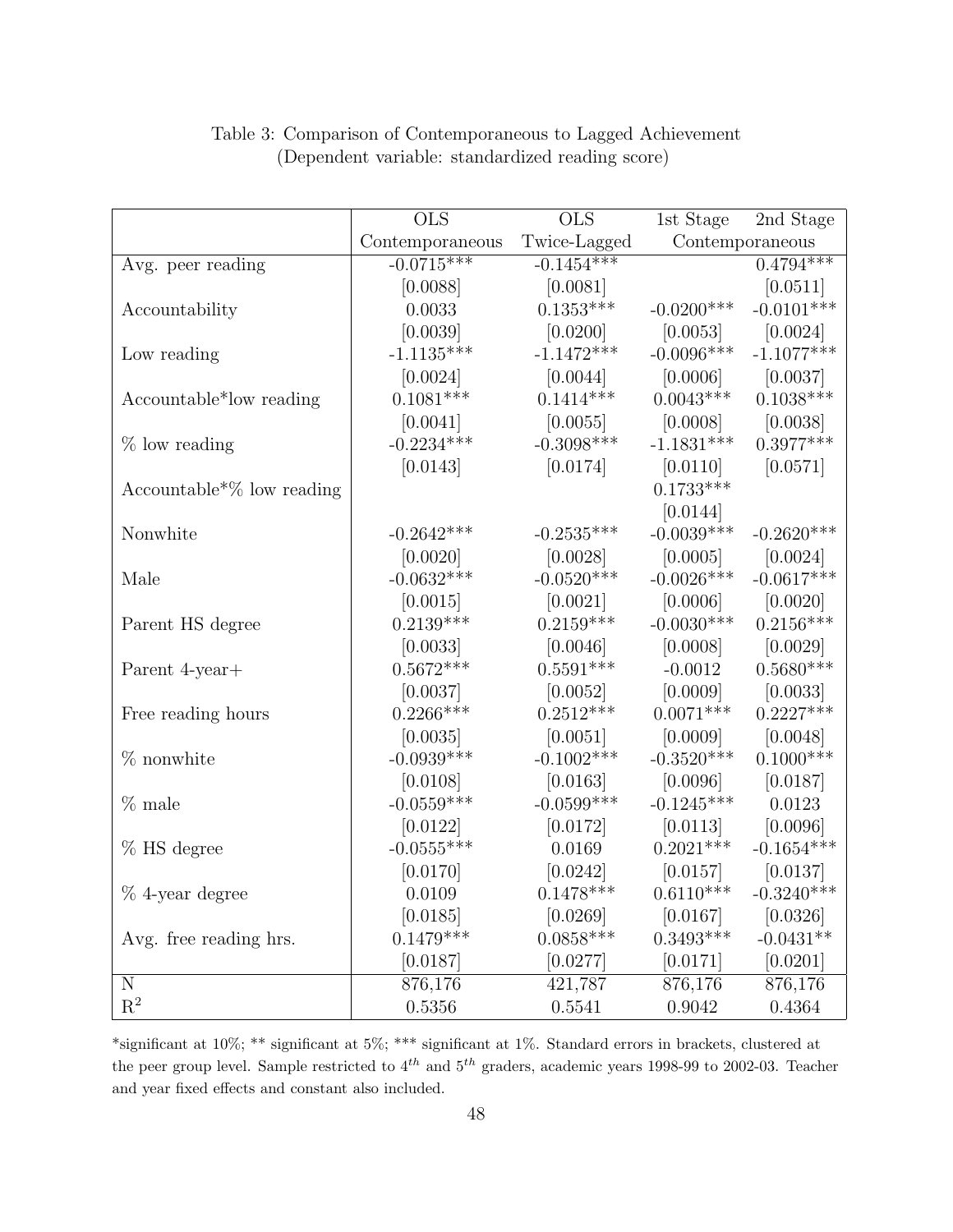|                            | 2SLS                    |                                                                        | Median                           |              |
|----------------------------|-------------------------|------------------------------------------------------------------------|----------------------------------|--------------|
|                            | Nonwhite White<br>White |                                                                        |                                  | Nonwhite     |
| Avg. white peer reading    | $0.3957***$             | 0.1973                                                                 | $0.3867***$                      | 0.0857       |
|                            | $[0.0901]$              |                                                                        | $[0.1360]$ $[0.0909]$ $[0.1629]$ |              |
| Avg. nonwhite peer reading |                         | $0.0157 \qquad \quad 0.1585 \qquad \quad 0.0182 \qquad \quad 0.2729^*$ |                                  |              |
|                            | [0.0449]                |                                                                        | $[0.1577]$ $[0.0536]$ $[0.1462]$ |              |
| Accountability             | $-0.0026$               | 0.0049                                                                 | $-0.0150***$ $-0.0184**$         |              |
|                            | [0.0037]                |                                                                        | $[0.0085]$ $[0.0042]$ $[0.0089]$ |              |
| Low reading                | $-1.1832***$            | $-0.9991***$                                                           | $-1.1525***$                     | $-0.9788***$ |
|                            | [0.0037]                |                                                                        | $[0.0036]$ $[0.0049]$ $[0.0054]$ |              |
| Accountable*Low reading    | $0.1251***$             | $0.0606***$                                                            | $0.1542***$                      | $0.1076***$  |
|                            | [0.0056]                |                                                                        | $[0.0062]$ $[0.0067]$ $[0.0074]$ |              |
| $%$ white low reading      | $0.3673***$             | 0.1822                                                                 | $0.3510***$                      | 0.0474       |
|                            | [0.1055]                |                                                                        | $[0.1550]$ $[0.1078]$ $[0.1841]$ |              |
| $%$ NW low reading         |                         | $-0.0037$ $0.1032$ $-0.0037$ $0.2205$                                  |                                  |              |
|                            |                         | $[0.0439]$ $[0.1517]$ $[0.0526]$ $[0.1349]$                            |                                  |              |
| $%$ nonwhite               | $-0.0646***$            | $-0.1050***$                                                           | $-0.0851***$                     | $-0.0769***$ |
|                            |                         | $[0.0105]$ $[0.0209]$ $[0.0120]$ $[0.0194]$                            |                                  |              |
| Male                       |                         | $-0.0495***$ $-0.0881***$                                              | $-0.0429***$                     | $-0.0860***$ |
|                            |                         | $[0.0016]$ $[0.0025]$ $[0.0021]$ $[0.0039]$                            |                                  |              |
| Parent HS degree           | $0.2636***$             | $0.1531***$                                                            | $0.2633***$                      | $0.1497***$  |
|                            |                         | $[0.0043]$ $[0.0046]$ $[0.0055]$ $[0.0074]$                            |                                  |              |
| Parent 4-year $+$          | $0.6087***$             | $0.4174***$                                                            | $0.6218***$                      | $0.4107***$  |
|                            |                         | $[0.0046]$ $[0.0083]$ $[0.0063]$ $[0.0138]$                            |                                  |              |
| Free reading hours         | $0.2745***$             | $0.0739***$                                                            | $0.2973***$                      | $0.0592***$  |
|                            |                         | $[0.0043]$ $[0.0057]$ $[0.0064]$ $[0.0065]$                            |                                  |              |
| $%$ male                   |                         | $-0.0039$ 0.0026                                                       | $-0.0141$                        | $0.0092\,$   |
|                            |                         | $[0.0143] \qquad [0.0293] \qquad [0.0180] \qquad [0.0343]$             |                                  |              |
| % HS degree                |                         | $-0.1392***$ $-0.1209***$ $-0.1488***$                                 |                                  | $-0.1705***$ |
|                            |                         | $[0.0240]$ $[0.0431]$ $[0.0247]$ $[0.0290]$                            |                                  |              |
| % 4-year degree            | $-0.2654***$            | $-0.2023**$                                                            | $-0.2727***$                     | $-0.2185***$ |
|                            | [0.0576]                | [0.0915]                                                               | [0.0566]                         | [0.0749]     |
| Avg. free reading hrs.     | $-0.0232$               | 0.0390                                                                 | $-0.0263$                        | 0.0495       |
|                            | [0.0425]                | [0.0600]                                                               | [0.0429]                         | [0.0599]     |
| No peers of other race     | 0.0008                  | 0.0576                                                                 | 0.0009                           | 0.0214       |
|                            | [0.0092]                | [0.0487]                                                               | [0.0111]                         | [0.0492]     |
| $\mathbf N$                | 587,484                 | 288,693                                                                | 587,483                          | 288,693      |
| $\mathbf{R}^2$             | 0.4895                  | 0.4941                                                                 |                                  |              |

#### <span id="page-49-0"></span>Table 4: Heterogeneous Reference Groups (Dependent variable: standardized reading score)

\*significant at 10%; \*\* significant at 5%; \*\*\* significant at 1%. Standard errors in brackets, clustered at the peer group level. Standard errors calculated using Obootstrap with sample size of 100. Year and teacher fixed effects and constant also included.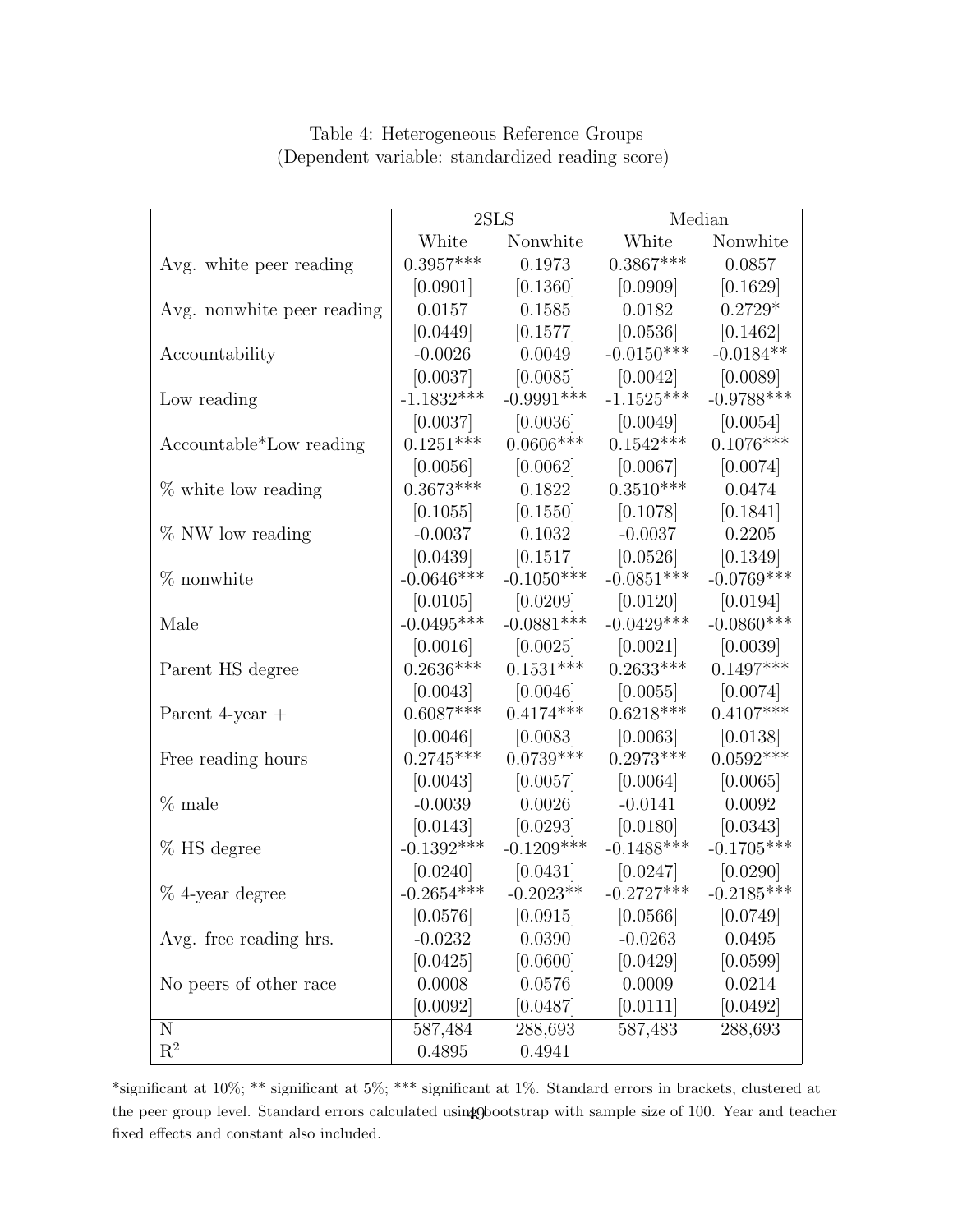|                              | Mean          | .1 Quantile  | Median       | .9 Quantile  |
|------------------------------|---------------|--------------|--------------|--------------|
| Avg. white reading           | $0.1841***$   | $0.3220***$  | $0.1715***$  | 0.0971       |
|                              | [0.0493]      | [0.0574]     | [0.0403]     | [0.0642]     |
| Avg. nonwhite reading        | 0.0032        | $-0.0216$    | 0.0101       | $-0.0056$    |
|                              | [0.0335]      | $[0.0450]$   | [0.0298]     | [0.0430]     |
| $\%$ white low performing    | $0.0586***$   | $0.1156***$  | $0.0526***$  | 0.0238       |
|                              | [0.0198]      | [0.0227]     | [0.0162]     | [0.0256]     |
| % NW low performing          | $-0.0044$     | $-0.0188$    | $-0.0012$    | $-0.0070$    |
|                              | [0.0184]      | [0.0249]     | [0.0164]     | [0.0237]     |
| $%$ nonwhite                 | $-0.0179***$  | $-0.0127***$ | $-0.0179***$ | $-0.0215***$ |
|                              | [0.0046]      | [0.0065]     | [0.0025]     | [0.0051]     |
| $\%$ male                    | $-0.0002$     | 0.0020       | $-0.0012$    | $-0.0015$    |
|                              | [0.0019]      | [0.0021]     | [0.0016]     | [0.0024]     |
| % parents with HS degree     | $-0.0310***$  | $-0.0343***$ | $-0.0323***$ | $-0.0311***$ |
|                              | [0.0058]      | [0.0074]     | [0.0053]     | [0.0077]     |
| % parents with 4-year degree | $-0.0660$ *** | $-0.0973***$ | $-0.0648***$ | $-0.0468**$  |
|                              | [0.0160]      | [0.0194]     | [0.0135]     | [0.0211]     |
| Avg. free reading            | $-0.0022$     | $-0.0092**$  | $-0.0019$    | 0.0031       |
|                              | [0.0039]      | [0.0048]     | [0.0031]     | [0.0049]     |

<span id="page-50-0"></span>Table 5: Average Marginal Effects of Peers for Whites (Dependent variable: standardized reading score)

\*significant at 10%; \*\* significant at 5%; \*\*\* significant at 1%. The marginal effects are for a one standard deviation increase in the peer variable using the two-stage quantile regression regression broken out by subgroup, i.e., that depicted in Figures [3](#page-56-0) and [4.](#page-56-1) Marginal effects are averaged over quantiles for the first column.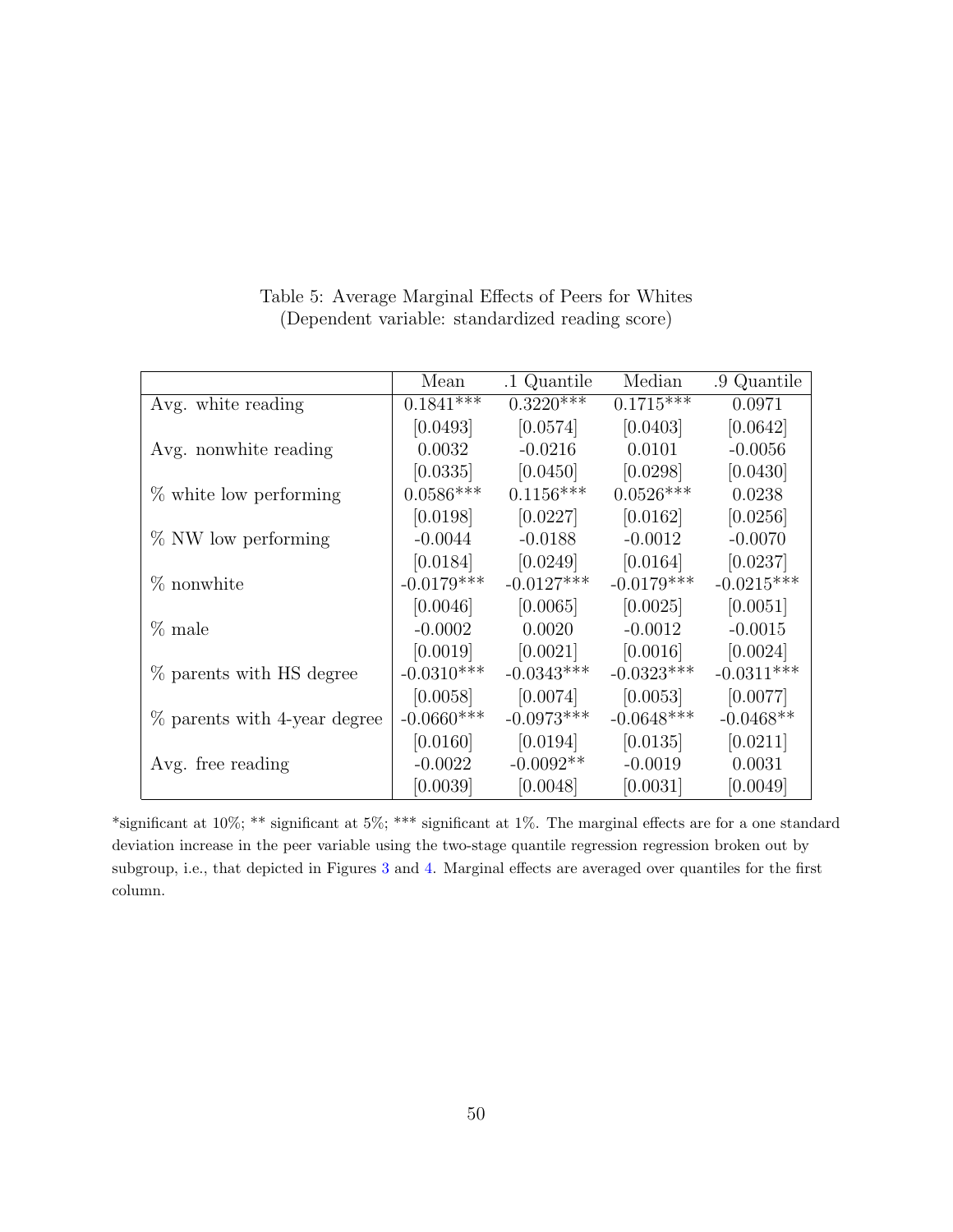|                              | Mean         | .1 Quantile  | Median       | .9 Quantile   |
|------------------------------|--------------|--------------|--------------|---------------|
| Avg. white reading           | 0.1095       | $0.1589*$    | 0.0444       | 0.1413        |
|                              | [0.0819]     | [0.0958]     | [0.0845]     | [0.0930]      |
| Avg. nonwhite reading        | $0.1056*$    | 0.0777       | $0.1265*$    | $0.1285**$    |
|                              | [0.0625]     | [0.0842]     | [0.0677]     | [0.0651]      |
| $\%$ white low performing    | 0.0426       | 0.0687       | 0.0103       | 0.0564        |
|                              | [0.0385]     | [0.0453]     | [0.0399]     | [0.0436]      |
| % NW low performing          | 0.0420       | 0.0345       | 0.0508       | 0.0504        |
|                              | [0.0293]     | [0.0398]     | [0.0311]     | [0.0307]      |
| % nonwhite                   | $-0.0194**$  | $-0.0331***$ | $-0.0203***$ | $-0.0084$     |
|                              | [0.0089]     | [0.0127]     | [0.0051]     | [0.0092]      |
| $\%$ male                    | 0.0014       | 0.0011       | 0.0009       | 0.0030        |
|                              | [0.0033]     | [0.0044]     | $[0.0032]$   | [0.0034]      |
| % parents with HS degree     | $-0.0352***$ | $-0.0433***$ | $-0.0334***$ | $-0.0299$ *** |
|                              | [0.0059]     | [0.0079]     | [0.0057]     | [0.0059]      |
| % parents with 4-year degree | $-0.0583***$ | $-0.0786***$ | $-0.0455**$  | $-0.0584***$  |
|                              | [0.0173]     | [0.0217]     | [0.0156]     | [0.0188]      |
| Avg. free reading            | 0.0012       | $-0.0014$    | 0.0036       | $-0.0045$     |
|                              | [0.0046]     | [0.0056]     | [0.0044]     | [0.0049]      |

<span id="page-51-0"></span>Table 6: Average Marginal Effects of Peers for Nonwhites (Dependent variable: standardized reading score)

\*significant at 10%; \*\* significant at 5%; \*\*\* significant at 1%. The marginal effects are for a one standard deviation increase in the peer variable using the two-stage quantile regression regression broken out by subgroup, i.e., that depicted in Figures [3](#page-56-0) and [4.](#page-56-1) Marginal effects are averaged over quantiles for the first column.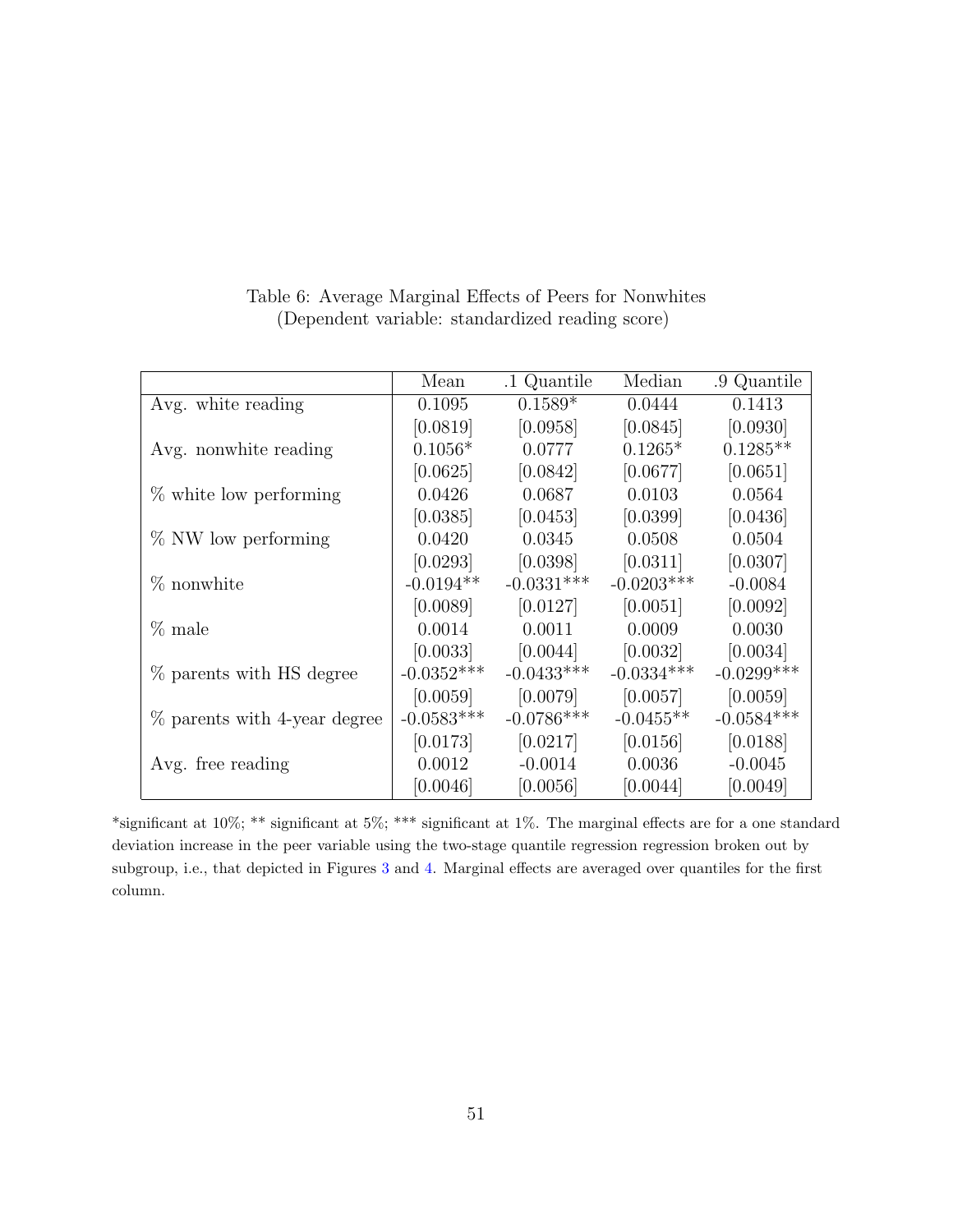<span id="page-52-0"></span>Table 7: Avg. Characteristics of Durham and Chapel Hill Public Schools (Grades 4 and 5, Academic Year 2002-03)

|                                | Durham | Chapel Hill |
|--------------------------------|--------|-------------|
| Reading                        | 0.3164 | 1.0393      |
| Avg. white reading             | 0.8700 | 1.2870      |
| Avg. nonwhite reading          | 0.0432 | 0.1585      |
| % Free/reduced pricelunch      | 0.4140 | 0.1476      |
| % Nonwhite                     | 0.6696 | 0.2195      |
| % NW in avg. white class       | 0.5090 | 0.2222      |
| $\%$ NW in avg. nonwhite class | 0.7563 | 0.2497      |
| % Parents with HS degree       | 0.6116 | 0.1862      |
| % Parents with 4-year degree   | 0.3606 | 0.8014      |
| N                              | 4143   | 1294        |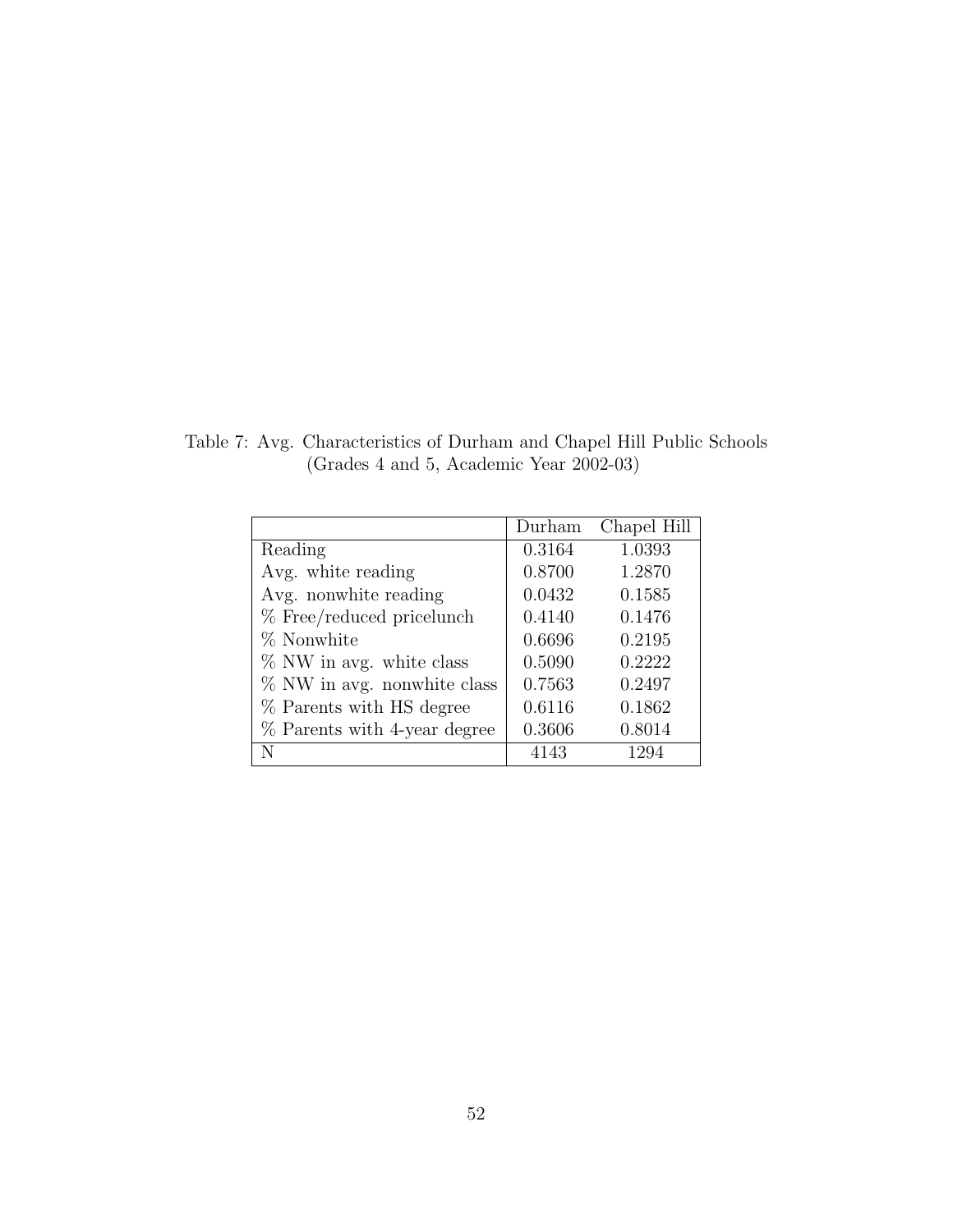|                         | Nonwhite         | White                                                                       | Gap              | Average          |
|-------------------------|------------------|-----------------------------------------------------------------------------|------------------|------------------|
| Durham Students         |                  |                                                                             |                  |                  |
| Observed                | 0.0623           | 0.9358                                                                      | 0.8736           | 0.3390           |
|                         | [0.0444, 0.0782] | [0.9261, 0.9429]                                                            | [0.8525, 0.8908] | [0.3269, 0.3497] |
| Deseg. within district. | 0.1064           | 0.9607                                                                      | 0.8543           | 0.3771           |
|                         | [0.0881, 0.1739] | [0.9265, 0.9873]                                                            | [0.7840, 0.8756] | [0.3566, 0.4222] |
| Deseg. across district  | 0.1603           | 1.0059                                                                      | 0.8456           | 0.4282           |
|                         | [0.1118, 0.2520] | [0.9719, 1.0454]                                                            | [0.7552, 0.8999] | [0.3884, 0.4939] |
| Chapel Hill Students    |                  |                                                                             |                  |                  |
| Observed                | 0.1909           | 1.2968                                                                      | 1.1059           | 1.0597           |
|                         | [0.1913, 0.2257] | [1.2833, 1.3126]                                                            | [1.0728, 1.1091] | [1.0525, 1.0778] |
| Deseg. within district. | 0.2358           | 1.3189                                                                      | 1.0830           | 1.0867           |
|                         |                  | $[0.2110, 0.2868]$ $[1.3011, 1.3506]$ $[1.0303, 1.1169]$ $[1.0709, 1.1176]$ |                  |                  |
| Deseg. across district  | 0.2291           | 1.2914                                                                      | 1.0624           | 1.0637           |
|                         | [0.1666, 0.3531] | [1.2510, 1.3476]                                                            | [0.9659, 1.1428] | [1.0265, 1.1203] |
| Overall                 |                  |                                                                             |                  |                  |
| Observed                | 0.0739           | 1.0949                                                                      | 0.9296           | 0.5128           |
|                         | [0.0585, 0.0912] | [1.0842, 1.1053]                                                            | [1.0002, 1.0382] | [0.5054, 0.5231] |
| Deseg. within district. | 0.1181           | 1.1185                                                                      | 0.9094           | 0.5482           |
|                         |                  | $[0.0998, 0.1838]$ $[1.0938, 1.1449]$ $[0.9310, 1.0254]$ $[0.5288, 0.5862]$ |                  |                  |
| Deseg. across district  | 0.1666           | 1.1317                                                                      | 0.8978           | 0.5815           |
|                         | [0.1188, 0.2612] | [1.0948, 1.1784]                                                            | [0.8835, 1.0322] | [0.5446, 0.6482] |

<span id="page-53-0"></span>Table 8: Merger of Durham and Chapel Hill Districts (5th graders 2002-03, N=2,766)

95% confidence interval reported in brackets.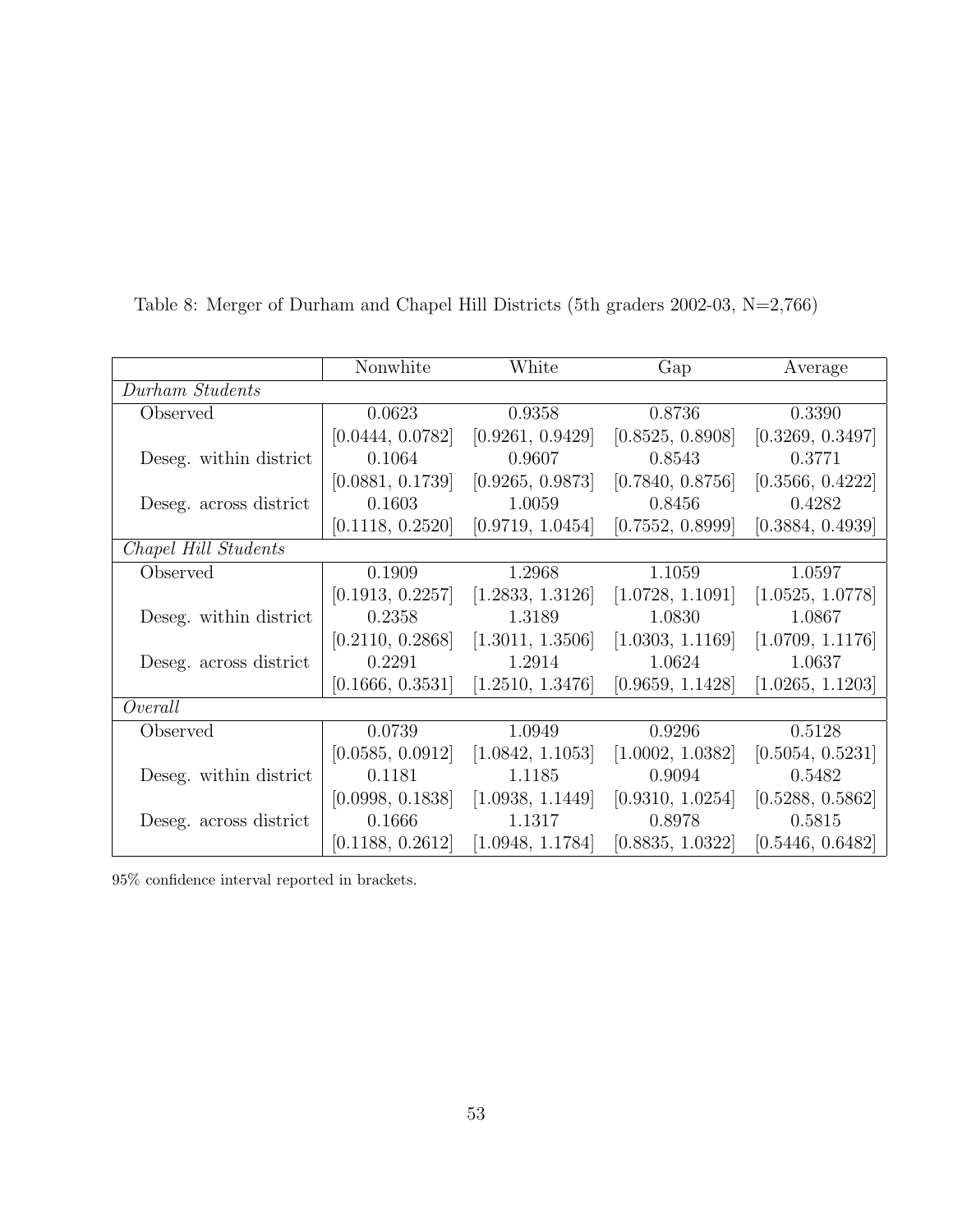|                                                | Nonwhite                       | White     | Gap       | Average   |  |  |  |
|------------------------------------------------|--------------------------------|-----------|-----------|-----------|--|--|--|
| Durham 5th graders $2002-03$ (N=2,099)         |                                |           |           |           |  |  |  |
| Observed                                       | 0.0623                         | 0.9358    | 0.8736    | 0.3390    |  |  |  |
| Counterfactual                                 | 0.1346                         | 1.0210    | 0.8864    | 0.4154    |  |  |  |
| Change                                         | 0.0723                         | 0.0852    | 0.0129    | 0.0764    |  |  |  |
|                                                | Low Equilibrium Durham Schools |           |           |           |  |  |  |
| Observed                                       | $-0.1155$                      | 0.3193    | 0.4348    | $-0.0950$ |  |  |  |
| Counterfactual                                 | 0.0314                         | 0.6518    | 0.6203    | 0.0607    |  |  |  |
| Change                                         | 0.1470                         | 0.3325    | 0.1855    | 0.1557    |  |  |  |
| Chapel Hill 5th graders 2002-03<br>$(N = 667)$ |                                |           |           |           |  |  |  |
| Observed                                       | 0.1909                         | 1.2968    | 1.1059    | 1.0597    |  |  |  |
| Counterfactual                                 | 0.1224                         | 1.1277    | 1.0053    | 0.9122    |  |  |  |
| Change                                         | $-0.0685$                      | $-0.1691$ | $-0.1006$ | $-0.1475$ |  |  |  |

<span id="page-54-0"></span>Table 9: Durham to Chapel Hill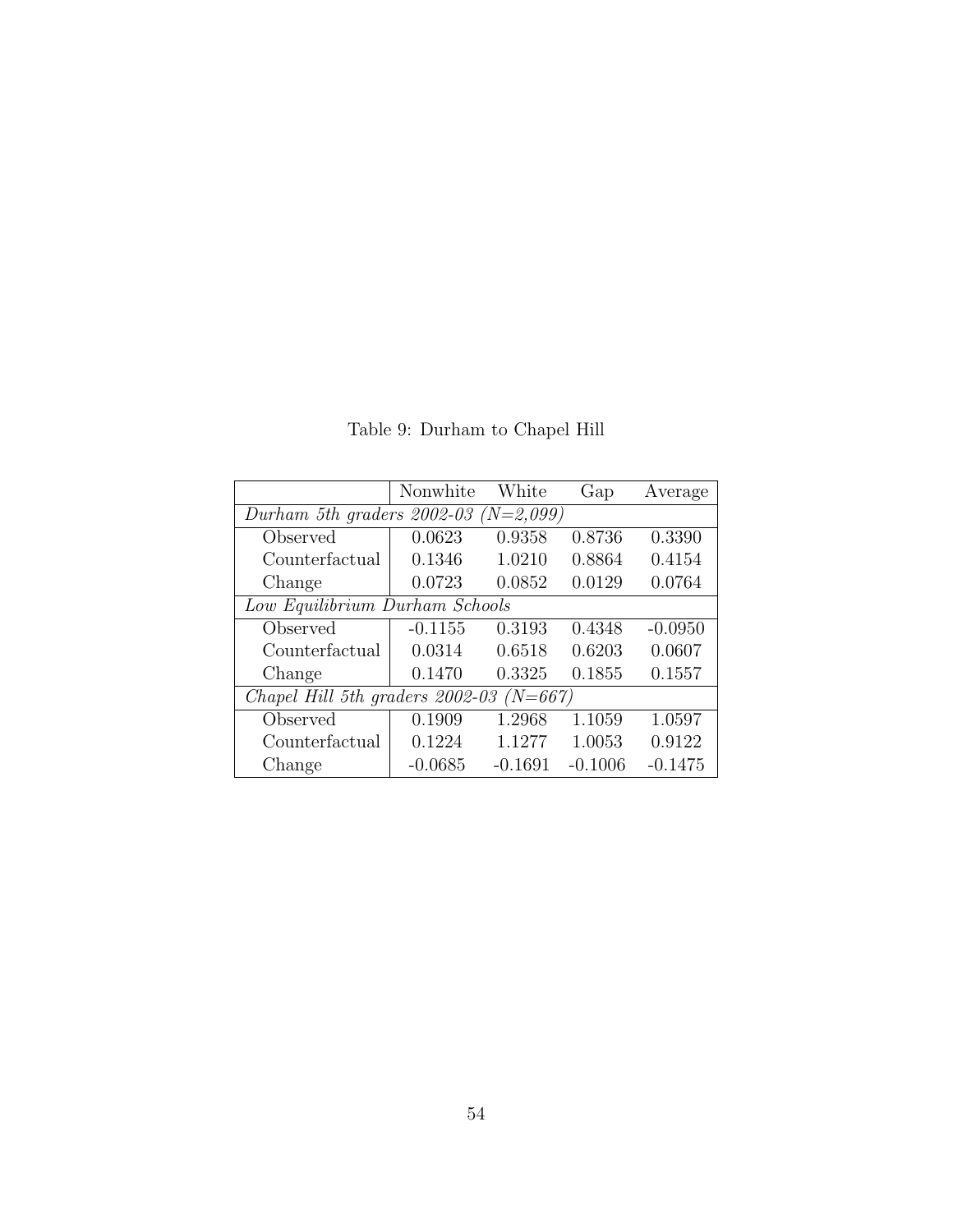### A.3 Figures



<span id="page-55-0"></span>Figure 1: Student Accountability in Charlotte-Mecklenburg Schools

<span id="page-55-1"></span>Figure 2: Comparison of Two Districts with Different Concentrations of Low Achievers



Low achiever is defined as a student who performs below the  $30<sup>th</sup>$  percentile based on prior test scores. In the high percentage district 25% of students were in danger of failing as compared to only 14% in the low percentage district.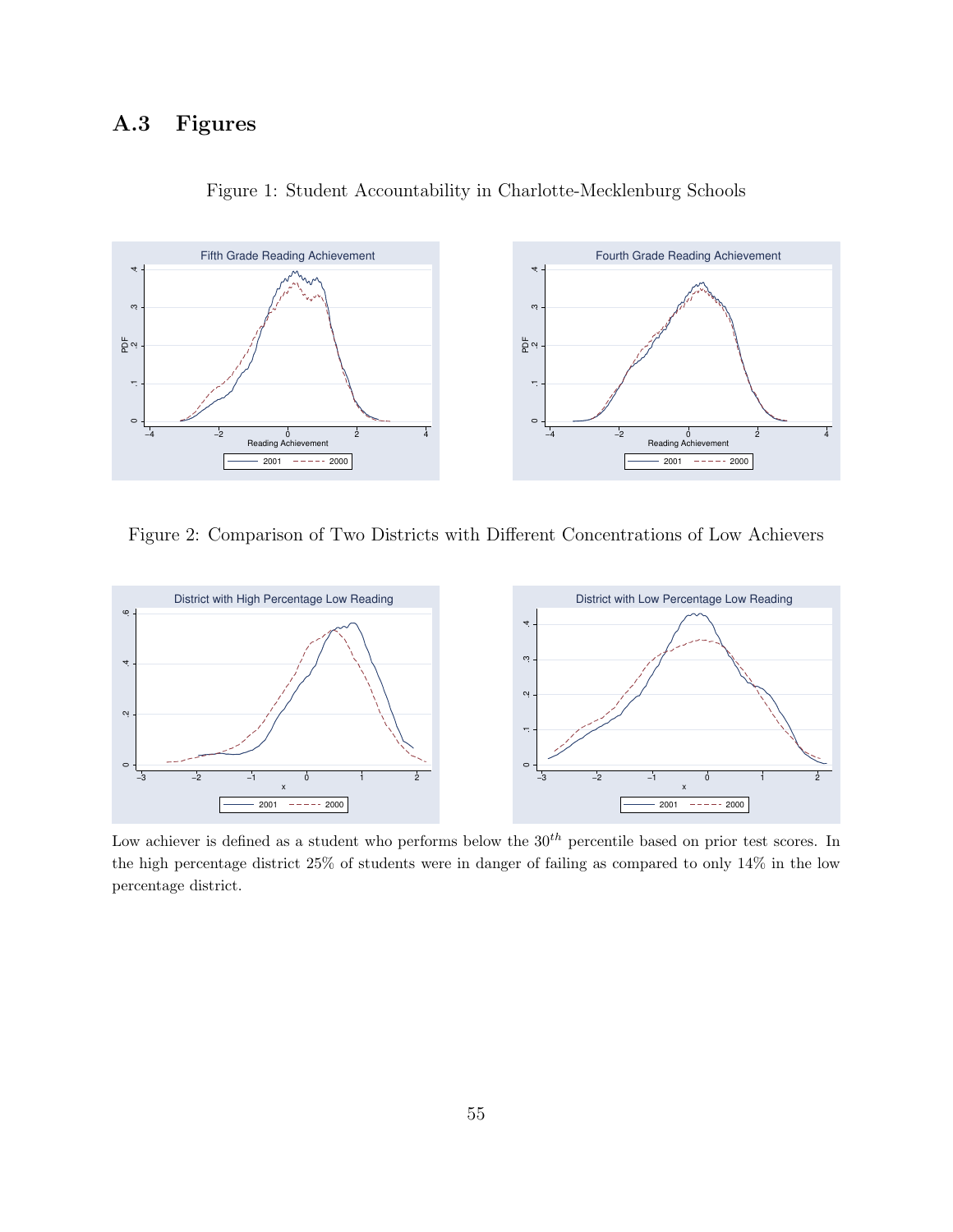

<span id="page-56-0"></span>Figure 3: Effect of Average Peer Achievement: Two-stage quantile regression

Figure 4: Exogenous Peer Group Composition Effects: % Nonwhite

<span id="page-56-1"></span>